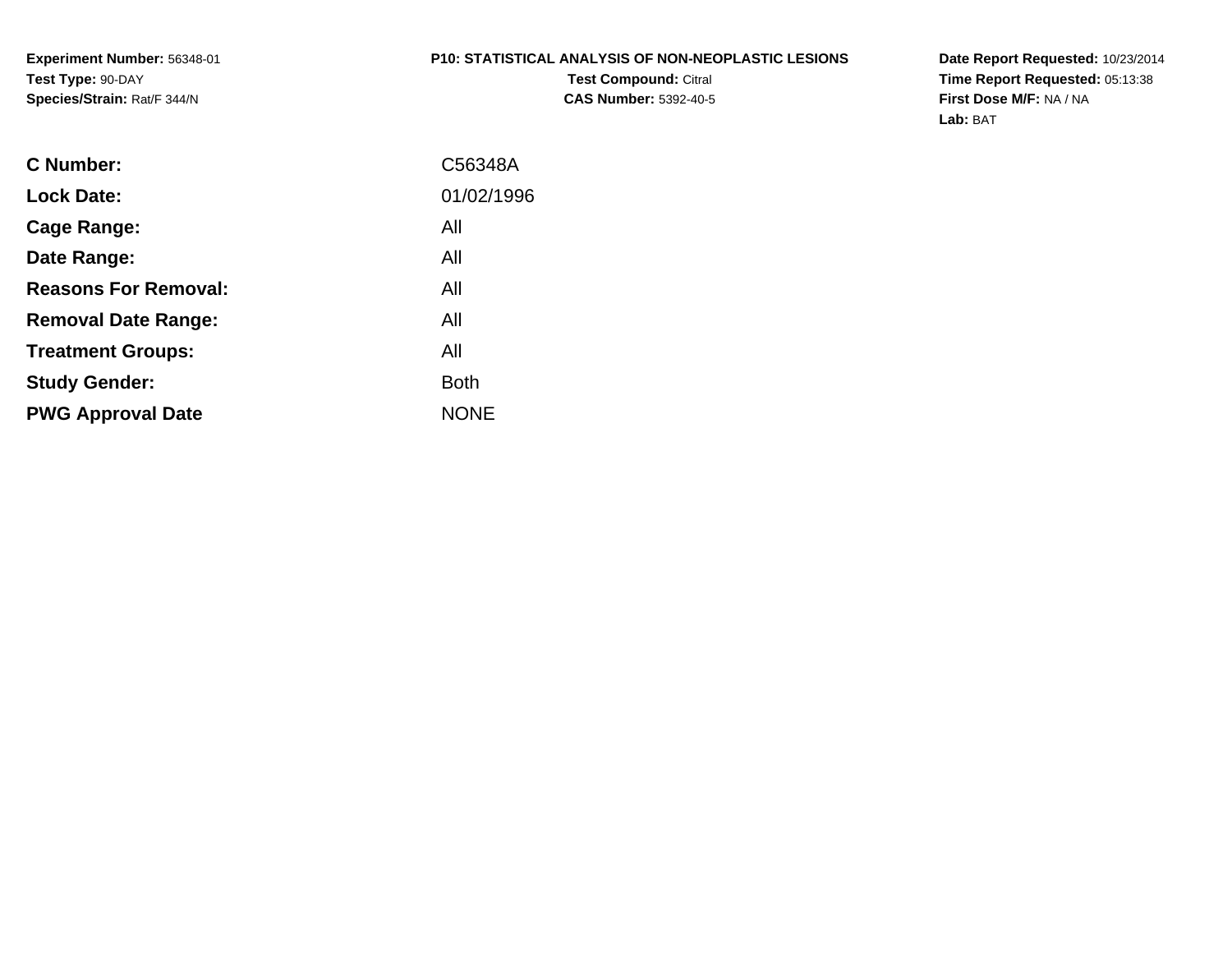**Experiment Number:** 56348-01**Test Type:** 90-DAY**Species/Strain:** Rat/F 344/N

# **P10: STATISTICAL ANALYSIS OF NON-NEOPLASTIC LESIONS**

**Test Compound:** Citral **CAS Number:** 5392-40-5

**Date Report Requested:** 10/23/2014**Time Report Requested:** 05:13:38**First Dose M/F:** NA / NA**Lab:** BAT

# **SUMMARY OF STATISTICALLY SIGNIFICANT (P<=.05) RESULTS IN THE ANALYSIS OF CITRAL**

| <b>MALE RAT</b>                  |                                  |
|----------------------------------|----------------------------------|
| Organ                            | <b>Morphology</b>                |
| <b>Bone Marrow</b>               | Atrophy                          |
|                                  | Hemorrhage                       |
| Heart                            | Cardiomyopathy                   |
| Kidney                           | Mineralization                   |
|                                  | Nephropathy                      |
| Kidney: Renal Tubule             | <b>Casts Granular</b>            |
|                                  | Regeneration                     |
| Liver                            | Hepatodiaphragmatic Nodule       |
|                                  | <b>Inflammation Chronic</b>      |
| Lung: Alveolus                   | Infiltration Cellular Histiocyte |
| Nose                             | Inflammation                     |
| <b>Preputial Gland</b>           | Inflammation                     |
| Stomach, Forestomach             | Hyperkeratosis                   |
| Stomach, Forestomach: Epithelium | Hyperplasia                      |
| <b>Testes</b>                    | Aspermia                         |
| Thymus                           | Atrophy                          |
| <b>FEMALE RAT</b>                |                                  |
| Organ                            | <b>Morphology</b>                |
| <b>Bone Marrow</b>               | Hemorrhage                       |
|                                  | Atrophy                          |
| <b>Clitoral Gland</b>            | Inflammation                     |
| Intestine Large, Rectum          | Parasite Metazoan                |
| Liver                            | <b>Inflammation Chronic</b>      |
| Lung                             | <b>Inflammation Chronic</b>      |
| Stomach, Forestomach             | Hyperkeratosis                   |
| Stomach, Forestomach: Epithelium | Hyperplasia                      |
| Thymus                           | Atrophy                          |
| Trachea                          | Inflammation                     |
|                                  |                                  |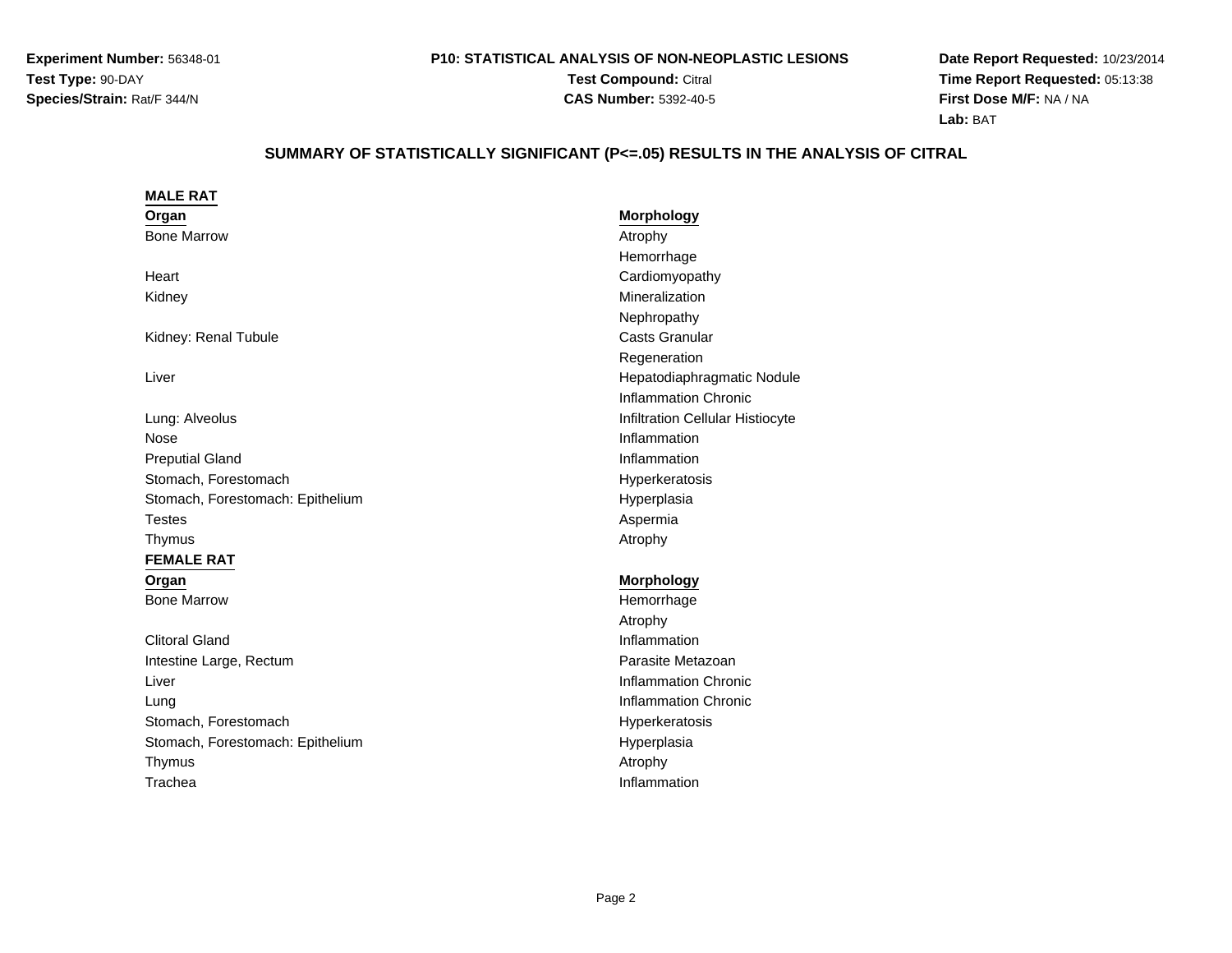**Test Compound:** Citral

**CAS Number:** 5392-40-5

**Date Report Requested:** 10/23/2014**Time Report Requested:** 05:13:38**First Dose M/F:** NA / NA**Lab:** BAT

| <b>MALE</b>                |                 |             |             |             |              |  |
|----------------------------|-----------------|-------------|-------------|-------------|--------------|--|
| <b>DOSE</b>                | UNTREAT CONTROL | 3900        | 7800        | 15600       | 31300        |  |
| <b>Bone Marrow</b>         |                 |             |             |             |              |  |
| <b>Atrophy</b>             |                 |             |             |             |              |  |
| <b>LESION RATES</b>        |                 |             |             |             |              |  |
| <b>OVERALL(a)</b>          | $0/20(0\%)$     | $0/0 (0\%)$ | $0/10(0\%)$ | 7/10 (70%)  | 10/10 (100%) |  |
| POLY-3 RATE (b)            | 0/20.00         | 0/0.00      | 0/10.00     | 7/10.00     | 10/10.00     |  |
| POLY-3 PERCENT (g)         | 0%              | 0%          | 0%          | 70%         | 100%         |  |
| <b>TERMINAL (d)</b>        | $0/20(0\%)$     | $0/0 (0\%)$ | $0/10(0\%)$ | 7/10 (70%)  | $0/0 (0\%)$  |  |
| <b>FIRST INCIDENCE</b>     | ---             | ---         | $---$       | 93(T)       | 10           |  |
| <b>STATISTICAL TESTS</b>   |                 |             |             |             |              |  |
| POLY <sub>3</sub>          | (e)             | (e)         | (e)         | P=0.000**   | $P = NA$     |  |
| <b>POLY 1.5</b>            | (e)             | (e)         | (e)         | $P=0.000**$ | $P = NA$     |  |
| POLY 6                     | (e)             | (e)         | (e)         | $P=0.000**$ | $P=NA$       |  |
| <b>COCH-ARM / FISHERS</b>  | P=0.000**       | (e)         | (e)         | $P=0.000**$ | P=0.000**    |  |
| <b>MAX-ISO-POLY-3</b>      | (e)             | (e)         | (e)         | P=0.000**   | P=0.000**    |  |
| <b>HISTCONT SAME RTE</b>   |                 |             |             |             |              |  |
| <b>HISTCONT ALL RTES</b>   |                 |             |             |             |              |  |
| <b>CURR VS HC SAME RTE</b> |                 |             |             |             |              |  |
| <b>CURR VS HC ALL RTES</b> |                 |             |             |             |              |  |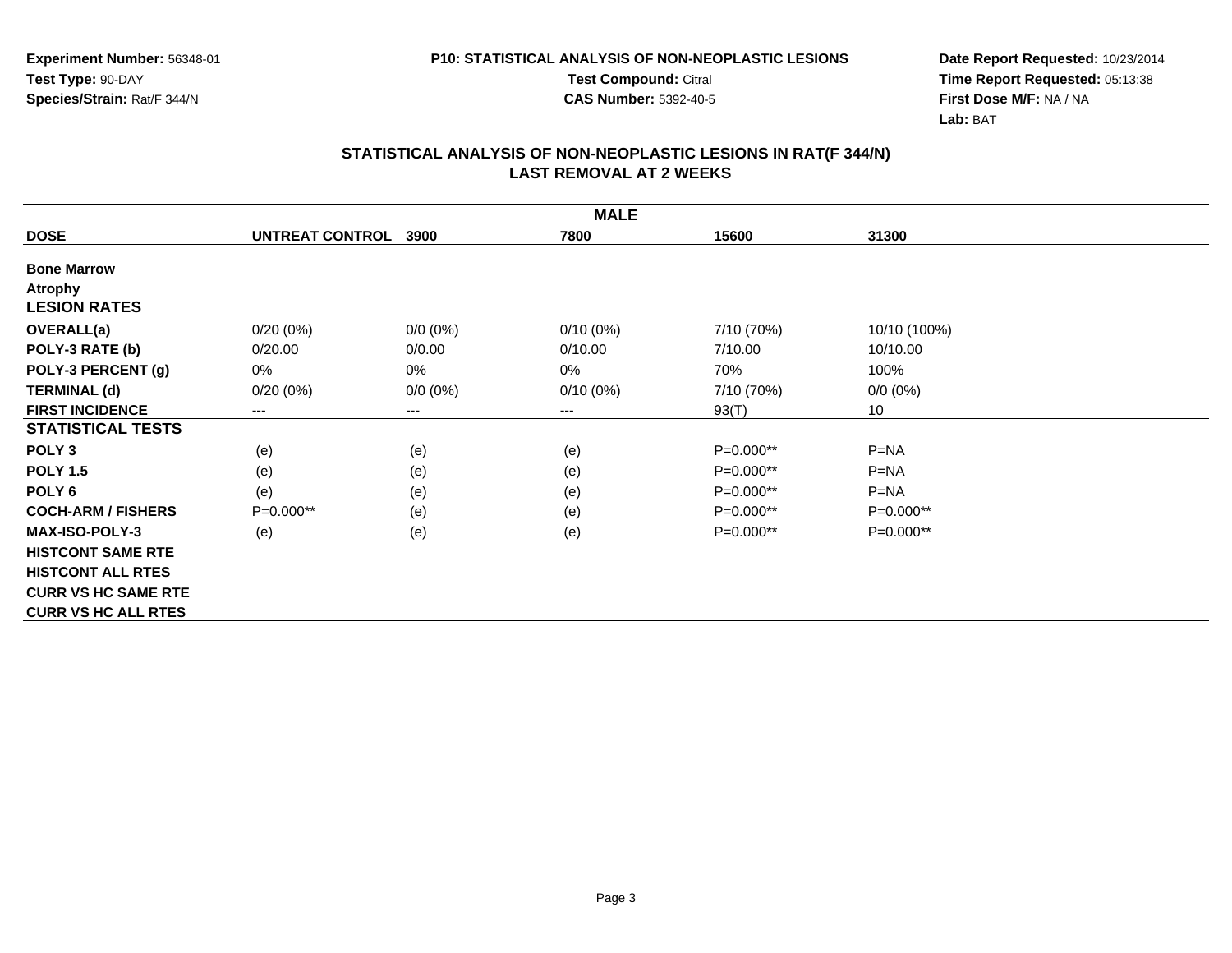**Test Compound:** Citral

**CAS Number:** 5392-40-5

**Date Report Requested:** 10/23/2014**Time Report Requested:** 05:13:38**First Dose M/F:** NA / NA**Lab:** BAT

| <b>MALE</b>                |                 |             |             |                            |              |  |
|----------------------------|-----------------|-------------|-------------|----------------------------|--------------|--|
| <b>DOSE</b>                | UNTREAT CONTROL | 3900        | 7800        | 15600                      | 31300        |  |
| <b>Bone Marrow</b>         |                 |             |             |                            |              |  |
| Hemorrhage                 |                 |             |             |                            |              |  |
| <b>LESION RATES</b>        |                 |             |             |                            |              |  |
| <b>OVERALL(a)</b>          | $0/20(0\%)$     | $0/0 (0\%)$ | $0/10(0\%)$ | $0/10(0\%)$                | 10/10 (100%) |  |
| POLY-3 RATE (b)            | 0/20.00         | 0/0.00      | 0/10.00     | 0/10.00                    | 10/10.00     |  |
| POLY-3 PERCENT (g)         | 0%              | 0%          | $0\%$       | 0%                         | 100%         |  |
| <b>TERMINAL (d)</b>        | $0/20(0\%)$     | $0/0 (0\%)$ | $0/10(0\%)$ | $0/10(0\%)$                | $0/0 (0\%)$  |  |
| <b>FIRST INCIDENCE</b>     | ---             | ---         | ---         | $\qquad \qquad - \qquad -$ | 10           |  |
| <b>STATISTICAL TESTS</b>   |                 |             |             |                            |              |  |
| POLY <sub>3</sub>          | (e)             | (e)         | (e)         | (e)                        | $P = NA$     |  |
| <b>POLY 1.5</b>            | (e)             | (e)         | (e)         | (e)                        | $P=NA$       |  |
| POLY 6                     | (e)             | (e)         | (e)         | (e)                        | $P = NA$     |  |
| <b>COCH-ARM / FISHERS</b>  | $P=0.000**$     | (e)         | (e)         | (e)                        | P=0.000**    |  |
| <b>MAX-ISO-POLY-3</b>      | (e)             | (e)         | (e)         | (e)                        | P=0.000**    |  |
| <b>HISTCONT SAME RTE</b>   |                 |             |             |                            |              |  |
| <b>HISTCONT ALL RTES</b>   |                 |             |             |                            |              |  |
| <b>CURR VS HC SAME RTE</b> |                 |             |             |                            |              |  |
| <b>CURR VS HC ALL RTES</b> |                 |             |             |                            |              |  |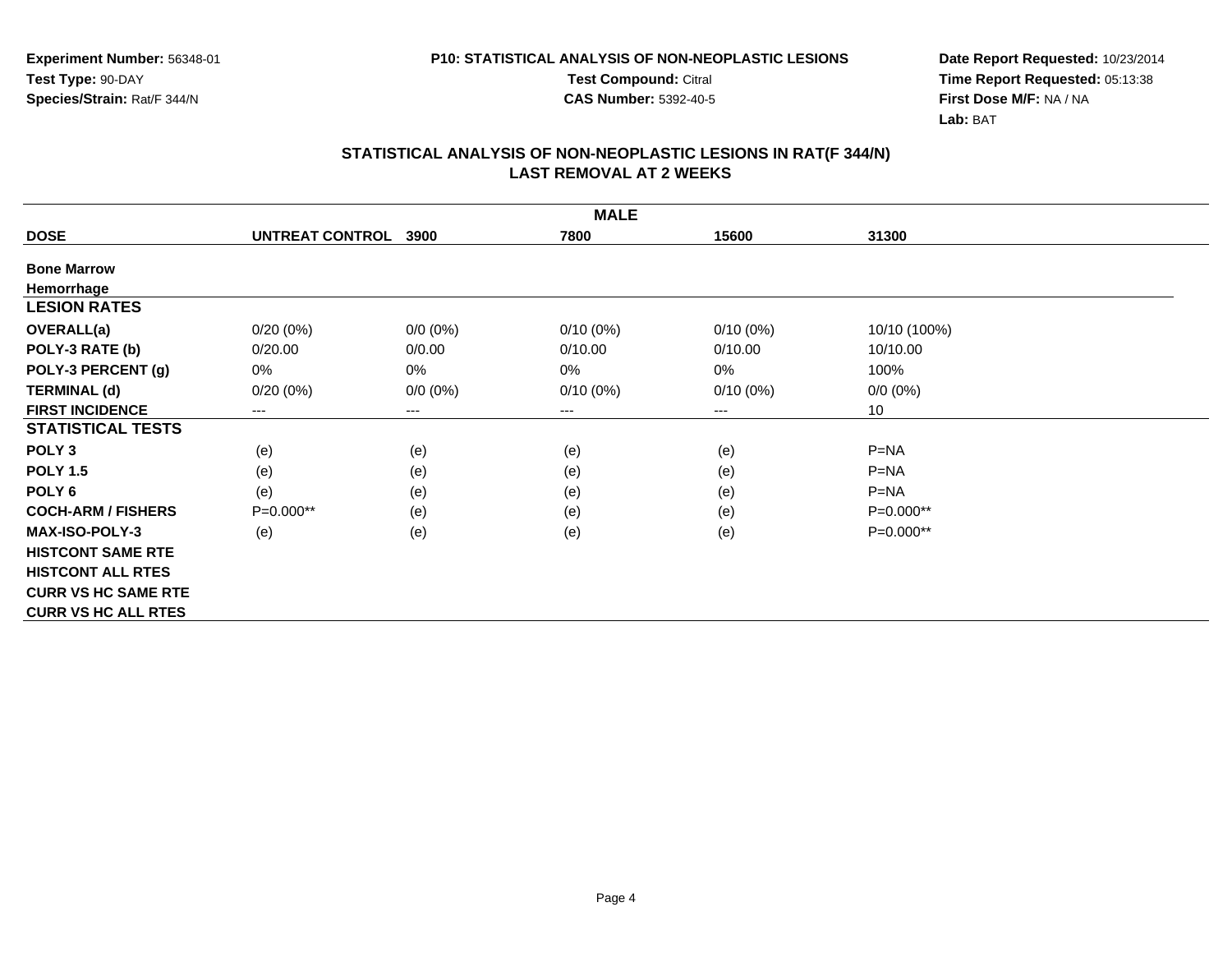**Test Compound:** Citral

**CAS Number:** 5392-40-5

**Date Report Requested:** 10/23/2014**Time Report Requested:** 05:13:38**First Dose M/F:** NA / NA**Lab:** BAT

| <b>MALE</b>                |                 |             |             |              |              |  |
|----------------------------|-----------------|-------------|-------------|--------------|--------------|--|
| <b>DOSE</b>                | UNTREAT CONTROL | 3900        | 7800        | 15600        | 31300        |  |
| <b>Epididymis</b>          |                 |             |             |              |              |  |
| <b>Inflammation</b>        |                 |             |             |              |              |  |
| <b>LESION RATES</b>        |                 |             |             |              |              |  |
| <b>OVERALL(a)</b>          | 1/20(5%)        | $0/0 (0\%)$ | $0/0 (0\%)$ | $0/10(0\%)$  | $0/10(0\%)$  |  |
| POLY-3 RATE (b)            | 1/20.00         | 0/0.00      | 0/0.00      | 0/10.00      | 0/0.01       |  |
| POLY-3 PERCENT (g)         | 5%              | 0%          | 0%          | 0%           | 0%           |  |
| <b>TERMINAL (d)</b>        | 1/20(5%)        | $0/0 (0\%)$ | $0/0 (0\%)$ | $0/10(0\%)$  | $0/0 (0\%)$  |  |
| <b>FIRST INCIDENCE</b>     | 93(T)           | ---         | $--$        | ---          | ---          |  |
| <b>STATISTICAL TESTS</b>   |                 |             |             |              |              |  |
| POLY <sub>3</sub>          | (e)             | (e)         | (e)         | P=0.637N     | P=0.805N     |  |
| <b>POLY 1.5</b>            | (e)             | (e)         | (e)         | P=0.637N     | P=0.800N     |  |
| POLY <sub>6</sub>          | (e)             | (e)         | (e)         | $P = 0.637N$ | P=0.805N     |  |
| <b>COCH-ARM / FISHERS</b>  | P=0.381N        | (e)         | (e)         | $P = 0.667N$ | $P = 0.667N$ |  |
| <b>MAX-ISO-POLY-3</b>      | (e)             | (e)         | (e)         | $P = 0.272N$ | P=0.500N     |  |
| <b>HISTCONT SAME RTE</b>   |                 |             |             |              |              |  |
| <b>HISTCONT ALL RTES</b>   |                 |             |             |              |              |  |
| <b>CURR VS HC SAME RTE</b> |                 |             |             |              |              |  |
| <b>CURR VS HC ALL RTES</b> |                 |             |             |              |              |  |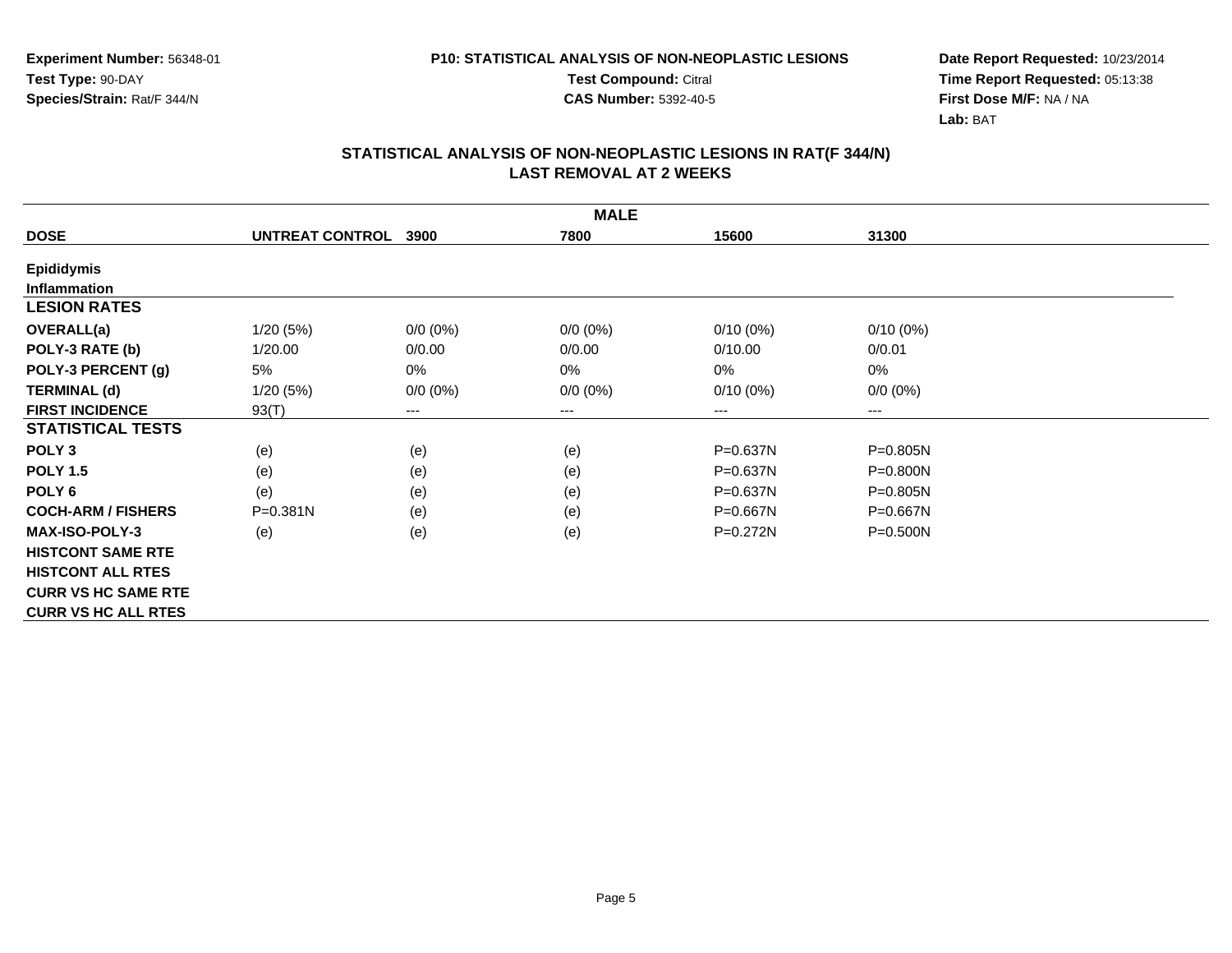**Test Compound:** Citral

**CAS Number:** 5392-40-5

**Date Report Requested:** 10/23/2014**Time Report Requested:** 05:13:38**First Dose M/F:** NA / NA**Lab:** BAT

| <b>MALE</b>                |                 |             |             |             |              |  |
|----------------------------|-----------------|-------------|-------------|-------------|--------------|--|
| <b>DOSE</b>                | UNTREAT CONTROL | 3900        | 7800        | 15600       | 31300        |  |
| Heart                      |                 |             |             |             |              |  |
| Cardiomyopathy             |                 |             |             |             |              |  |
| <b>LESION RATES</b>        |                 |             |             |             |              |  |
| <b>OVERALL(a)</b>          | 16/20 (80%)     | $0/0 (0\%)$ | $0/0(0\%)$  | 8/10 (80%)  | 1/10 (10%)   |  |
| POLY-3 RATE (b)            | 16/20.00        | 0/0.00      | 0/0.00      | 8/10.00     | 1/1.01       |  |
| POLY-3 PERCENT (g)         | 80%             | 0%          | 0%          | 80%         | 99%          |  |
| <b>TERMINAL (d)</b>        | 16/20 (80%)     | $0/0 (0\%)$ | $0/0 (0\%)$ | 8/10 (80%)  | $0/0 (0\%)$  |  |
| <b>FIRST INCIDENCE</b>     | 93(T)           | $---$       | $--$        | 93(T)       | 10           |  |
| <b>STATISTICAL TESTS</b>   |                 |             |             |             |              |  |
| POLY <sub>3</sub>          | (e)             | (e)         | (e)         | $P = 0.680$ | $P=0.622$    |  |
| <b>POLY 1.5</b>            | (e)             | (e)         | (e)         | $P = 0.680$ | $P = 0.671N$ |  |
| POLY <sub>6</sub>          | (e)             | (e)         | (e)         | $P = 0.680$ | $P = 0.619$  |  |
| <b>COCH-ARM / FISHERS</b>  | P=0.001N**      | (e)         | (e)         | P=0.674N    | P=0.000N**   |  |
| <b>MAX-ISO-POLY-3</b>      | (e)             | (e)         | (e)         | $P = 1.000$ | $P=0.450$    |  |
| <b>HISTCONT SAME RTE</b>   |                 |             |             |             |              |  |
| <b>HISTCONT ALL RTES</b>   |                 |             |             |             |              |  |
| <b>CURR VS HC SAME RTE</b> |                 |             |             |             |              |  |
| <b>CURR VS HC ALL RTES</b> |                 |             |             |             |              |  |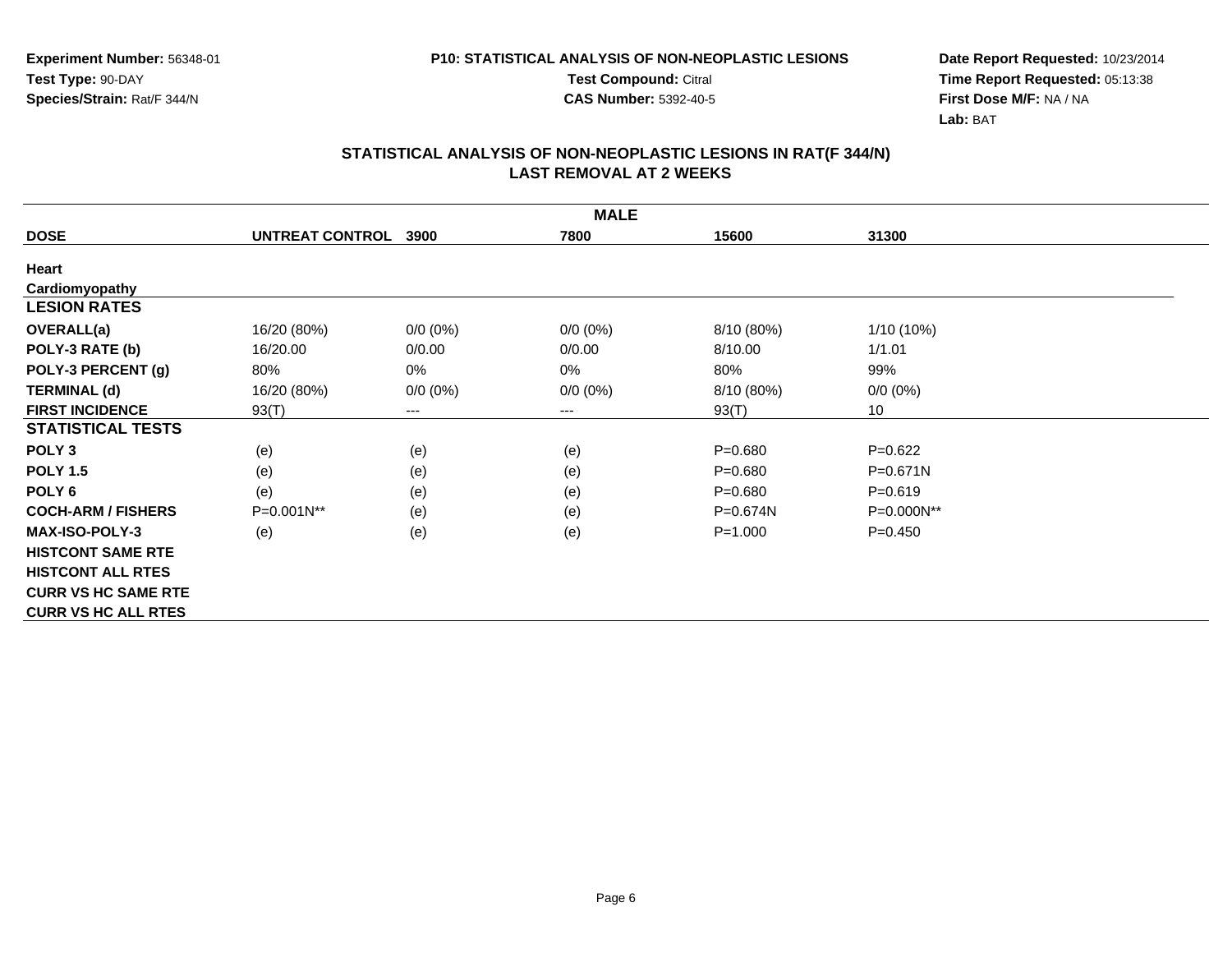**Test Compound:** Citral

**CAS Number:** 5392-40-5

**Date Report Requested:** 10/23/2014**Time Report Requested:** 05:13:38**First Dose M/F:** NA / NA**Lab:** BAT

| <b>MALE</b>                   |                 |             |             |              |             |  |
|-------------------------------|-----------------|-------------|-------------|--------------|-------------|--|
| <b>DOSE</b>                   | UNTREAT CONTROL | 3900        | 7800        | 15600        | 31300       |  |
| <b>Intestine Large, Colon</b> |                 |             |             |              |             |  |
| <b>Parasite Metazoan</b>      |                 |             |             |              |             |  |
| <b>LESION RATES</b>           |                 |             |             |              |             |  |
| <b>OVERALL(a)</b>             | $0/20(0\%)$     | $0/0 (0\%)$ | $0/0 (0\%)$ | $1/10(10\%)$ | $0/10(0\%)$ |  |
| POLY-3 RATE (b)               | 0/20.00         | 0/0.00      | 0/0.00      | 1/10.00      | 0/0.01      |  |
| POLY-3 PERCENT (g)            | 0%              | 0%          | 0%          | 10%          | 0%          |  |
| <b>TERMINAL (d)</b>           | $0/20(0\%)$     | $0/0 (0\%)$ | $0/0 (0\%)$ | $1/10(10\%)$ | $0/0 (0\%)$ |  |
| <b>FIRST INCIDENCE</b>        | $---$           | ---         | $---$       | 93(T)        | ---         |  |
| <b>STATISTICAL TESTS</b>      |                 |             |             |              |             |  |
| POLY <sub>3</sub>             | (e)             | (e)         | (e)         | $P = 0.359$  | (e)         |  |
| <b>POLY 1.5</b>               | (e)             | (e)         | (e)         | $P = 0.359$  | (e)         |  |
| POLY 6                        | (e)             | (e)         | (e)         | $P = 0.359$  | (e)         |  |
| <b>COCH-ARM / FISHERS</b>     | $P=0.622$       | (e)         | (e)         | $P=0.333$    | (e)         |  |
| <b>MAX-ISO-POLY-3</b>         | (e)             | (e)         | (e)         | $P = 0.107$  | (e)         |  |
| <b>HISTCONT SAME RTE</b>      |                 |             |             |              |             |  |
| <b>HISTCONT ALL RTES</b>      |                 |             |             |              |             |  |
| <b>CURR VS HC SAME RTE</b>    |                 |             |             |              |             |  |
| <b>CURR VS HC ALL RTES</b>    |                 |             |             |              |             |  |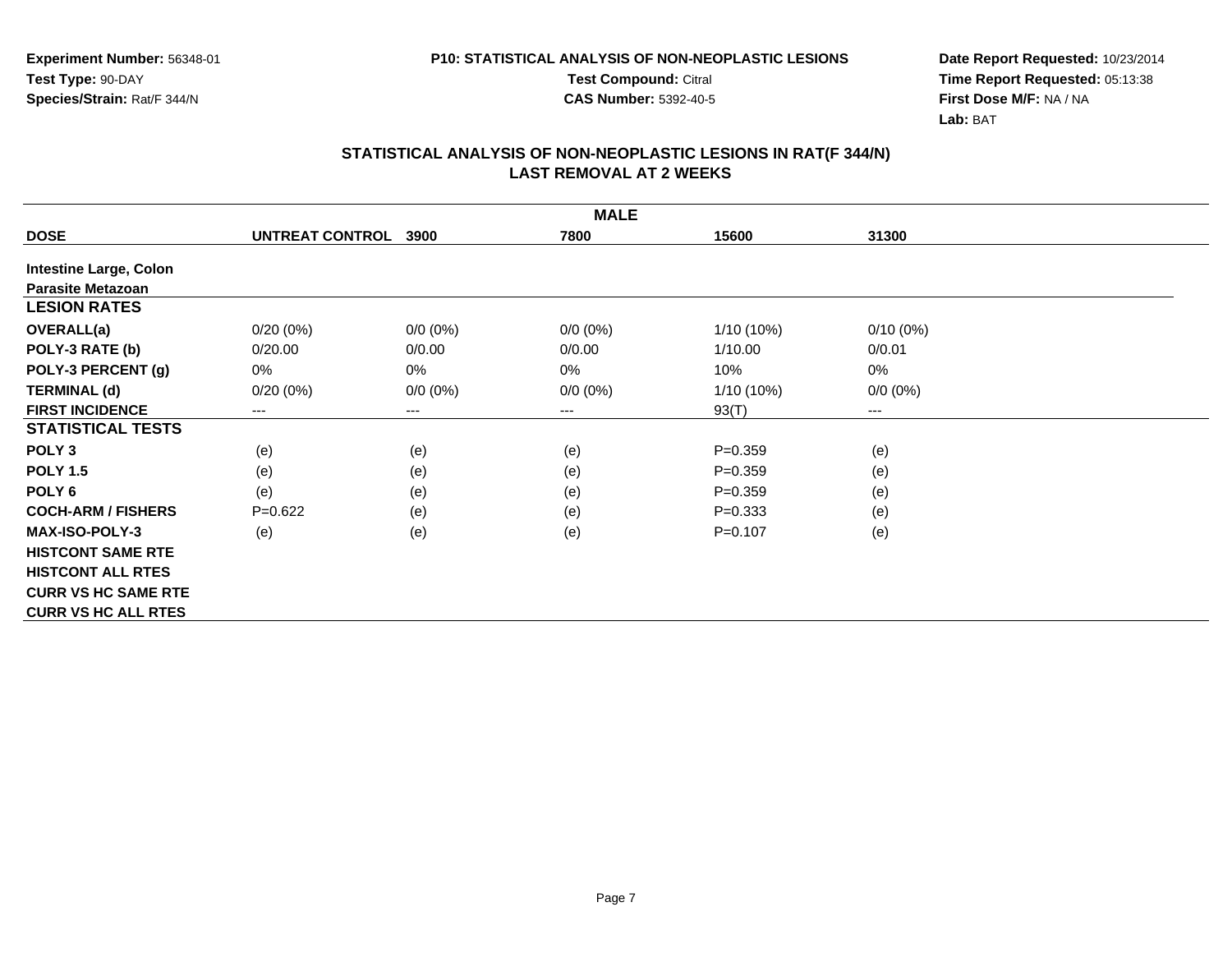**Test Compound:** Citral

**CAS Number:** 5392-40-5

**Date Report Requested:** 10/23/2014**Time Report Requested:** 05:13:38**First Dose M/F:** NA / NA**Lab:** BAT

| <b>MALE</b>                    |                 |             |             |              |              |  |
|--------------------------------|-----------------|-------------|-------------|--------------|--------------|--|
| <b>DOSE</b>                    | UNTREAT CONTROL | 3900        | 7800        | 15600        | 31300        |  |
| <b>Intestine Large, Rectum</b> |                 |             |             |              |              |  |
| <b>Parasite Metazoan</b>       |                 |             |             |              |              |  |
| <b>LESION RATES</b>            |                 |             |             |              |              |  |
| <b>OVERALL(a)</b>              | 2/20 (10%)      | $0/0 (0\%)$ | $0/0 (0\%)$ | $0/10(0\%)$  | $0/10(0\%)$  |  |
| POLY-3 RATE (b)                | 2/20.00         | 0/0.00      | 0/0.00      | 0/10.00      | 0/0.01       |  |
| POLY-3 PERCENT (g)             | 10%             | 0%          | 0%          | $0\%$        | 0%           |  |
| <b>TERMINAL (d)</b>            | 2/20 (10%)      | $0/0 (0\%)$ | $0/0 (0\%)$ | $0/10(0\%)$  | $0/0 (0\%)$  |  |
| <b>FIRST INCIDENCE</b>         | 93(T)           | ---         | $---$       | ---          | ---          |  |
| <b>STATISTICAL TESTS</b>       |                 |             |             |              |              |  |
| POLY <sub>3</sub>              | (e)             | (e)         | (e)         | $P = 0.400N$ | P=0.733N     |  |
| <b>POLY 1.5</b>                | (e)             | (e)         | (e)         | $P = 0.400N$ | P=0.723N     |  |
| POLY <sub>6</sub>              | (e)             | (e)         | (e)         | $P = 0.400N$ | P=0.734N     |  |
| <b>COCH-ARM / FISHERS</b>      | $P = 0.191N$    | (e)         | (e)         | $P = 0.437N$ | $P = 0.437N$ |  |
| <b>MAX-ISO-POLY-3</b>          | (e)             | (e)         | (e)         | $P = 0.189N$ | $P = 0.500N$ |  |
| <b>HISTCONT SAME RTE</b>       |                 |             |             |              |              |  |
| <b>HISTCONT ALL RTES</b>       |                 |             |             |              |              |  |
| <b>CURR VS HC SAME RTE</b>     |                 |             |             |              |              |  |
| <b>CURR VS HC ALL RTES</b>     |                 |             |             |              |              |  |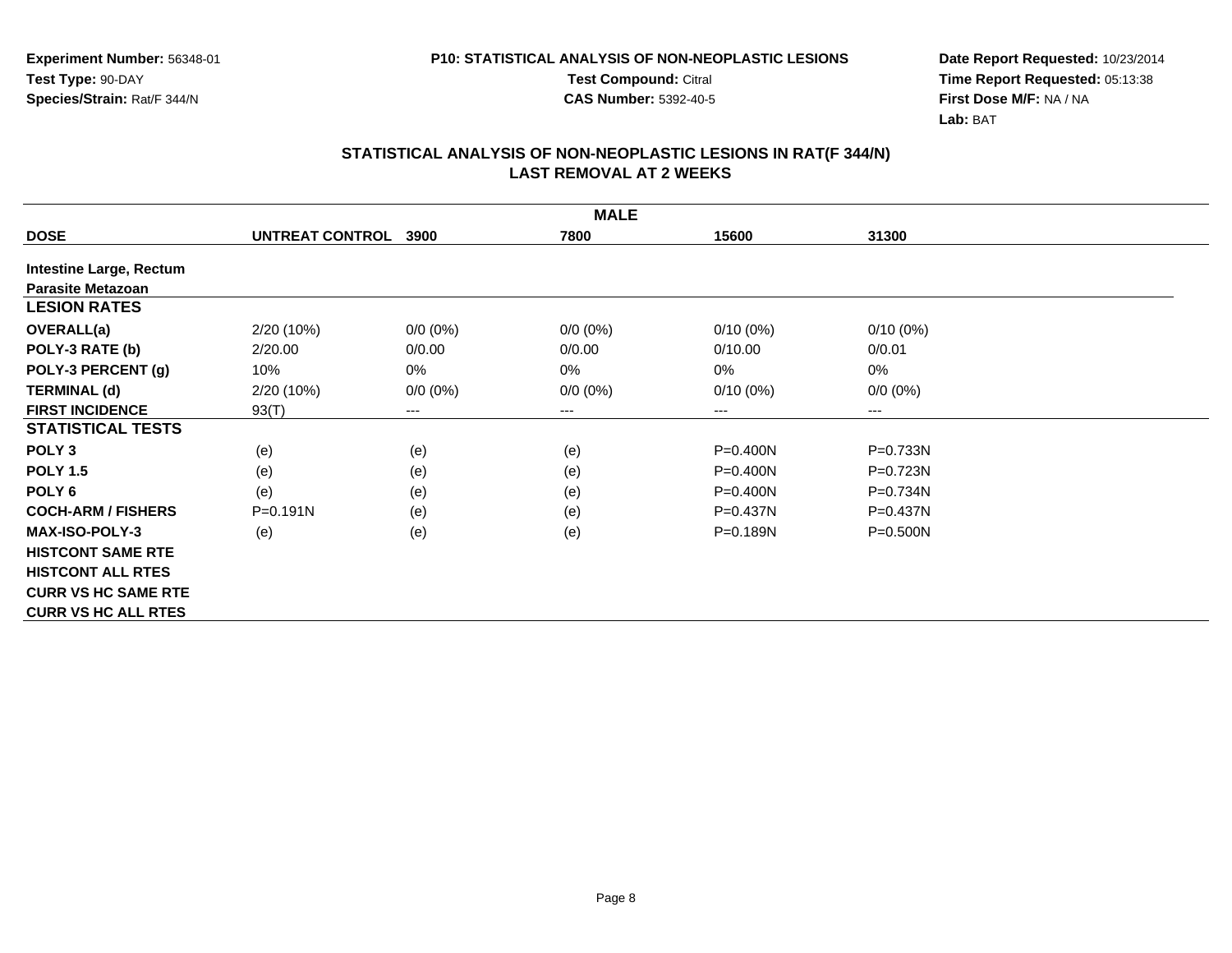**Test Compound:** Citral

**CAS Number:** 5392-40-5

**Date Report Requested:** 10/23/2014**Time Report Requested:** 05:13:38**First Dose M/F:** NA / NA**Lab:** BAT

| <b>MALE</b>                       |                      |              |              |              |              |  |  |
|-----------------------------------|----------------------|--------------|--------------|--------------|--------------|--|--|
| <b>DOSE</b>                       | UNTREAT CONTROL 3900 |              | 7800         | 15600        | 31300        |  |  |
| Kidney                            |                      |              |              |              |              |  |  |
| <b>Developmental Malformation</b> |                      |              |              |              |              |  |  |
| <b>LESION RATES</b>               |                      |              |              |              |              |  |  |
| <b>OVERALL(a)</b>                 | 1/20(5%)             | $0/10(0\%)$  | $0/10(0\%)$  | $0/10(0\%)$  | $0/10(0\%)$  |  |  |
| POLY-3 RATE (b)                   | 1/20.00              | 0/10.00      | 0/10.00      | 0/10.00      | 0/0.01       |  |  |
| POLY-3 PERCENT (g)                | 5%                   | 0%           | 0%           | 0%           | 0%           |  |  |
| <b>TERMINAL (d)</b>               | 1/20(5%)             | $0/10(0\%)$  | $0/10(0\%)$  | $0/10(0\%)$  | $0/0 (0\%)$  |  |  |
| <b>FIRST INCIDENCE</b>            | 93(T)                | $---$        | ---          | ---          | ---          |  |  |
| <b>STATISTICAL TESTS</b>          |                      |              |              |              |              |  |  |
| POLY <sub>3</sub>                 | $P = 0.387N$         | $P = 0.637N$ | $P = 0.637N$ | $P = 0.637N$ | $P = 0.805N$ |  |  |
| <b>POLY 1.5</b>                   | $P = 0.387N$         | $P = 0.637N$ | P=0.637N     | $P = 0.637N$ | $P = 0.800N$ |  |  |
| POLY <sub>6</sub>                 | P=0.387N             | $P = 0.637N$ | $P = 0.637N$ | P=0.637N     | P=0.805N     |  |  |
| <b>COCH-ARM / FISHERS</b>         | $P = 0.430N$         | $P = 0.667N$ | $P = 0.667N$ | $P = 0.667N$ | $P = 0.667N$ |  |  |
| <b>MAX-ISO-POLY-3</b>             | $P = 0.652N$         | $P=0.272N$   | $P=0.272N$   | $P=0.272N$   | $P = 0.500N$ |  |  |
| <b>HISTCONT SAME RTE</b>          |                      |              |              |              |              |  |  |
| <b>HISTCONT ALL RTES</b>          |                      |              |              |              |              |  |  |
| <b>CURR VS HC SAME RTE</b>        |                      |              |              |              |              |  |  |
| <b>CURR VS HC ALL RTES</b>        |                      |              |              |              |              |  |  |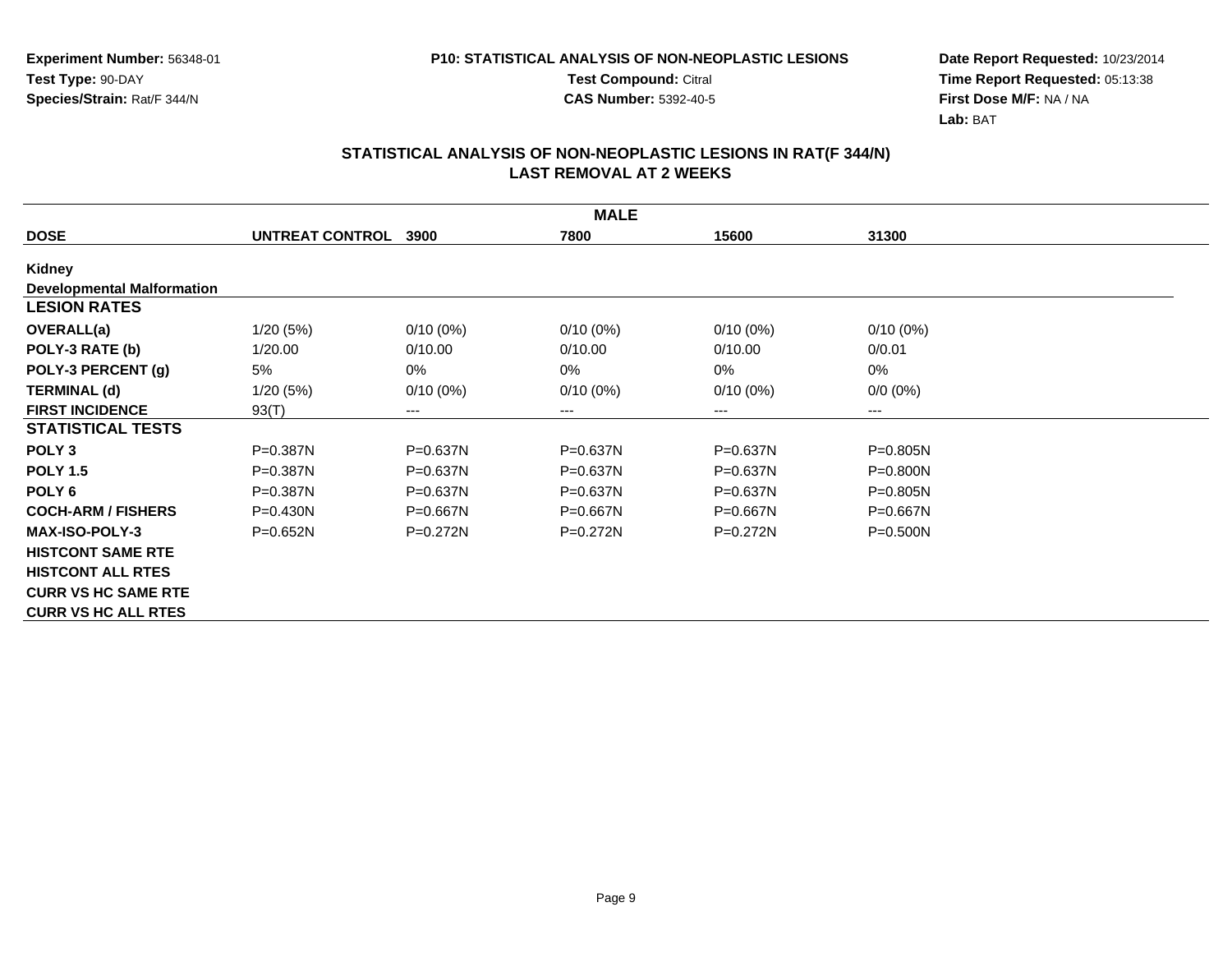**Test Compound:** Citral

**CAS Number:** 5392-40-5

**Date Report Requested:** 10/23/2014**Time Report Requested:** 05:13:38**First Dose M/F:** NA / NA**Lab:** BAT

| <b>MALE</b>                |                 |                        |             |             |              |  |  |
|----------------------------|-----------------|------------------------|-------------|-------------|--------------|--|--|
| <b>DOSE</b>                | UNTREAT CONTROL | 3900                   | 7800        | 15600       | 31300        |  |  |
| Kidney                     |                 |                        |             |             |              |  |  |
| <b>Mineralization</b>      |                 |                        |             |             |              |  |  |
| <b>LESION RATES</b>        |                 |                        |             |             |              |  |  |
| OVERALL(a)                 | 11/20 (55%)     | $0/10(0\%)$            | $0/10(0\%)$ | 6/10(60%)   | $0/10(0\%)$  |  |  |
| POLY-3 RATE (b)            | 11/20.00        | 0/10.00                | 0/10.00     | 6/10.00     | 0/0.01       |  |  |
| POLY-3 PERCENT (g)         | 55%             | 0%                     | 0%          | 60%         | 0%           |  |  |
| <b>TERMINAL (d)</b>        | 11/20 (55%)     | $0/10(0\%)$            | $0/10(0\%)$ | 6/10(60%)   | $0/0 (0\%)$  |  |  |
| <b>FIRST INCIDENCE</b>     | 93(T)           | $\qquad \qquad \cdots$ | $---$       | 93(T)       | ---          |  |  |
| <b>STATISTICAL TESTS</b>   |                 |                        |             |             |              |  |  |
| POLY <sub>3</sub>          | $P = 0.582$     | P=0.002N**             | P=0.002N**  | $P = 0.550$ | P=0.645N     |  |  |
| <b>POLY 1.5</b>            | $P = 0.585$     | P=0.002N**             | P=0.002N**  | $P=0.550$   | $P = 0.594N$ |  |  |
| POLY <sub>6</sub>          | $P = 0.582$     | P=0.002N**             | P=0.002N**  | $P = 0.550$ | P=0.647N     |  |  |
| <b>COCH-ARM / FISHERS</b>  | P=0.046N*       | P=0.003N**             | P=0.003N**  | $P = 0.554$ | P=0.003N**   |  |  |
| <b>MAX-ISO-POLY-3</b>      | $P=0.797N$      | P=0.002N**             | P=0.002N**  | $P = 0.413$ | $P = 0.499N$ |  |  |
| <b>HISTCONT SAME RTE</b>   |                 |                        |             |             |              |  |  |
| <b>HISTCONT ALL RTES</b>   |                 |                        |             |             |              |  |  |
| <b>CURR VS HC SAME RTE</b> |                 |                        |             |             |              |  |  |
| <b>CURR VS HC ALL RTES</b> |                 |                        |             |             |              |  |  |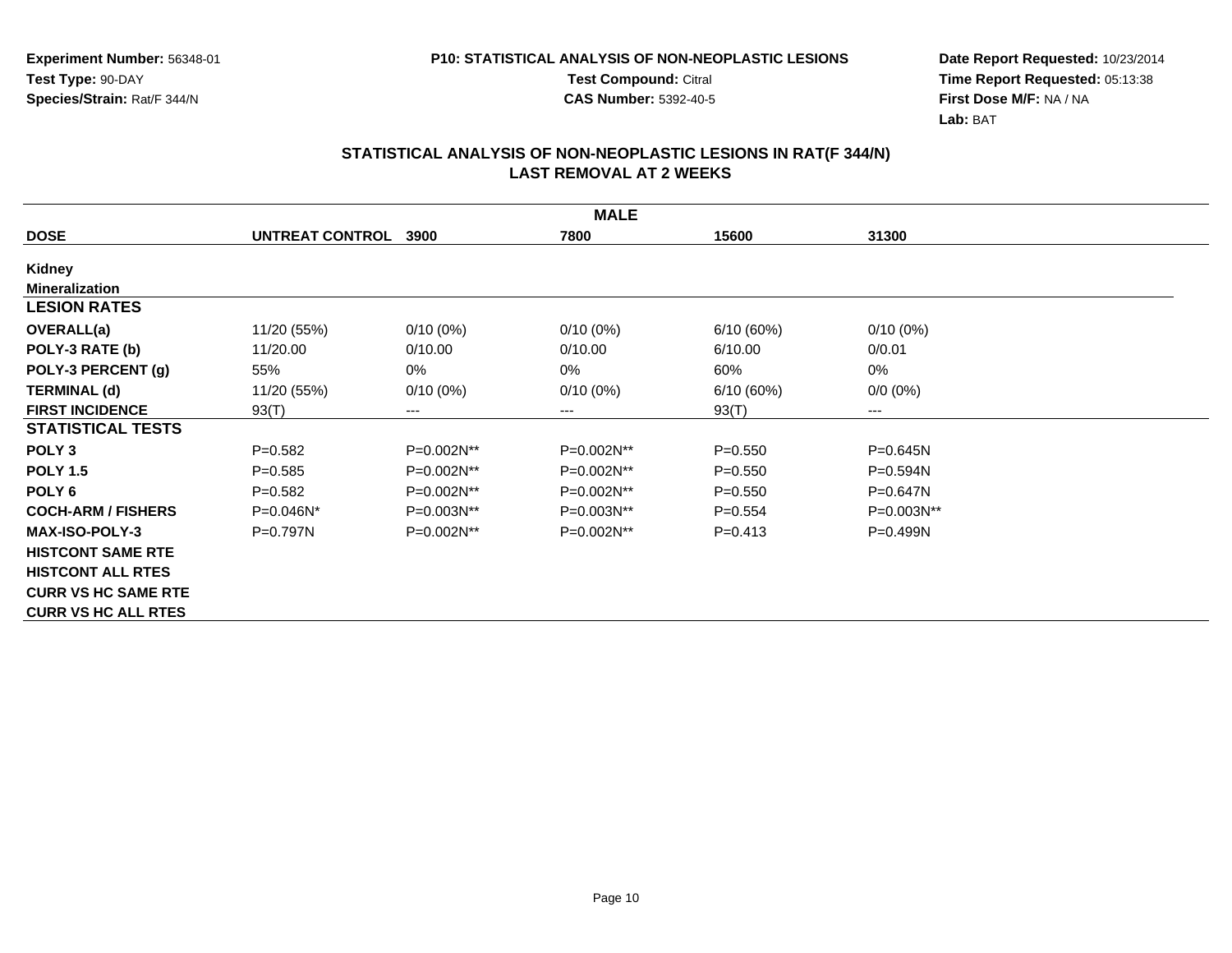**Test Compound:** Citral

**CAS Number:** 5392-40-5

**Date Report Requested:** 10/23/2014**Time Report Requested:** 05:13:38**First Dose M/F:** NA / NA**Lab:** BAT

|                            | <b>MALE</b>            |              |              |             |             |  |  |
|----------------------------|------------------------|--------------|--------------|-------------|-------------|--|--|
| <b>DOSE</b>                | <b>UNTREAT CONTROL</b> | 3900         | 7800         | 15600       | 31300       |  |  |
| Kidney                     |                        |              |              |             |             |  |  |
| Nephropathy                |                        |              |              |             |             |  |  |
| <b>LESION RATES</b>        |                        |              |              |             |             |  |  |
| OVERALL(a)                 | $0/20(0\%)$            | $3/10(30\%)$ | 10/10 (100%) | 8/10 (80%)  | $0/10(0\%)$ |  |  |
| POLY-3 RATE (b)            | 0/20.00                | 3/10.00      | 10/10.00     | 8/10.00     | 0/0.01      |  |  |
| POLY-3 PERCENT (g)         | 0%                     | 30%          | 100%         | 80%         | 0%          |  |  |
| <b>TERMINAL (d)</b>        | $0/20(0\%)$            | 3/10 (30%)   | 10/10 (100%) | 8/10 (80%)  | $0/0 (0\%)$ |  |  |
| <b>FIRST INCIDENCE</b>     | ---                    | 93(T)        | 93(T)        | 93(T)       | ---         |  |  |
| <b>STATISTICAL TESTS</b>   |                        |              |              |             |             |  |  |
| POLY <sub>3</sub>          | $P=0.000**$            | $P=0.017*$   | $P=NA$       | $P=0.000**$ | (e)         |  |  |
| <b>POLY 1.5</b>            | P=0.000**              | $P=0.017*$   | $P = NA$     | $P=0.000**$ | (e)         |  |  |
| POLY <sub>6</sub>          | $P=0.000**$            | $P=0.017*$   | $P=NA$       | $P=0.000**$ | (e)         |  |  |
| <b>COCH-ARM / FISHERS</b>  | $P = 0.485$            | $P=0.030*$   | P=0.000**    | $P=0.000**$ | (e)         |  |  |
| <b>MAX-ISO-POLY-3</b>      | $P=0.000**$            | $P=0.007**$  | $P=0.000**$  | $P=0.000**$ | (e)         |  |  |
| <b>HISTCONT SAME RTE</b>   |                        |              |              |             |             |  |  |
| <b>HISTCONT ALL RTES</b>   |                        |              |              |             |             |  |  |
| <b>CURR VS HC SAME RTE</b> |                        |              |              |             |             |  |  |
| <b>CURR VS HC ALL RTES</b> |                        |              |              |             |             |  |  |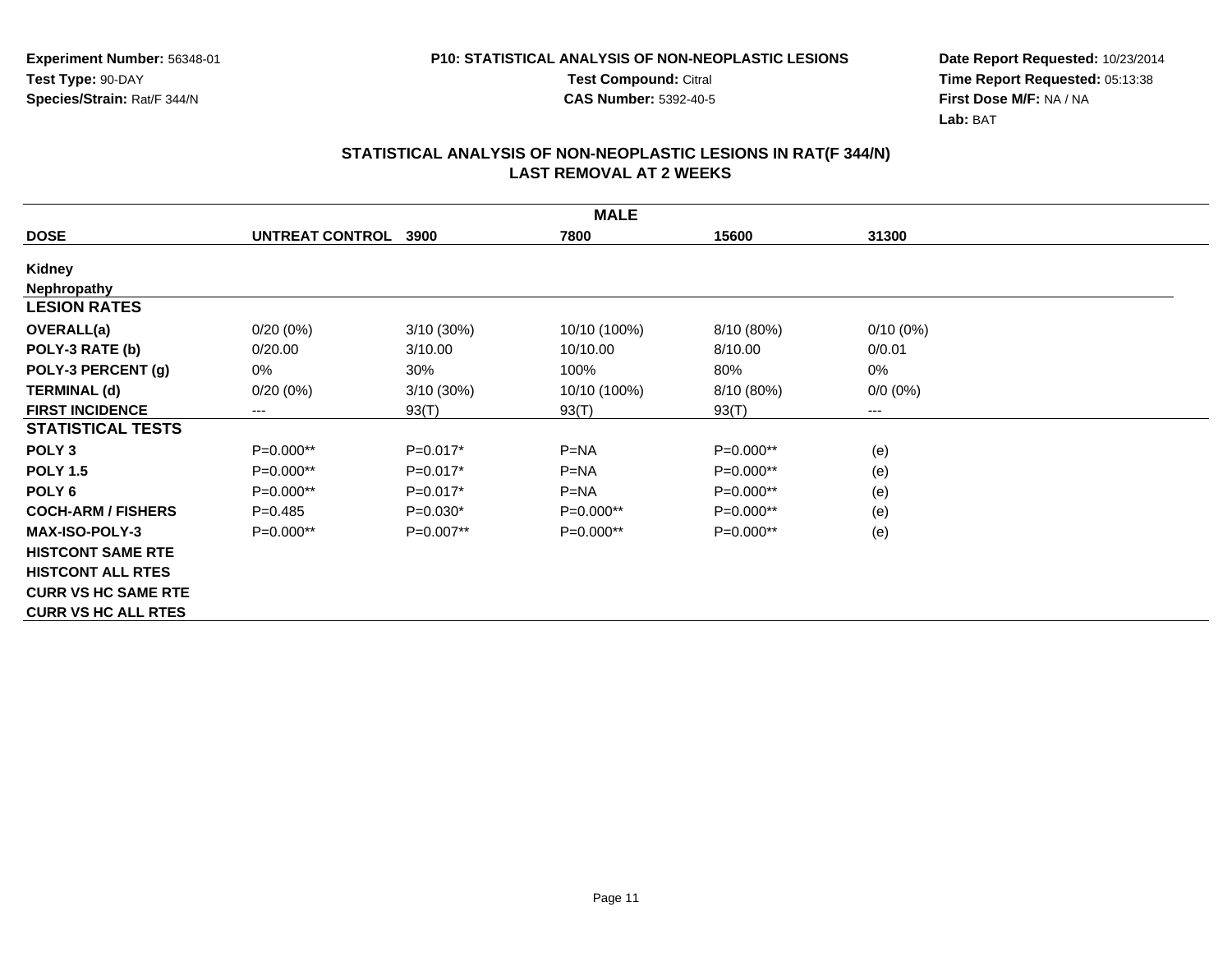**Test Compound:** Citral

**CAS Number:** 5392-40-5

**Date Report Requested:** 10/23/2014**Time Report Requested:** 05:13:38**First Dose M/F:** NA / NA**Lab:** BAT

|                            | <b>MALE</b>          |              |              |              |             |  |  |
|----------------------------|----------------------|--------------|--------------|--------------|-------------|--|--|
| <b>DOSE</b>                | UNTREAT CONTROL 3900 |              | 7800         | 15600        | 31300       |  |  |
| Kidney: Renal Tubule       |                      |              |              |              |             |  |  |
| <b>Casts Granular</b>      |                      |              |              |              |             |  |  |
| <b>LESION RATES</b>        |                      |              |              |              |             |  |  |
| <b>OVERALL(a)</b>          | $0/20(0\%)$          | $3/10(30\%)$ | 10/10 (100%) | 10/10 (100%) | $0/10(0\%)$ |  |  |
| POLY-3 RATE (b)            | 0/20.00              | 3/10.00      | 10/10.00     | 10/10.00     | 0/0.01      |  |  |
| POLY-3 PERCENT (g)         | 0%                   | 30%          | 100%         | 100%         | 0%          |  |  |
| <b>TERMINAL (d)</b>        | $0/20(0\%)$          | $3/10(30\%)$ | 10/10 (100%) | 10/10 (100%) | $0/0 (0\%)$ |  |  |
| <b>FIRST INCIDENCE</b>     | $--$                 | 93(T)        | 93(T)        | 93(T)        | $---$       |  |  |
| <b>STATISTICAL TESTS</b>   |                      |              |              |              |             |  |  |
| POLY <sub>3</sub>          | $P=0.000**$          | $P=0.017*$   | $P=NA$       | $P=NA$       | (e)         |  |  |
| <b>POLY 1.5</b>            | P=0.000**            | $P=0.017*$   | $P=NA$       | $P=NA$       | (e)         |  |  |
| POLY <sub>6</sub>          | P=0.000**            | $P=0.017*$   | $P=NA$       | $P=NA$       | (e)         |  |  |
| <b>COCH-ARM / FISHERS</b>  | $P = 0.375$          | $P=0.030*$   | $P=0.000**$  | P=0.000**    | (e)         |  |  |
| <b>MAX-ISO-POLY-3</b>      | $P=0.000**$          | $P=0.007**$  | $P=0.000**$  | $P=0.000**$  | (e)         |  |  |
| <b>HISTCONT SAME RTE</b>   |                      |              |              |              |             |  |  |
| <b>HISTCONT ALL RTES</b>   |                      |              |              |              |             |  |  |
| <b>CURR VS HC SAME RTE</b> |                      |              |              |              |             |  |  |
| <b>CURR VS HC ALL RTES</b> |                      |              |              |              |             |  |  |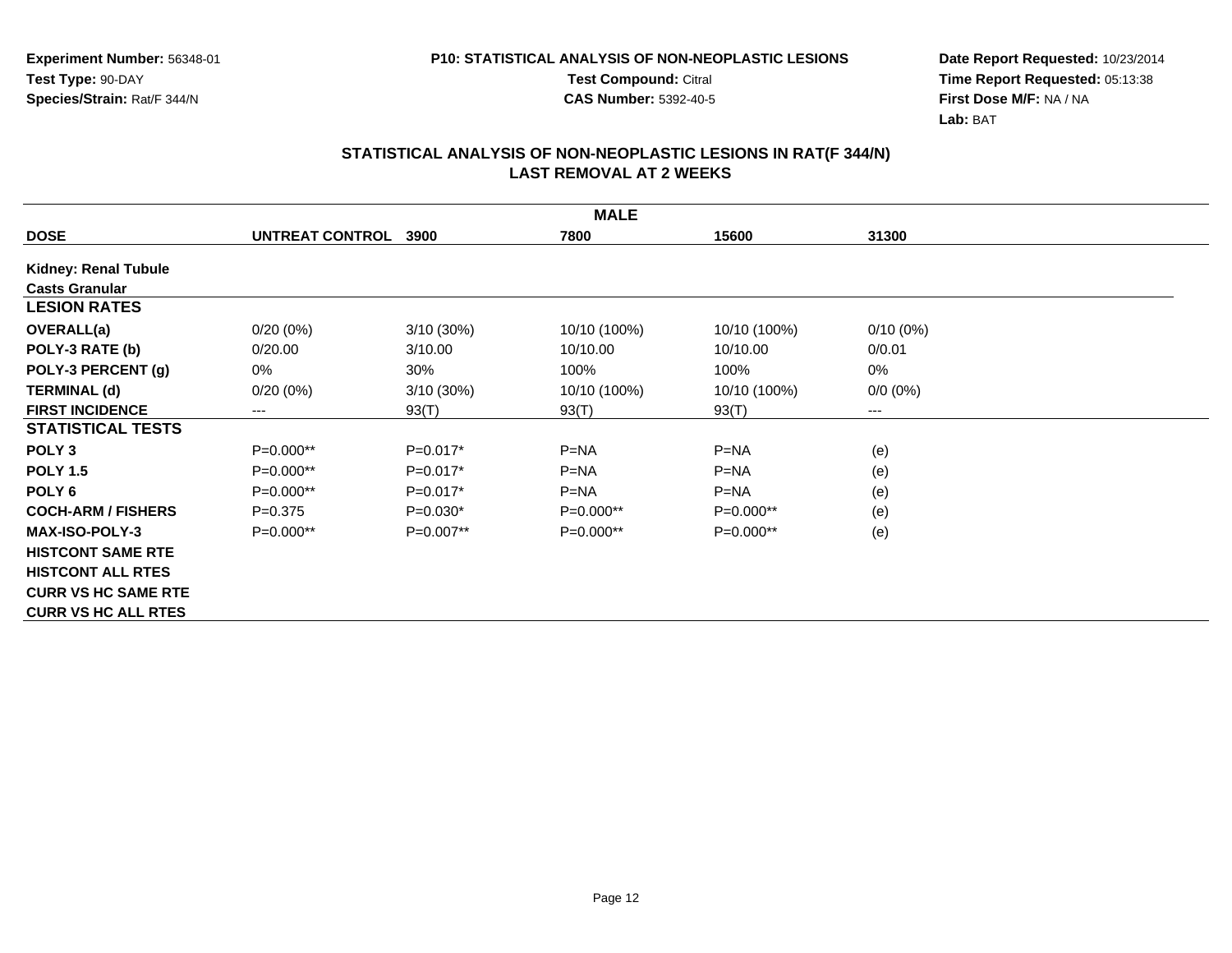**Test Compound:** Citral

**CAS Number:** 5392-40-5

**Date Report Requested:** 10/23/2014**Time Report Requested:** 05:13:38**First Dose M/F:** NA / NA**Lab:** BAT

|                            |                        |              | <b>MALE</b> |                |              |
|----------------------------|------------------------|--------------|-------------|----------------|--------------|
| <b>DOSE</b>                | <b>UNTREAT CONTROL</b> | 3900         | 7800        | 15600          | 31300        |
| Kidney: Renal Tubule       |                        |              |             |                |              |
| Regeneration               |                        |              |             |                |              |
| <b>LESION RATES</b>        |                        |              |             |                |              |
| OVERALL(a)                 | 18/20 (90%)            | 7/10 (70%)   | $0/10(0\%)$ | 5/10 (50%)     | $0/10(0\%)$  |
| POLY-3 RATE (b)            | 18/20.00               | 7/10.00      | 0/10.00     | 5/10.00        | 0/0.01       |
| POLY-3 PERCENT (g)         | 90%                    | 70%          | 0%          | 50%            | 0%           |
| <b>TERMINAL (d)</b>        | 18/20 (90%)            | 7/10 (70%)   | $0/10(0\%)$ | 5/10 (50%)     | $0/0 (0\%)$  |
| <b>FIRST INCIDENCE</b>     | 93(T)                  | 93(T)        | $---$       | 93(T)          | ---          |
| <b>STATISTICAL TESTS</b>   |                        |              |             |                |              |
| POLY <sub>3</sub>          | P=0.000N**             | $P=0.194N$   | P=0.000N**  | $P = 0.016N^*$ | P=0.729N     |
| <b>POLY 1.5</b>            | P=0.000N**             | $P=0.194N$   | P=0.000N**  | $P = 0.016N^*$ | $P = 0.594N$ |
| POLY <sub>6</sub>          | P=0.000N**             | $P=0.194N$   | P=0.000N**  | $P = 0.016N^*$ | P=0.734N     |
| <b>COCH-ARM / FISHERS</b>  | P=0.000N**             | $P = 0.191N$ | P=0.000N**  | P=0.026N*      | P=0.000N**   |
| <b>MAX-ISO-POLY-3</b>      | P=0.000N**             | $P = 0.116N$ | P=0.000N**  | $P=0.011N^*$   | $P = 0.496N$ |
| <b>HISTCONT SAME RTE</b>   |                        |              |             |                |              |
| <b>HISTCONT ALL RTES</b>   |                        |              |             |                |              |
| <b>CURR VS HC SAME RTE</b> |                        |              |             |                |              |
| <b>CURR VS HC ALL RTES</b> |                        |              |             |                |              |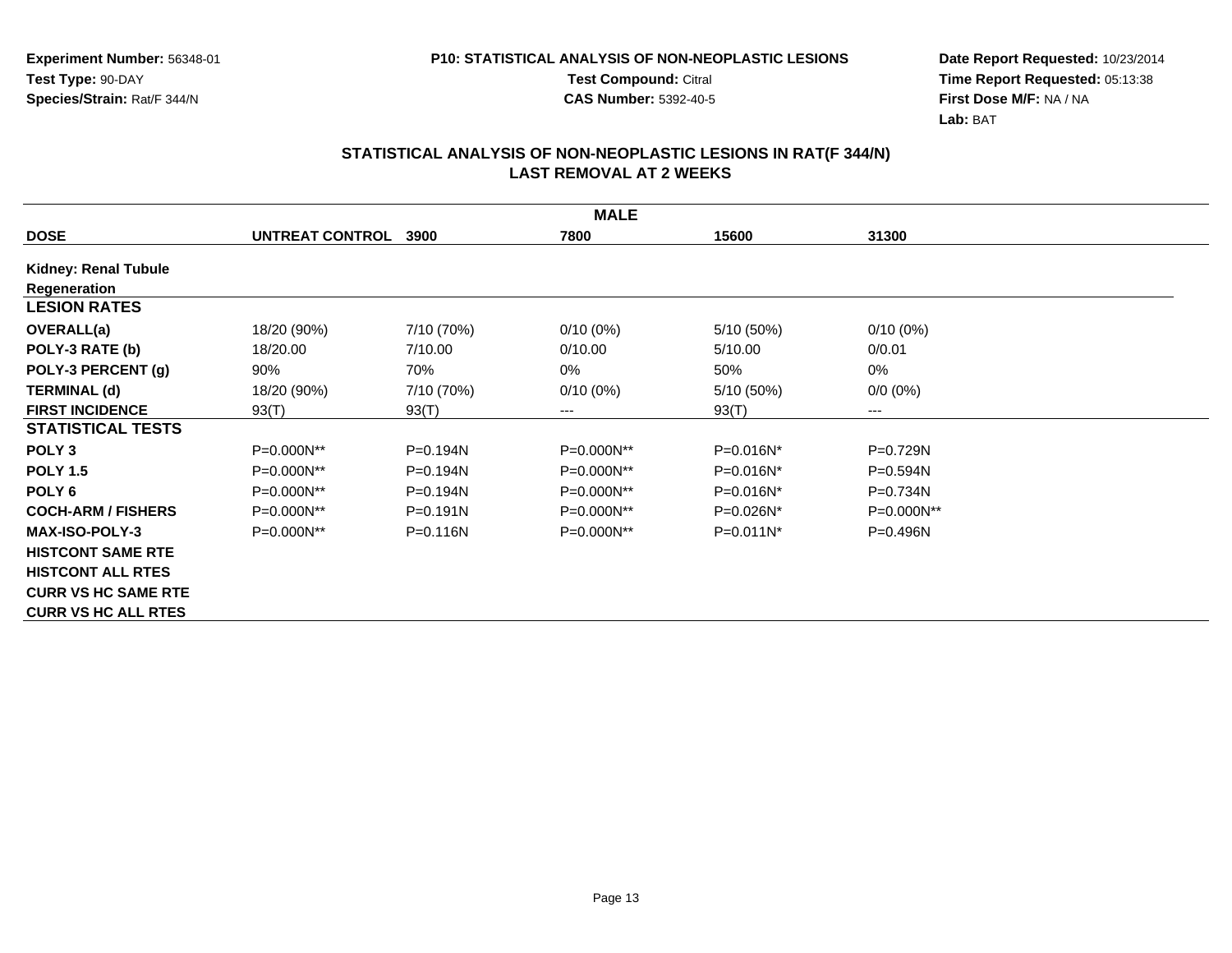**Test Compound:** Citral

**CAS Number:** 5392-40-5

**Date Report Requested:** 10/23/2014**Time Report Requested:** 05:13:38**First Dose M/F:** NA / NA**Lab:** BAT

|                                   |                      |              | <b>MALE</b> |              |              |
|-----------------------------------|----------------------|--------------|-------------|--------------|--------------|
| <b>DOSE</b>                       | UNTREAT CONTROL 3900 |              | 7800        | 15600        | 31300        |
| Liver                             |                      |              |             |              |              |
| <b>Hepatodiaphragmatic Nodule</b> |                      |              |             |              |              |
| <b>LESION RATES</b>               |                      |              |             |              |              |
| OVERALL(a)                        | 2/20 (10%)           | $1/1(100\%)$ | $0/0 (0\%)$ | $0/10(0\%)$  | $0/10(0\%)$  |
| POLY-3 RATE (b)                   | 2/20.00              | 1/1.00       | 0/0.00      | 0/10.00      | 0/0.01       |
| POLY-3 PERCENT (g)                | 10%                  | 100%         | 0%          | 0%           | 0%           |
| <b>TERMINAL (d)</b>               | 2/20 (10%)           | 1/1 (100%)   | $0/0 (0\%)$ | $0/10(0\%)$  | $0/0 (0\%)$  |
| <b>FIRST INCIDENCE</b>            | 93(T)                | 93(T)        | $---$       | ---          | $---$        |
| <b>STATISTICAL TESTS</b>          |                      |              |             |              |              |
| POLY <sub>3</sub>                 | (e)                  | $P = 0.117$  | (e)         | $P = 0.400N$ | P=0.733N     |
| <b>POLY 1.5</b>                   | (e)                  | $P = 0.117$  | (e)         | $P = 0.400N$ | P=0.723N     |
| POLY <sub>6</sub>                 | (e)                  | $P = 0.117$  | (e)         | $P = 0.400N$ | P=0.734N     |
| <b>COCH-ARM / FISHERS</b>         | $P = 0.143N$         | $P=0.143$    | (e)         | $P = 0.437N$ | $P = 0.437N$ |
| <b>MAX-ISO-POLY-3</b>             | (e)                  | $P=0.020*$   | (e)         | P=0.189N     | $P = 0.500N$ |
| <b>HISTCONT SAME RTE</b>          |                      |              |             |              |              |
| <b>HISTCONT ALL RTES</b>          |                      |              |             |              |              |
| <b>CURR VS HC SAME RTE</b>        |                      |              |             |              |              |
| <b>CURR VS HC ALL RTES</b>        |                      |              |             |              |              |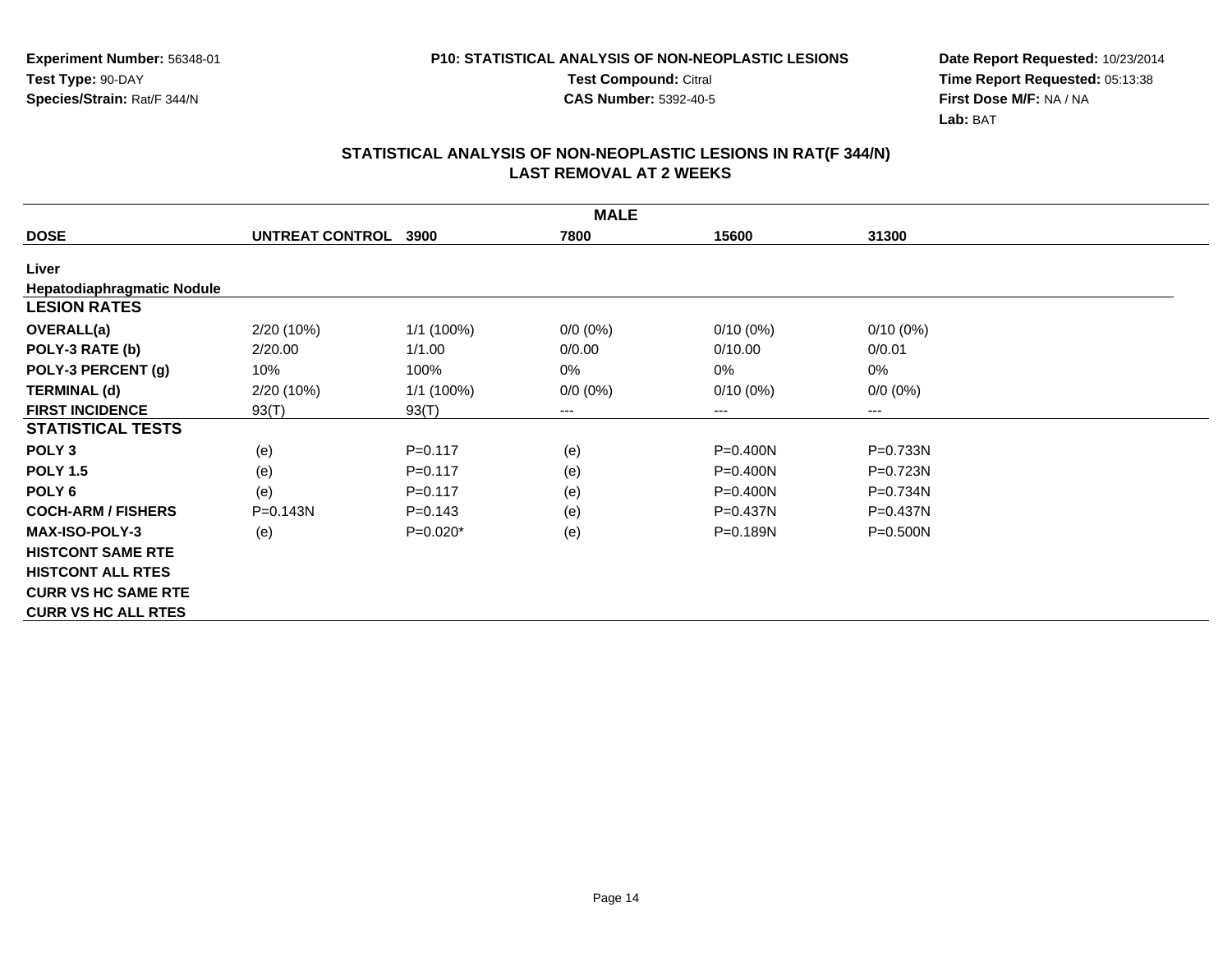**Test Compound:** Citral

**CAS Number:** 5392-40-5

**Date Report Requested:** 10/23/2014**Time Report Requested:** 05:13:38**First Dose M/F:** NA / NA**Lab:** BAT

|                             | <b>MALE</b>     |              |             |              |             |  |  |  |  |
|-----------------------------|-----------------|--------------|-------------|--------------|-------------|--|--|--|--|
| <b>DOSE</b>                 | UNTREAT CONTROL | 3900         | 7800        | 15600        | 31300       |  |  |  |  |
| Liver                       |                 |              |             |              |             |  |  |  |  |
| <b>Inflammation Chronic</b> |                 |              |             |              |             |  |  |  |  |
| <b>LESION RATES</b>         |                 |              |             |              |             |  |  |  |  |
| <b>OVERALL(a)</b>           | 15/20 (75%)     | $0/1$ (0%)   | $0/0 (0\%)$ | 5/10 (50%)   | 2/10 (20%)  |  |  |  |  |
| POLY-3 RATE (b)             | 15/20.00        | 0/1.00       | 0/0.00      | 5/10.00      | 2/2.01      |  |  |  |  |
| POLY-3 PERCENT (g)          | 75%             | 0%           | 0%          | 50%          | 99.5%       |  |  |  |  |
| <b>TERMINAL (d)</b>         | 15/20 (75%)     | $0/1$ (0%)   | $0/0 (0\%)$ | 5/10 (50%)   | $0/0 (0\%)$ |  |  |  |  |
| <b>FIRST INCIDENCE</b>      | 93(T)           | ---          | $--$        | 93(T)        | 10          |  |  |  |  |
| <b>STATISTICAL TESTS</b>    |                 |              |             |              |             |  |  |  |  |
| POLY <sub>3</sub>           | (e)             | $P = 0.311N$ | (e)         | P=0.169N     | $P = 0.519$ |  |  |  |  |
| <b>POLY 1.5</b>             | (e)             | P=0.311N     | (e)         | $P = 0.169N$ | $P = 0.589$ |  |  |  |  |
| POLY <sub>6</sub>           | (e)             | $P = 0.311N$ | (e)         | P=0.169N     | $P = 0.517$ |  |  |  |  |
| <b>COCH-ARM / FISHERS</b>   | P=0.005N**      | $P = 0.286N$ | (e)         | $P = 0.169N$ | P=0.006N**  |  |  |  |  |
| <b>MAX-ISO-POLY-3</b>       | (e)             | P=0.117N     | (e)         | $P = 0.119N$ | $P = 0.383$ |  |  |  |  |
| <b>HISTCONT SAME RTE</b>    |                 |              |             |              |             |  |  |  |  |
| <b>HISTCONT ALL RTES</b>    |                 |              |             |              |             |  |  |  |  |
| <b>CURR VS HC SAME RTE</b>  |                 |              |             |              |             |  |  |  |  |
| <b>CURR VS HC ALL RTES</b>  |                 |              |             |              |             |  |  |  |  |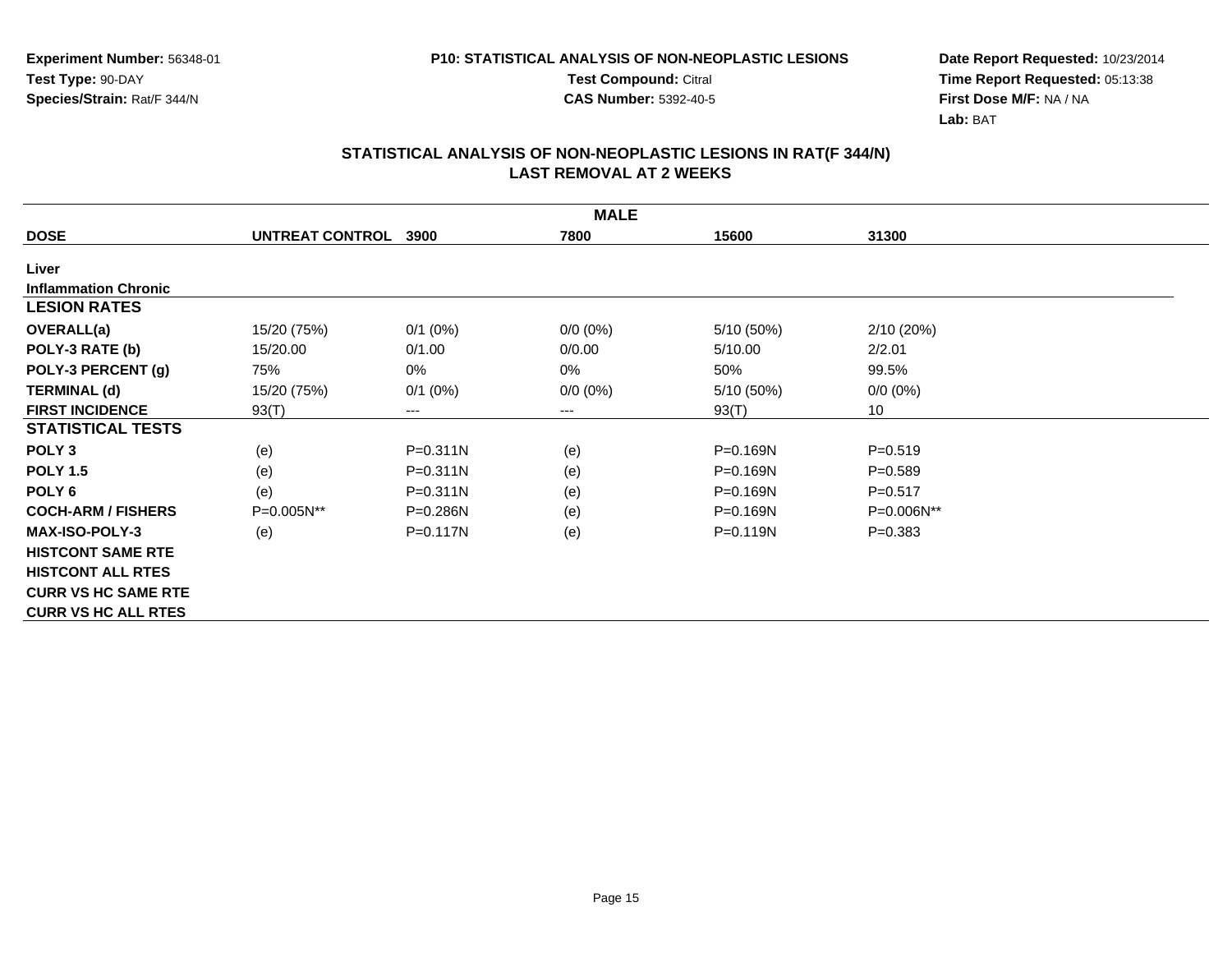**Test Compound:** Citral

**CAS Number:** 5392-40-5

**Date Report Requested:** 10/23/2014**Time Report Requested:** 05:13:38**First Dose M/F:** NA / NA**Lab:** BAT

|                             | <b>MALE</b>     |             |             |              |              |  |  |  |  |
|-----------------------------|-----------------|-------------|-------------|--------------|--------------|--|--|--|--|
| <b>DOSE</b>                 | UNTREAT CONTROL | 3900        | 7800        | 15600        | 31300        |  |  |  |  |
| Lung                        |                 |             |             |              |              |  |  |  |  |
| <b>Inflammation Chronic</b> |                 |             |             |              |              |  |  |  |  |
| <b>LESION RATES</b>         |                 |             |             |              |              |  |  |  |  |
| <b>OVERALL(a)</b>           | 2/20 (10%)      | $0/0 (0\%)$ | $0/0(0\%)$  | $1/10(10\%)$ | $0/10(0\%)$  |  |  |  |  |
| POLY-3 RATE (b)             | 2/20.00         | 0/0.00      | 0/0.00      | 1/10.00      | 0/0.01       |  |  |  |  |
| POLY-3 PERCENT (g)          | 10%             | 0%          | 0%          | 10%          | 0%           |  |  |  |  |
| <b>TERMINAL (d)</b>         | 2/20 (10%)      | $0/0 (0\%)$ | $0/0 (0\%)$ | 1/10 (10%)   | $0/0 (0\%)$  |  |  |  |  |
| <b>FIRST INCIDENCE</b>      | 93(T)           | $---$       | $--$        | 93(T)        | $---$        |  |  |  |  |
| <b>STATISTICAL TESTS</b>    |                 |             |             |              |              |  |  |  |  |
| POLY <sub>3</sub>           | (e)             | (e)         | (e)         | $P=0.734$    | P=0.733N     |  |  |  |  |
| <b>POLY 1.5</b>             | (e)             | (e)         | (e)         | $P=0.734$    | $P=0.723N$   |  |  |  |  |
| POLY <sub>6</sub>           | (e)             | (e)         | (e)         | $P=0.734$    | P=0.734N     |  |  |  |  |
| <b>COCH-ARM / FISHERS</b>   | P=0.294N        | (e)         | (e)         | $P=0.719$    | $P = 0.437N$ |  |  |  |  |
| <b>MAX-ISO-POLY-3</b>       | (e)             | (e)         | (e)         | $P = 1.000$  | $P = 0.500N$ |  |  |  |  |
| <b>HISTCONT SAME RTE</b>    |                 |             |             |              |              |  |  |  |  |
| <b>HISTCONT ALL RTES</b>    |                 |             |             |              |              |  |  |  |  |
| <b>CURR VS HC SAME RTE</b>  |                 |             |             |              |              |  |  |  |  |
| <b>CURR VS HC ALL RTES</b>  |                 |             |             |              |              |  |  |  |  |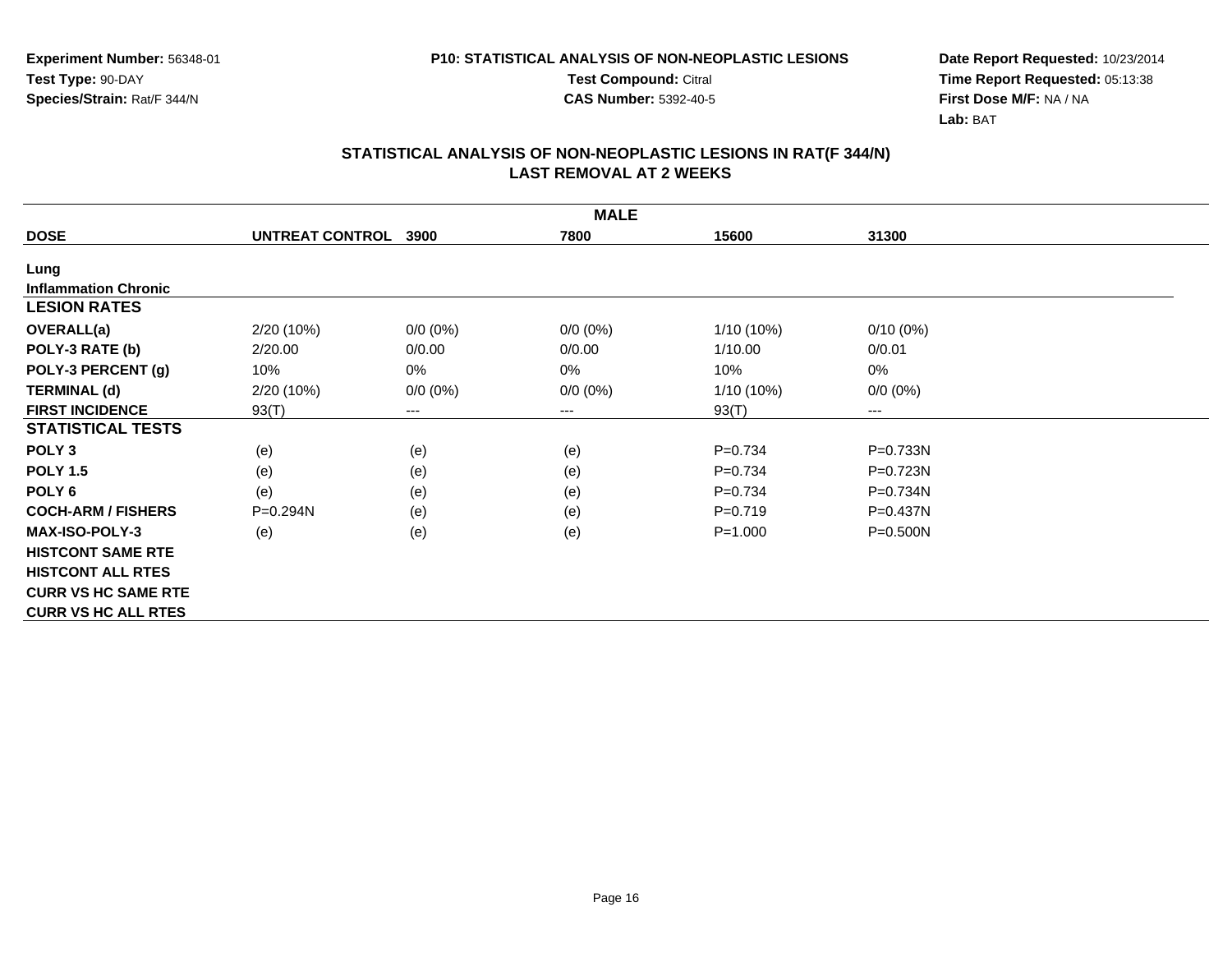**Test Compound:** Citral

**CAS Number:** 5392-40-5

**Date Report Requested:** 10/23/2014**Time Report Requested:** 05:13:38**First Dose M/F:** NA / NA**Lab:** BAT

|                                         |                 |                        | <b>MALE</b> |              |              |
|-----------------------------------------|-----------------|------------------------|-------------|--------------|--------------|
| <b>DOSE</b>                             | UNTREAT CONTROL | 3900                   | 7800        | 15600        | 31300        |
| <b>Lung: Alveolus</b>                   |                 |                        |             |              |              |
| <b>Infiltration Cellular Histiocyte</b> |                 |                        |             |              |              |
| <b>LESION RATES</b>                     |                 |                        |             |              |              |
| OVERALL(a)                              | 5/20 (25%)      | $0/0 (0\%)$            | $0/0(0\%)$  | $0/10(0\%)$  | $0/10(0\%)$  |
| POLY-3 RATE (b)                         | 5/20.00         | 0/0.00                 | 0/0.00      | 0/10.00      | 0/0.01       |
| POLY-3 PERCENT (g)                      | 25%             | 0%                     | 0%          | 0%           | 0%           |
| <b>TERMINAL (d)</b>                     | 5/20 (25%)      | $0/0 (0\%)$            | $0/0 (0\%)$ | $0/10(0\%)$  | $0/0 (0\%)$  |
| <b>FIRST INCIDENCE</b>                  | 93(T)           | $\qquad \qquad \cdots$ | $---$       | $---$        | ---          |
| <b>STATISTICAL TESTS</b>                |                 |                        |             |              |              |
| POLY <sub>3</sub>                       | (e)             | (e)                    | (e)         | P=0.108N     | P=0.666N     |
| <b>POLY 1.5</b>                         | (e)             | (e)                    | (e)         | $P = 0.108N$ | $P = 0.642N$ |
| POLY <sub>6</sub>                       | (e)             | (e)                    | (e)         | P=0.108N     | P=0.667N     |
| <b>COCH-ARM / FISHERS</b>               | $P=0.031N^*$    | (e)                    | (e)         | $P = 0.109N$ | P=0.109N     |
| <b>MAX-ISO-POLY-3</b>                   | (e)             | (e)                    | (e)         | $P = 0.063N$ | $P = 0.500N$ |
| <b>HISTCONT SAME RTE</b>                |                 |                        |             |              |              |
| <b>HISTCONT ALL RTES</b>                |                 |                        |             |              |              |
| <b>CURR VS HC SAME RTE</b>              |                 |                        |             |              |              |
| <b>CURR VS HC ALL RTES</b>              |                 |                        |             |              |              |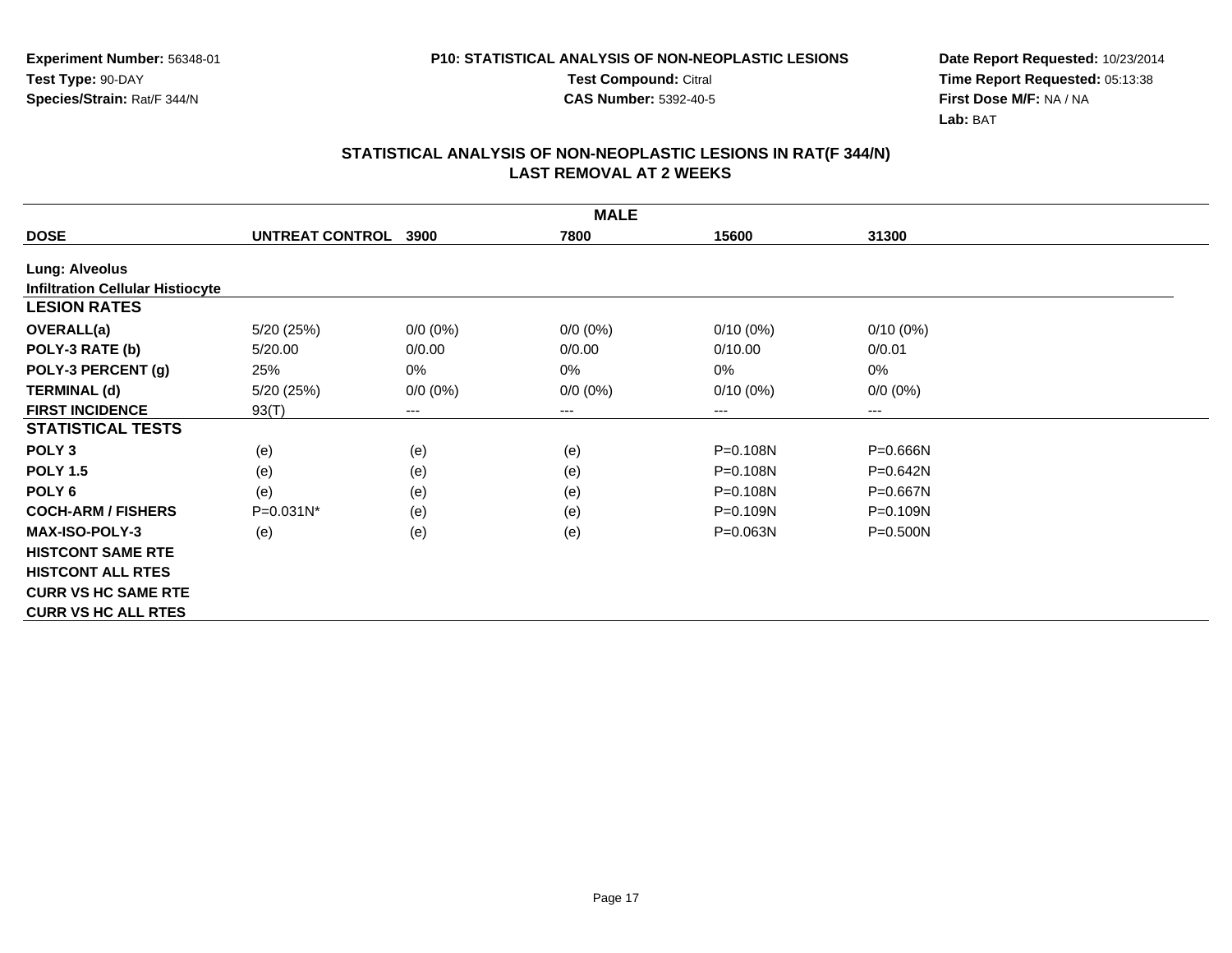**Test Compound:** Citral

**CAS Number:** 5392-40-5

**Date Report Requested:** 10/23/2014**Time Report Requested:** 05:13:39**First Dose M/F:** NA / NA**Lab:** BAT

|                            | <b>MALE</b>     |             |             |                 |              |  |  |  |  |
|----------------------------|-----------------|-------------|-------------|-----------------|--------------|--|--|--|--|
| <b>DOSE</b>                | UNTREAT CONTROL | 3900        | 7800        | 15600           | 31300        |  |  |  |  |
| <b>Nose</b>                |                 |             |             |                 |              |  |  |  |  |
| <b>Inflammation</b>        |                 |             |             |                 |              |  |  |  |  |
| <b>LESION RATES</b>        |                 |             |             |                 |              |  |  |  |  |
| <b>OVERALL(a)</b>          | 16/20 (80%)     | $0/0 (0\%)$ | $0/0 (0\%)$ | 2/10(20%)       | $0/10(0\%)$  |  |  |  |  |
| POLY-3 RATE (b)            | 16/20.00        | 0/0.00      | 0/0.00      | 2/10.00         | 0/0.01       |  |  |  |  |
| POLY-3 PERCENT (g)         | 80%             | 0%          | 0%          | 20%             | 0%           |  |  |  |  |
| <b>TERMINAL (d)</b>        | 16/20 (80%)     | $0/0 (0\%)$ | $0/0 (0\%)$ | 2/10(20%)       | $0/0 (0\%)$  |  |  |  |  |
| <b>FIRST INCIDENCE</b>     | 93(T)           | ---         | $---$       | 93(T)           | ---          |  |  |  |  |
| <b>STATISTICAL TESTS</b>   |                 |             |             |                 |              |  |  |  |  |
| POLY <sub>3</sub>          | (e)             | (e)         | (e)         | P=0.001N**      | P=0.677N     |  |  |  |  |
| <b>POLY 1.5</b>            | (e)             | (e)         | (e)         | P=0.001N**      | P=0.584N     |  |  |  |  |
| POLY 6                     | (e)             | (e)         | (e)         | P=0.001N**      | P=0.680N     |  |  |  |  |
| <b>COCH-ARM / FISHERS</b>  | P=0.000N**      | (e)         | (e)         | P=0.003N**      | P=0.000N**   |  |  |  |  |
| <b>MAX-ISO-POLY-3</b>      | (e)             | (e)         | (e)         | $P=0.001N^{**}$ | $P = 0.498N$ |  |  |  |  |
| <b>HISTCONT SAME RTE</b>   |                 |             |             |                 |              |  |  |  |  |
| <b>HISTCONT ALL RTES</b>   |                 |             |             |                 |              |  |  |  |  |
| <b>CURR VS HC SAME RTE</b> |                 |             |             |                 |              |  |  |  |  |
| <b>CURR VS HC ALL RTES</b> |                 |             |             |                 |              |  |  |  |  |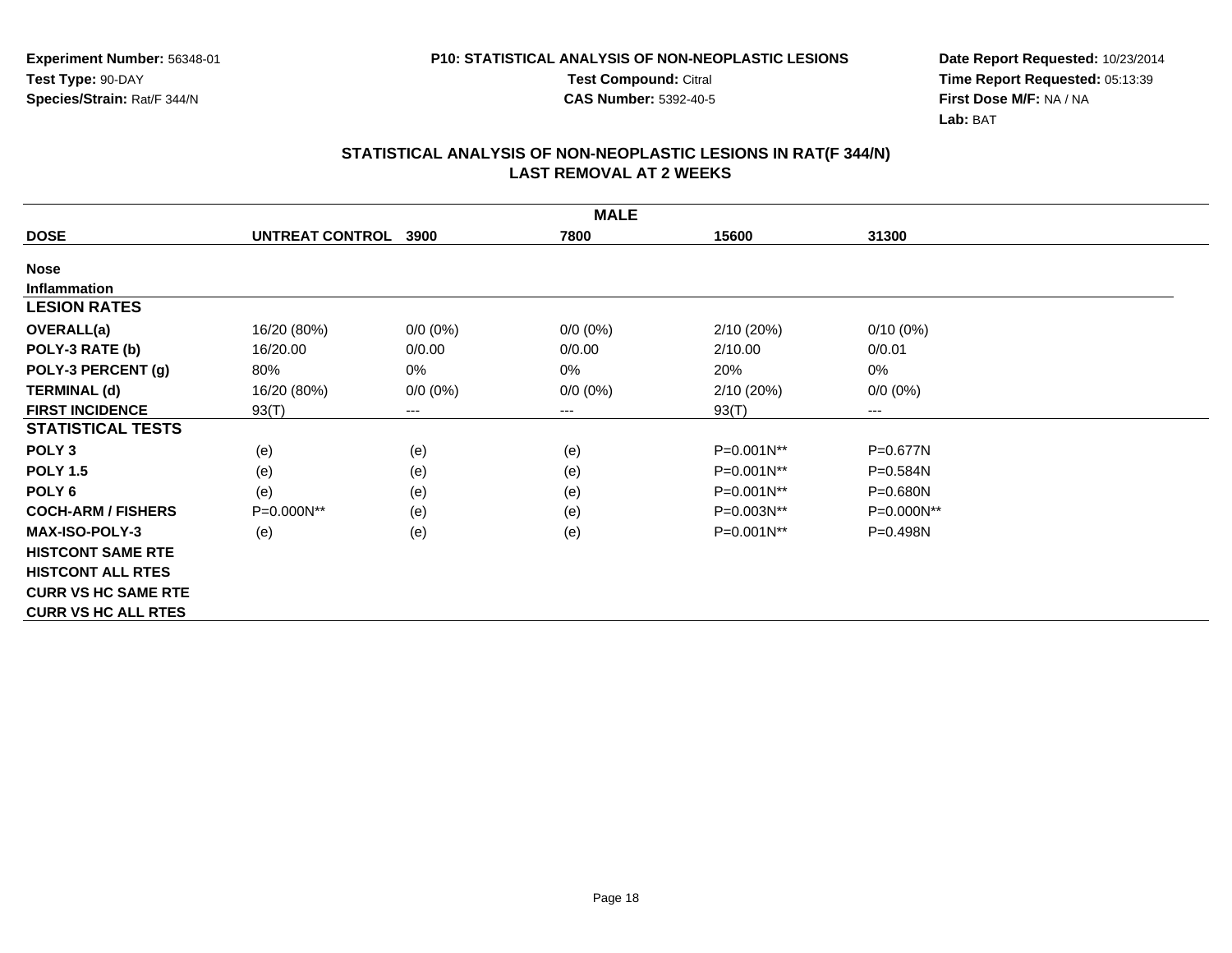**Test Compound:** Citral

**CAS Number:** 5392-40-5

**Date Report Requested:** 10/23/2014**Time Report Requested:** 05:13:39**First Dose M/F:** NA / NA**Lab:** BAT

|                            | <b>MALE</b>            |                        |             |              |             |  |  |  |  |
|----------------------------|------------------------|------------------------|-------------|--------------|-------------|--|--|--|--|
| <b>DOSE</b>                | <b>UNTREAT CONTROL</b> | 3900                   | 7800        | 15600        | 31300       |  |  |  |  |
| <b>Pancreas</b>            |                        |                        |             |              |             |  |  |  |  |
| <b>Atrophy</b>             |                        |                        |             |              |             |  |  |  |  |
| <b>LESION RATES</b>        |                        |                        |             |              |             |  |  |  |  |
| <b>OVERALL(a)</b>          | $0/20(0\%)$            | $0/0(0\%)$             | $0/0 (0\%)$ | $1/10(10\%)$ | $0/10(0\%)$ |  |  |  |  |
| POLY-3 RATE (b)            | 0/20.00                | 0/0.00                 | 0/0.00      | 1/10.00      | 0/0.01      |  |  |  |  |
| POLY-3 PERCENT (g)         | 0%                     | 0%                     | 0%          | 10%          | 0%          |  |  |  |  |
| <b>TERMINAL (d)</b>        | 0/20(0%)               | $0/0 (0\%)$            | $0/0 (0\%)$ | 1/10 (10%)   | $0/0 (0\%)$ |  |  |  |  |
| <b>FIRST INCIDENCE</b>     | $---$                  | $\qquad \qquad \cdots$ | $---$       | 93(T)        | $---$       |  |  |  |  |
| <b>STATISTICAL TESTS</b>   |                        |                        |             |              |             |  |  |  |  |
| POLY <sub>3</sub>          | (e)                    | (e)                    | (e)         | $P=0.359$    | (e)         |  |  |  |  |
| <b>POLY 1.5</b>            | (e)                    | (e)                    | (e)         | $P=0.359$    | (e)         |  |  |  |  |
| POLY <sub>6</sub>          | (e)                    | (e)                    | (e)         | $P = 0.359$  | (e)         |  |  |  |  |
| <b>COCH-ARM / FISHERS</b>  | $P=0.622$              | (e)                    | (e)         | $P = 0.333$  | (e)         |  |  |  |  |
| <b>MAX-ISO-POLY-3</b>      | (e)                    | (e)                    | (e)         | $P=0.107$    | (e)         |  |  |  |  |
| <b>HISTCONT SAME RTE</b>   |                        |                        |             |              |             |  |  |  |  |
| <b>HISTCONT ALL RTES</b>   |                        |                        |             |              |             |  |  |  |  |
| <b>CURR VS HC SAME RTE</b> |                        |                        |             |              |             |  |  |  |  |
| <b>CURR VS HC ALL RTES</b> |                        |                        |             |              |             |  |  |  |  |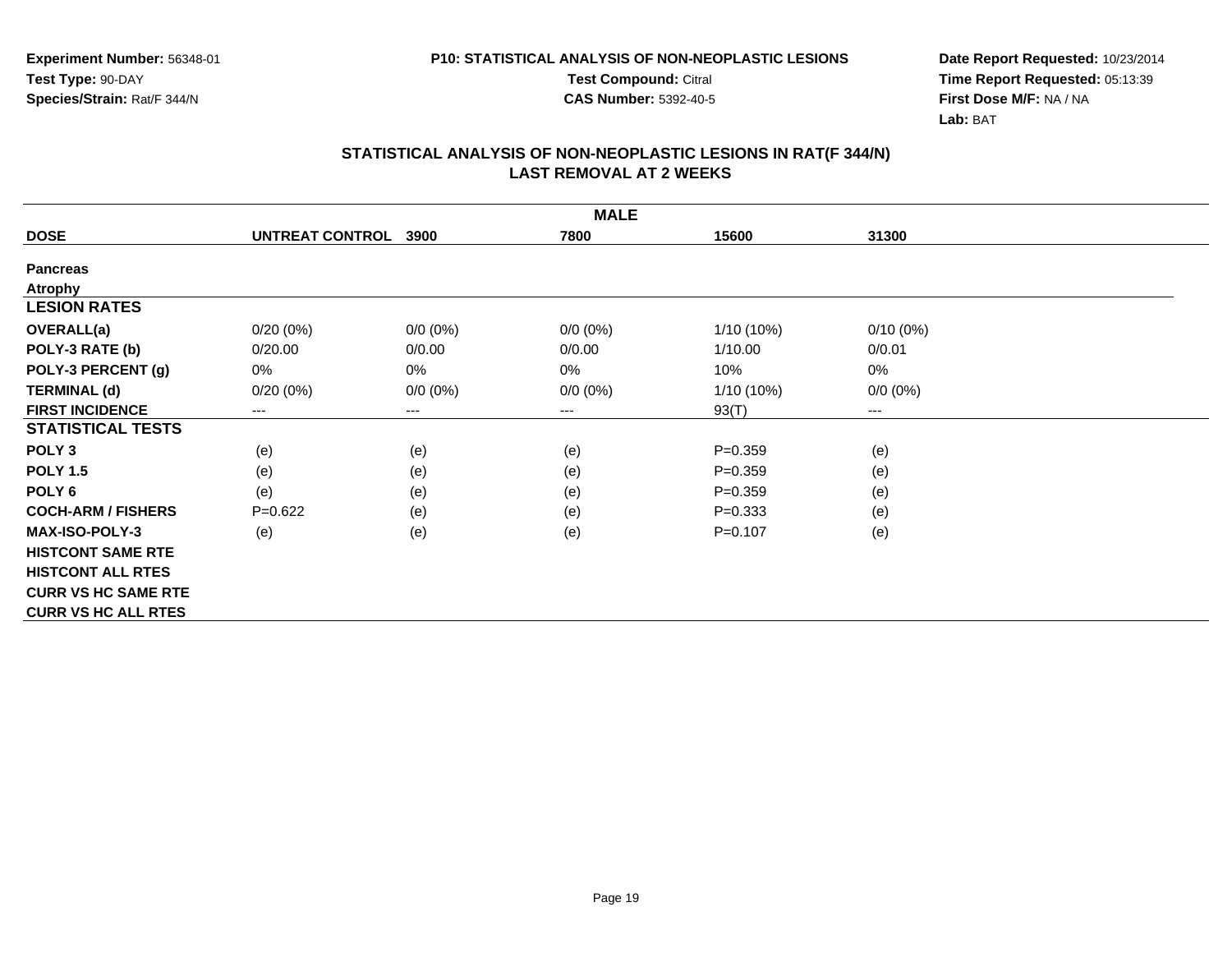**Test Compound:** Citral

**CAS Number:** 5392-40-5

**Date Report Requested:** 10/23/2014**Time Report Requested:** 05:13:39**First Dose M/F:** NA / NA**Lab:** BAT

|                            | <b>MALE</b>     |             |             |              |             |  |  |  |  |
|----------------------------|-----------------|-------------|-------------|--------------|-------------|--|--|--|--|
| <b>DOSE</b>                | UNTREAT CONTROL | 3900        | 7800        | 15600        | 31300       |  |  |  |  |
| <b>Preputial Gland</b>     |                 |             |             |              |             |  |  |  |  |
| Hyperplasia                |                 |             |             |              |             |  |  |  |  |
| <b>LESION RATES</b>        |                 |             |             |              |             |  |  |  |  |
| OVERALL(a)                 | $0/20(0\%)$     | $0/0(0\%)$  | $0/0 (0\%)$ | $1/10(10\%)$ | $0/10(0\%)$ |  |  |  |  |
| POLY-3 RATE (b)            | 0/20.00         | 0/0.00      | 0/0.00      | 1/10.00      | 0/0.01      |  |  |  |  |
| POLY-3 PERCENT (g)         | 0%              | 0%          | 0%          | 10%          | 0%          |  |  |  |  |
| <b>TERMINAL (d)</b>        | 0/20(0%)        | $0/0 (0\%)$ | $0/0 (0\%)$ | 1/10 (10%)   | $0/0 (0\%)$ |  |  |  |  |
| <b>FIRST INCIDENCE</b>     | ---             | ---         | $---$       | 93(T)        | $---$       |  |  |  |  |
| <b>STATISTICAL TESTS</b>   |                 |             |             |              |             |  |  |  |  |
| POLY <sub>3</sub>          | (e)             | (e)         | (e)         | $P = 0.359$  | (e)         |  |  |  |  |
| <b>POLY 1.5</b>            | (e)             | (e)         | (e)         | $P=0.359$    | (e)         |  |  |  |  |
| POLY <sub>6</sub>          | (e)             | (e)         | (e)         | $P = 0.359$  | (e)         |  |  |  |  |
| <b>COCH-ARM / FISHERS</b>  | $P=0.622$       | (e)         | (e)         | $P = 0.333$  | (e)         |  |  |  |  |
| <b>MAX-ISO-POLY-3</b>      | (e)             | (e)         | (e)         | $P=0.107$    | (e)         |  |  |  |  |
| <b>HISTCONT SAME RTE</b>   |                 |             |             |              |             |  |  |  |  |
| <b>HISTCONT ALL RTES</b>   |                 |             |             |              |             |  |  |  |  |
| <b>CURR VS HC SAME RTE</b> |                 |             |             |              |             |  |  |  |  |
| <b>CURR VS HC ALL RTES</b> |                 |             |             |              |             |  |  |  |  |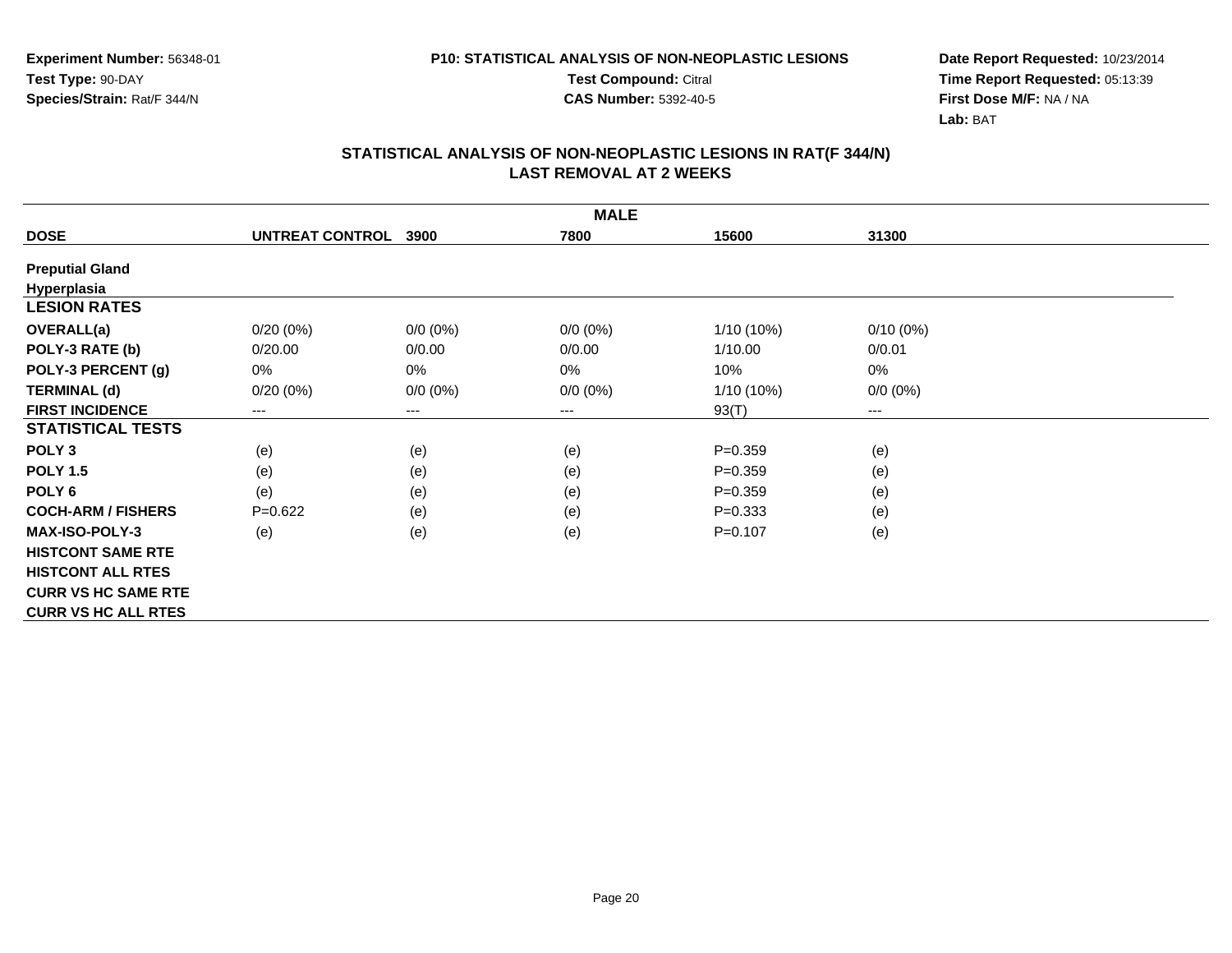**Test Compound:** Citral

**CAS Number:** 5392-40-5

**Date Report Requested:** 10/23/2014**Time Report Requested:** 05:13:39**First Dose M/F:** NA / NA**Lab:** BAT

|                            | <b>MALE</b>     |             |             |              |              |  |  |  |  |
|----------------------------|-----------------|-------------|-------------|--------------|--------------|--|--|--|--|
| <b>DOSE</b>                | UNTREAT CONTROL | 3900        | 7800        | 15600        | 31300        |  |  |  |  |
| <b>Preputial Gland</b>     |                 |             |             |              |              |  |  |  |  |
| <b>Inflammation</b>        |                 |             |             |              |              |  |  |  |  |
| <b>LESION RATES</b>        |                 |             |             |              |              |  |  |  |  |
| <b>OVERALL(a)</b>          | 6/20 (30%)      | $0/0 (0\%)$ | $0/0 (0\%)$ | 2/10(20%)    | $0/10(0\%)$  |  |  |  |  |
| POLY-3 RATE (b)            | 6/20.00         | 0/0.00      | 0/0.00      | 2/10.00      | 0/0.01       |  |  |  |  |
| POLY-3 PERCENT (g)         | 30%             | 0%          | 0%          | 20%          | 0%           |  |  |  |  |
| <b>TERMINAL (d)</b>        | 6/20 (30%)      | $0/0 (0\%)$ | $0/0 (0\%)$ | 2/10(20%)    | $0/0 (0\%)$  |  |  |  |  |
| <b>FIRST INCIDENCE</b>     | 93(T)           | ---         | $---$       | 93(T)        | ---          |  |  |  |  |
| <b>STATISTICAL TESTS</b>   |                 |             |             |              |              |  |  |  |  |
| POLY <sub>3</sub>          | (e)             | (e)         | (e)         | P=0.444N     | P=0.657N     |  |  |  |  |
| <b>POLY 1.5</b>            | (e)             | (e)         | (e)         | P=0.444N     | P=0.629N     |  |  |  |  |
| POLY 6                     | (e)             | (e)         | (e)         | P=0.444N     | P=0.658N     |  |  |  |  |
| <b>COCH-ARM / FISHERS</b>  | P=0.048N*       | (e)         | (e)         | $P = 0.452N$ | $P = 0.065N$ |  |  |  |  |
| <b>MAX-ISO-POLY-3</b>      | (e)             | (e)         | (e)         | $P = 0.311N$ | $P = 0.499N$ |  |  |  |  |
| <b>HISTCONT SAME RTE</b>   |                 |             |             |              |              |  |  |  |  |
| <b>HISTCONT ALL RTES</b>   |                 |             |             |              |              |  |  |  |  |
| <b>CURR VS HC SAME RTE</b> |                 |             |             |              |              |  |  |  |  |
| <b>CURR VS HC ALL RTES</b> |                 |             |             |              |              |  |  |  |  |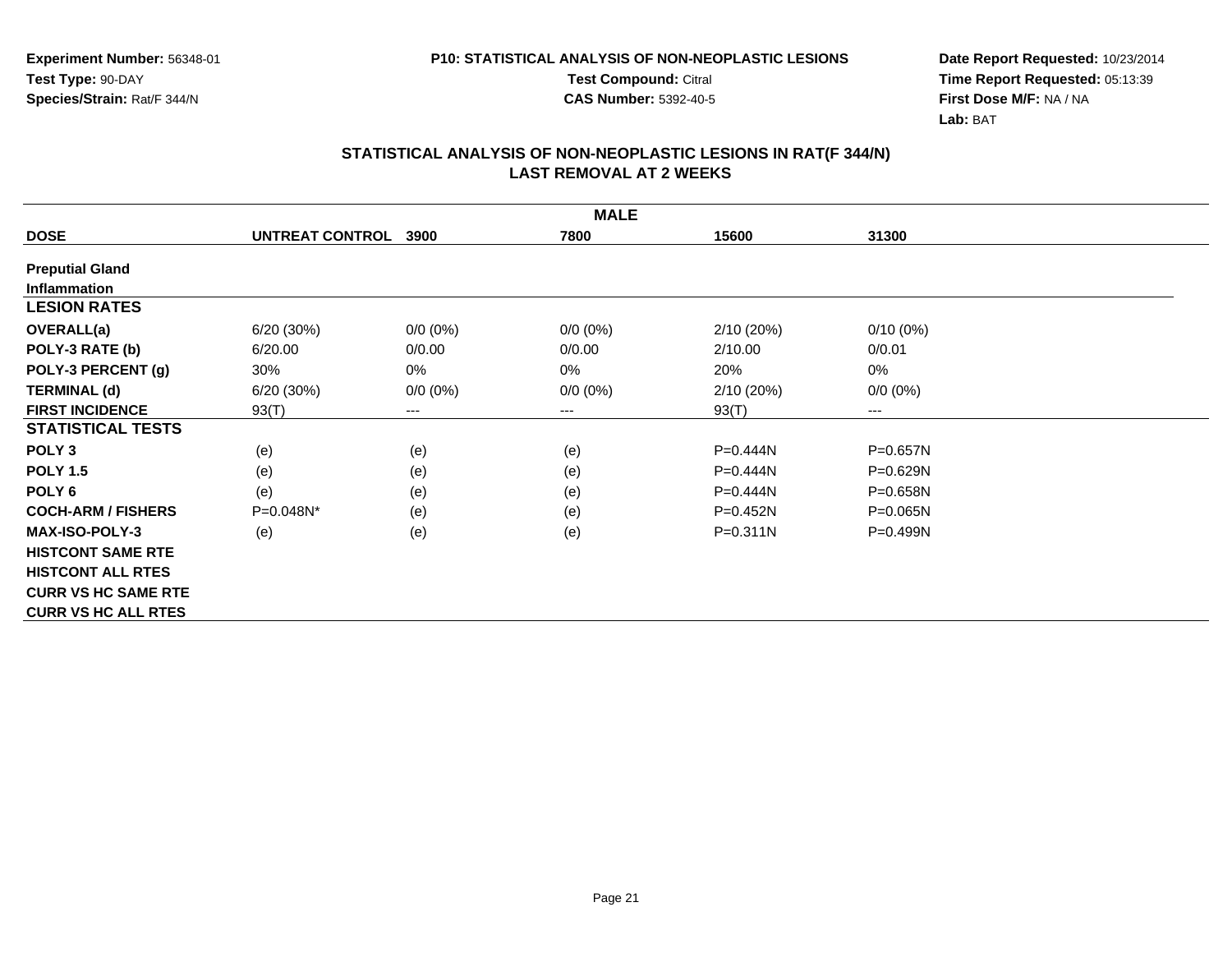**Test Compound:** Citral

**CAS Number:** 5392-40-5

**Date Report Requested:** 10/23/2014**Time Report Requested:** 05:13:39**First Dose M/F:** NA / NA**Lab:** BAT

|                            | <b>MALE</b>     |             |             |             |              |  |  |  |  |
|----------------------------|-----------------|-------------|-------------|-------------|--------------|--|--|--|--|
| <b>DOSE</b>                | UNTREAT CONTROL | 3900        | 7800        | 15600       | 31300        |  |  |  |  |
| <b>Prostate</b>            |                 |             |             |             |              |  |  |  |  |
| <b>Inflammation</b>        |                 |             |             |             |              |  |  |  |  |
| <b>LESION RATES</b>        |                 |             |             |             |              |  |  |  |  |
| OVERALL(a)                 | 2/20 (10%)      | $0/0 (0\%)$ | $0/0 (0\%)$ | 2/10(20%)   | $1/10(10\%)$ |  |  |  |  |
| POLY-3 RATE (b)            | 2/20.00         | 0/0.00      | 0/0.00      | 2/10.00     | 1/1.01       |  |  |  |  |
| POLY-3 PERCENT (g)         | 10%             | 0%          | 0%          | 20%         | 99%          |  |  |  |  |
| <b>TERMINAL (d)</b>        | 2/20 (10%)      | $0/0 (0\%)$ | $0/0 (0\%)$ | 2/10(20%)   | $0/0 (0\%)$  |  |  |  |  |
| <b>FIRST INCIDENCE</b>     | 93(T)           | $---$       | $--$        | 93(T)       | 10           |  |  |  |  |
| <b>STATISTICAL TESTS</b>   |                 |             |             |             |              |  |  |  |  |
| POLY <sub>3</sub>          | (e)             | (e)         | (e)         | $P=0.427$   | $P = 0.346$  |  |  |  |  |
| <b>POLY 1.5</b>            | (e)             | (e)         | (e)         | $P=0.427$   | $P = 0.361$  |  |  |  |  |
| POLY <sub>6</sub>          | (e)             | (e)         | (e)         | $P=0.427$   | $P = 0.345$  |  |  |  |  |
| <b>COCH-ARM / FISHERS</b>  | $P = 0.558$     | (e)         | (e)         | $P = 0.407$ | $P=0.719$    |  |  |  |  |
| <b>MAX-ISO-POLY-3</b>      | (e)             | (e)         | (e)         | $P = 0.261$ | $P = 0.249$  |  |  |  |  |
| <b>HISTCONT SAME RTE</b>   |                 |             |             |             |              |  |  |  |  |
| <b>HISTCONT ALL RTES</b>   |                 |             |             |             |              |  |  |  |  |
| <b>CURR VS HC SAME RTE</b> |                 |             |             |             |              |  |  |  |  |
| <b>CURR VS HC ALL RTES</b> |                 |             |             |             |              |  |  |  |  |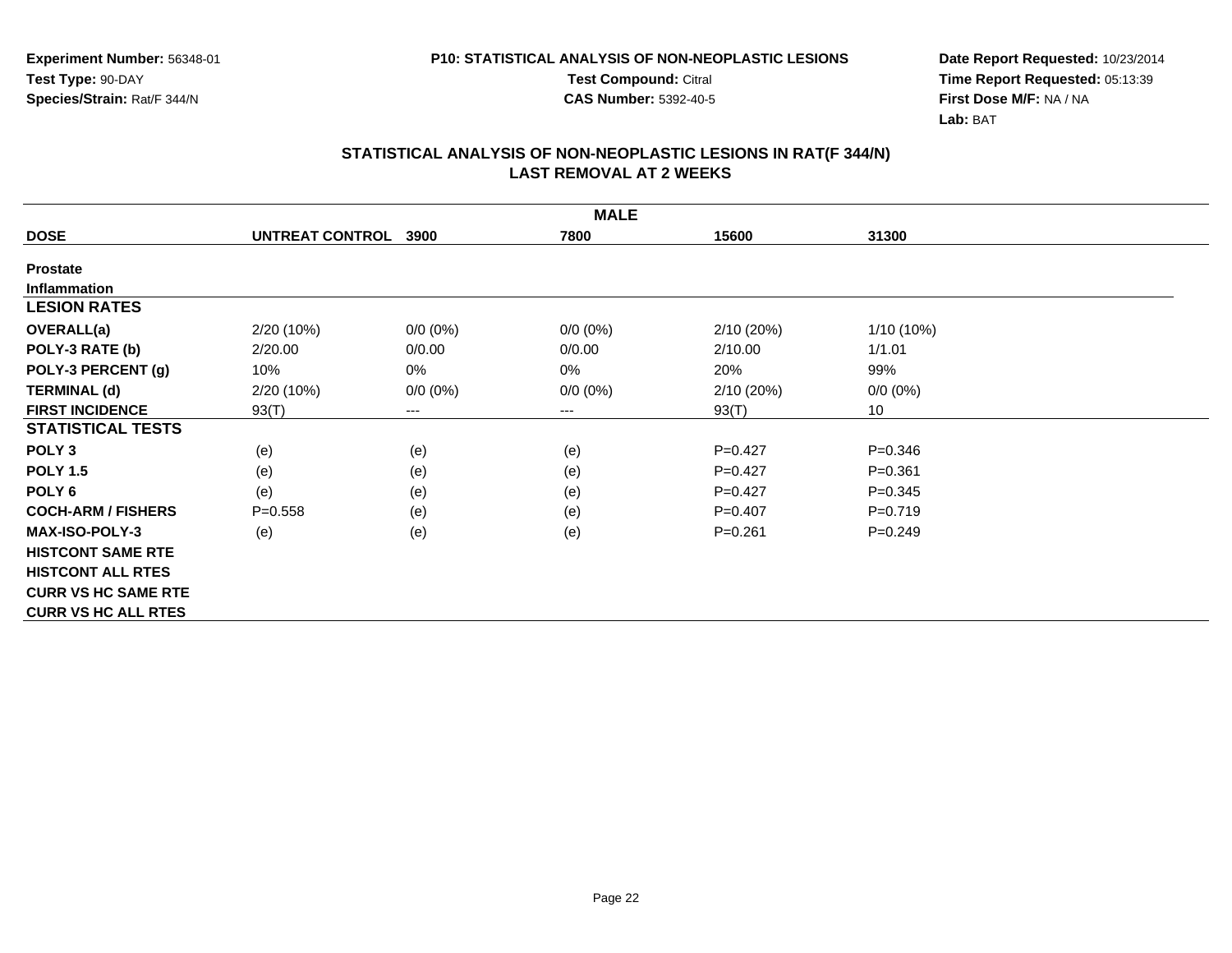**Test Compound:** Citral

**CAS Number:** 5392-40-5

**Date Report Requested:** 10/23/2014**Time Report Requested:** 05:13:39**First Dose M/F:** NA / NA**Lab:** BAT

|                            | <b>MALE</b>     |                        |             |             |             |  |  |  |  |
|----------------------------|-----------------|------------------------|-------------|-------------|-------------|--|--|--|--|
| <b>DOSE</b>                | UNTREAT CONTROL | 3900                   | 7800        | 15600       | 31300       |  |  |  |  |
| Skin                       |                 |                        |             |             |             |  |  |  |  |
| <b>Inflammation</b>        |                 |                        |             |             |             |  |  |  |  |
| <b>LESION RATES</b>        |                 |                        |             |             |             |  |  |  |  |
| <b>OVERALL(a)</b>          | $0/20(0\%)$     | $0/0 (0\%)$            | $0/0 (0\%)$ | $0/10(0\%)$ | $0/10(0\%)$ |  |  |  |  |
| POLY-3 RATE (b)            | 0/20.00         | 0/0.00                 | 0/0.00      | 0/10.00     | 0/0.01      |  |  |  |  |
| POLY-3 PERCENT (g)         | 0%              | 0%                     | 0%          | 0%          | 0%          |  |  |  |  |
| <b>TERMINAL (d)</b>        | 0/20(0%)        | $0/0 (0\%)$            | $0/0 (0\%)$ | $0/10(0\%)$ | $0/0 (0\%)$ |  |  |  |  |
| <b>FIRST INCIDENCE</b>     | ---             | $\qquad \qquad \cdots$ | $\cdots$    | $---$       | ---         |  |  |  |  |
| <b>STATISTICAL TESTS</b>   |                 |                        |             |             |             |  |  |  |  |
| POLY <sub>3</sub>          | (n)             | (n)                    | (n)         | (n)         | (n)         |  |  |  |  |
| <b>POLY 1.5</b>            | (n)             | (n)                    | (n)         | (n)         | (n)         |  |  |  |  |
| POLY <sub>6</sub>          | (n)             | (n)                    | (n)         | (n)         | (n)         |  |  |  |  |
| <b>COCH-ARM / FISHERS</b>  | (n)             | (n)                    | (n)         | (n)         | (n)         |  |  |  |  |
| <b>MAX-ISO-POLY-3</b>      | (n)             | (n)                    | (n)         | (n)         | (n)         |  |  |  |  |
| <b>HISTCONT SAME RTE</b>   |                 |                        |             |             |             |  |  |  |  |
| <b>HISTCONT ALL RTES</b>   |                 |                        |             |             |             |  |  |  |  |
| <b>CURR VS HC SAME RTE</b> |                 |                        |             |             |             |  |  |  |  |
| <b>CURR VS HC ALL RTES</b> |                 |                        |             |             |             |  |  |  |  |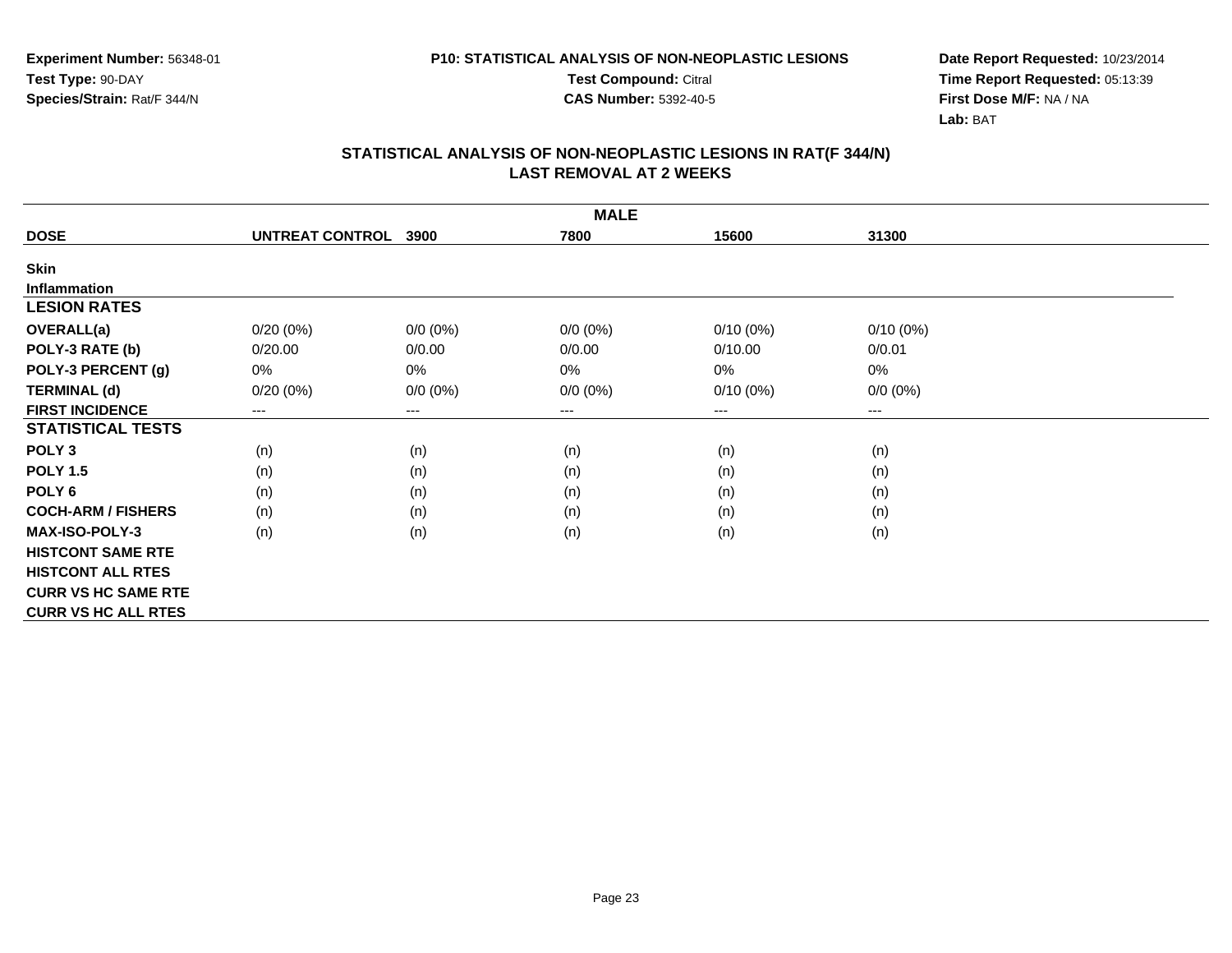**Test Compound:** Citral

**CAS Number:** 5392-40-5

**Date Report Requested:** 10/23/2014**Time Report Requested:** 05:13:39**First Dose M/F:** NA / NA**Lab:** BAT

|                            | <b>MALE</b>     |                        |                        |             |             |  |  |  |  |
|----------------------------|-----------------|------------------------|------------------------|-------------|-------------|--|--|--|--|
| <b>DOSE</b>                | UNTREAT CONTROL | 3900                   | 7800                   | 15600       | 31300       |  |  |  |  |
| Stomach, Forestomach       |                 |                        |                        |             |             |  |  |  |  |
| Hyperkeratosis             |                 |                        |                        |             |             |  |  |  |  |
| <b>LESION RATES</b>        |                 |                        |                        |             |             |  |  |  |  |
| OVERALL(a)                 | $0/20(0\%)$     | $0/0 (0\%)$            | $0/0(0\%)$             | $0/10(0\%)$ | 2/10 (20%)  |  |  |  |  |
| POLY-3 RATE (b)            | 0/20.00         | 0/0.00                 | 0/0.00                 | 0/10.00     | 2/2.01      |  |  |  |  |
| POLY-3 PERCENT (g)         | 0%              | $0\%$                  | 0%                     | 0%          | 99.5%       |  |  |  |  |
| <b>TERMINAL (d)</b>        | $0/20(0\%)$     | $0/0 (0\%)$            | $0/0 (0\%)$            | $0/10(0\%)$ | $0/0 (0\%)$ |  |  |  |  |
| <b>FIRST INCIDENCE</b>     | ---             | $\qquad \qquad \cdots$ | $\qquad \qquad \cdots$ | $---$       | 10          |  |  |  |  |
| <b>STATISTICAL TESTS</b>   |                 |                        |                        |             |             |  |  |  |  |
| POLY <sub>3</sub>          | (e)             | (e)                    | (e)                    | (e)         | $P=0.018*$  |  |  |  |  |
| <b>POLY 1.5</b>            | (e)             | (e)                    | (e)                    | (e)         | $P=0.020*$  |  |  |  |  |
| POLY <sub>6</sub>          | (e)             | (e)                    | (e)                    | (e)         | $P=0.018*$  |  |  |  |  |
| <b>COCH-ARM / FISHERS</b>  | $P=0.040*$      | (e)                    | (e)                    | (e)         | $P = 0.103$ |  |  |  |  |
| <b>MAX-ISO-POLY-3</b>      | (e)             | (e)                    | (e)                    | (e)         | $P=0.020*$  |  |  |  |  |
| <b>HISTCONT SAME RTE</b>   |                 |                        |                        |             |             |  |  |  |  |
| <b>HISTCONT ALL RTES</b>   |                 |                        |                        |             |             |  |  |  |  |
| <b>CURR VS HC SAME RTE</b> |                 |                        |                        |             |             |  |  |  |  |
| <b>CURR VS HC ALL RTES</b> |                 |                        |                        |             |             |  |  |  |  |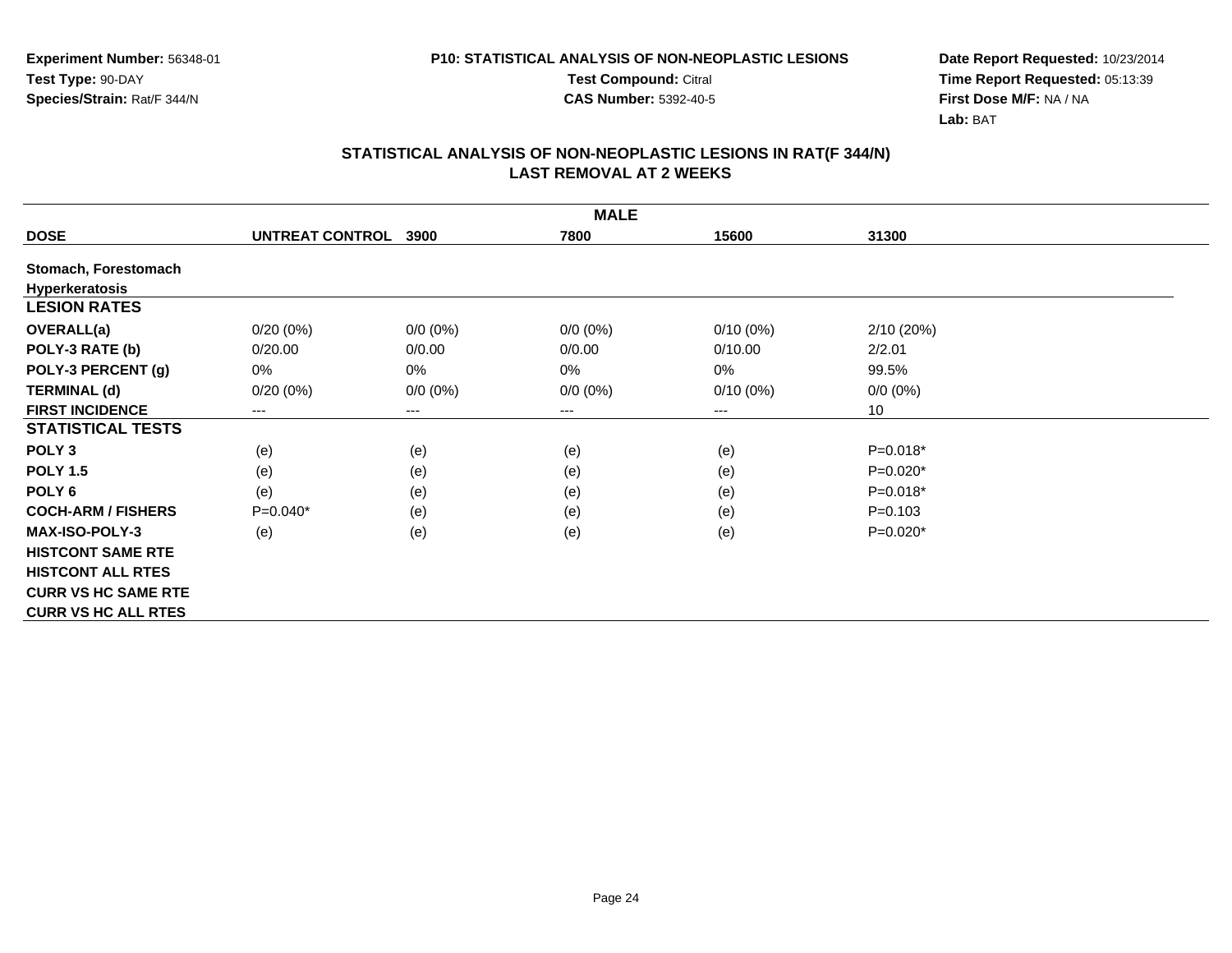**Test Compound:** Citral

**CAS Number:** 5392-40-5

**Date Report Requested:** 10/23/2014**Time Report Requested:** 05:13:39**First Dose M/F:** NA / NA**Lab:** BAT

|                             |                 |             | <b>MALE</b> |             |             |  |
|-----------------------------|-----------------|-------------|-------------|-------------|-------------|--|
| <b>DOSE</b>                 | UNTREAT CONTROL | 3900        | 7800        | 15600       | 31300       |  |
| Stomach, Forestomach        |                 |             |             |             |             |  |
| <b>Inflammation Chronic</b> |                 |             |             |             |             |  |
| <b>LESION RATES</b>         |                 |             |             |             |             |  |
| <b>OVERALL(a)</b>           | $0/20(0\%)$     | $0/0(0\%)$  | $0/0 (0\%)$ | 0/10(0%)    | 1/10 (10%)  |  |
| POLY-3 RATE (b)             | 0/20.00         | 0/0.00      | 0/0.00      | 0/10.00     | 1/1.01      |  |
| POLY-3 PERCENT (g)          | 0%              | 0%          | 0%          | 0%          | 99%         |  |
| <b>TERMINAL (d)</b>         | 0/20(0%)        | $0/0 (0\%)$ | $0/0 (0\%)$ | $0/10(0\%)$ | $0/0 (0\%)$ |  |
| <b>FIRST INCIDENCE</b>      | ---             | $---$       | $--$        | $--$        | 10          |  |
| <b>STATISTICAL TESTS</b>    |                 |             |             |             |             |  |
| POLY <sub>3</sub>           | (e)             | (e)         | (e)         | (e)         | $P = 0.190$ |  |
| <b>POLY 1.5</b>             | (e)             | (e)         | (e)         | (e)         | $P=0.195$   |  |
| POLY <sub>6</sub>           | (e)             | (e)         | (e)         | (e)         | $P = 0.190$ |  |
| <b>COCH-ARM / FISHERS</b>   | $P = 0.180$     | (e)         | (e)         | (e)         | $P = 0.333$ |  |
| <b>MAX-ISO-POLY-3</b>       | (e)             | (e)         | (e)         | (e)         | $P = 0.096$ |  |
| <b>HISTCONT SAME RTE</b>    |                 |             |             |             |             |  |
| <b>HISTCONT ALL RTES</b>    |                 |             |             |             |             |  |
| <b>CURR VS HC SAME RTE</b>  |                 |             |             |             |             |  |
| <b>CURR VS HC ALL RTES</b>  |                 |             |             |             |             |  |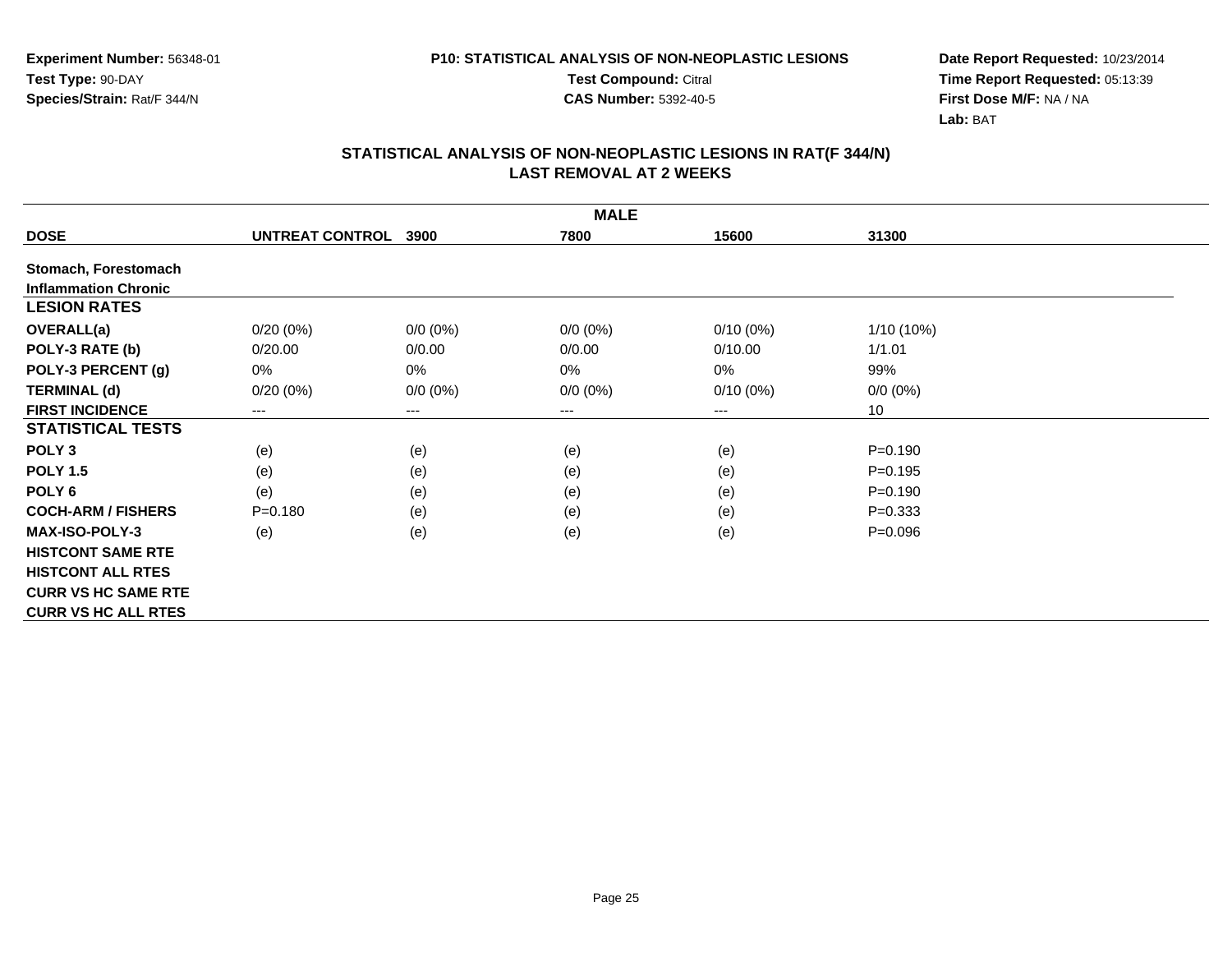**Test Compound:** Citral

**CAS Number:** 5392-40-5

**Date Report Requested:** 10/23/2014**Time Report Requested:** 05:13:39**First Dose M/F:** NA / NA**Lab:** BAT

|                                  |                 |             | <b>MALE</b> |             |             |  |
|----------------------------------|-----------------|-------------|-------------|-------------|-------------|--|
| <b>DOSE</b>                      | UNTREAT CONTROL | 3900        | 7800        | 15600       | 31300       |  |
| Stomach, Forestomach: Epithelium |                 |             |             |             |             |  |
| Hyperplasia                      |                 |             |             |             |             |  |
| <b>LESION RATES</b>              |                 |             |             |             |             |  |
| OVERALL(a)                       | $0/20(0\%)$     | $0/0(0\%)$  | $0/0(0\%)$  | $0/10(0\%)$ | 2/10 (20%)  |  |
| POLY-3 RATE (b)                  | 0/20.00         | 0/0.00      | 0/0.00      | 0/10.00     | 2/2.01      |  |
| POLY-3 PERCENT (g)               | 0%              | 0%          | 0%          | 0%          | 99.5%       |  |
| <b>TERMINAL (d)</b>              | 0/20(0%)        | $0/0 (0\%)$ | $0/0 (0\%)$ | $0/10(0\%)$ | $0/0 (0\%)$ |  |
| <b>FIRST INCIDENCE</b>           | $---$           | $---$       | $---$       | $---$       | 10          |  |
| <b>STATISTICAL TESTS</b>         |                 |             |             |             |             |  |
| POLY <sub>3</sub>                | (e)             | (e)         | (e)         | (e)         | $P=0.018*$  |  |
| <b>POLY 1.5</b>                  | (e)             | (e)         | (e)         | (e)         | $P=0.020*$  |  |
| POLY <sub>6</sub>                | (e)             | (e)         | (e)         | (e)         | P=0.018*    |  |
| <b>COCH-ARM / FISHERS</b>        | $P=0.040*$      | (e)         | (e)         | (e)         | $P = 0.103$ |  |
| <b>MAX-ISO-POLY-3</b>            | (e)             | (e)         | (e)         | (e)         | $P=0.020*$  |  |
| <b>HISTCONT SAME RTE</b>         |                 |             |             |             |             |  |
| <b>HISTCONT ALL RTES</b>         |                 |             |             |             |             |  |
| <b>CURR VS HC SAME RTE</b>       |                 |             |             |             |             |  |
| <b>CURR VS HC ALL RTES</b>       |                 |             |             |             |             |  |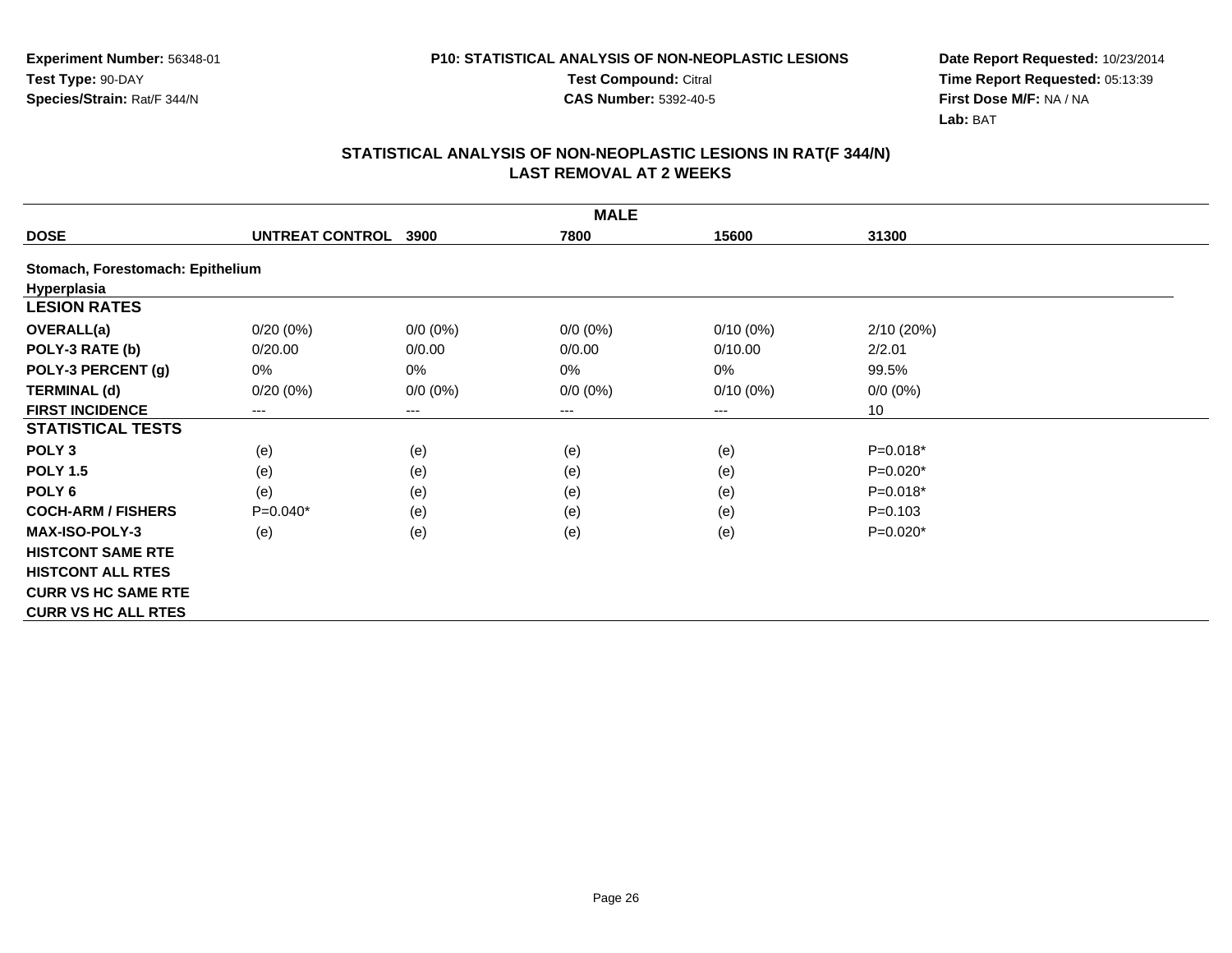**Test Compound:** Citral

**CAS Number:** 5392-40-5

**Date Report Requested:** 10/23/2014**Time Report Requested:** 05:13:39**First Dose M/F:** NA / NA**Lab:** BAT

|                            | <b>MALE</b>     |             |             |              |              |  |  |  |
|----------------------------|-----------------|-------------|-------------|--------------|--------------|--|--|--|
| <b>DOSE</b>                | UNTREAT CONTROL | 3900        | 7800        | 15600        | 31300        |  |  |  |
| Stomach, Glandular         |                 |             |             |              |              |  |  |  |
| <b>Mineralization</b>      |                 |             |             |              |              |  |  |  |
| <b>LESION RATES</b>        |                 |             |             |              |              |  |  |  |
| <b>OVERALL(a)</b>          | 1/20(5%)        | $0/0 (0\%)$ | $0/0 (0\%)$ | $0/10(0\%)$  | $0/10(0\%)$  |  |  |  |
| POLY-3 RATE (b)            | 1/20.00         | 0/0.00      | 0/0.00      | 0/10.00      | 0/0.01       |  |  |  |
| POLY-3 PERCENT (g)         | 5%              | 0%          | 0%          | 0%           | 0%           |  |  |  |
| <b>TERMINAL (d)</b>        | 1/20(5%)        | $0/0 (0\%)$ | $0/0 (0\%)$ | $0/10(0\%)$  | $0/0 (0\%)$  |  |  |  |
| <b>FIRST INCIDENCE</b>     | 93(T)           | $---$       | $--$        | ---          | ---          |  |  |  |
| <b>STATISTICAL TESTS</b>   |                 |             |             |              |              |  |  |  |
| POLY <sub>3</sub>          | (e)             | (e)         | (e)         | $P = 0.637N$ | P=0.805N     |  |  |  |
| <b>POLY 1.5</b>            | (e)             | (e)         | (e)         | $P = 0.637N$ | P=0.800N     |  |  |  |
| POLY <sub>6</sub>          | (e)             | (e)         | (e)         | $P = 0.637N$ | P=0.805N     |  |  |  |
| <b>COCH-ARM / FISHERS</b>  | P=0.381N        | (e)         | (e)         | $P = 0.667N$ | $P = 0.667N$ |  |  |  |
| <b>MAX-ISO-POLY-3</b>      | (e)             | (e)         | (e)         | $P = 0.272N$ | P=0.500N     |  |  |  |
| <b>HISTCONT SAME RTE</b>   |                 |             |             |              |              |  |  |  |
| <b>HISTCONT ALL RTES</b>   |                 |             |             |              |              |  |  |  |
| <b>CURR VS HC SAME RTE</b> |                 |             |             |              |              |  |  |  |
| <b>CURR VS HC ALL RTES</b> |                 |             |             |              |              |  |  |  |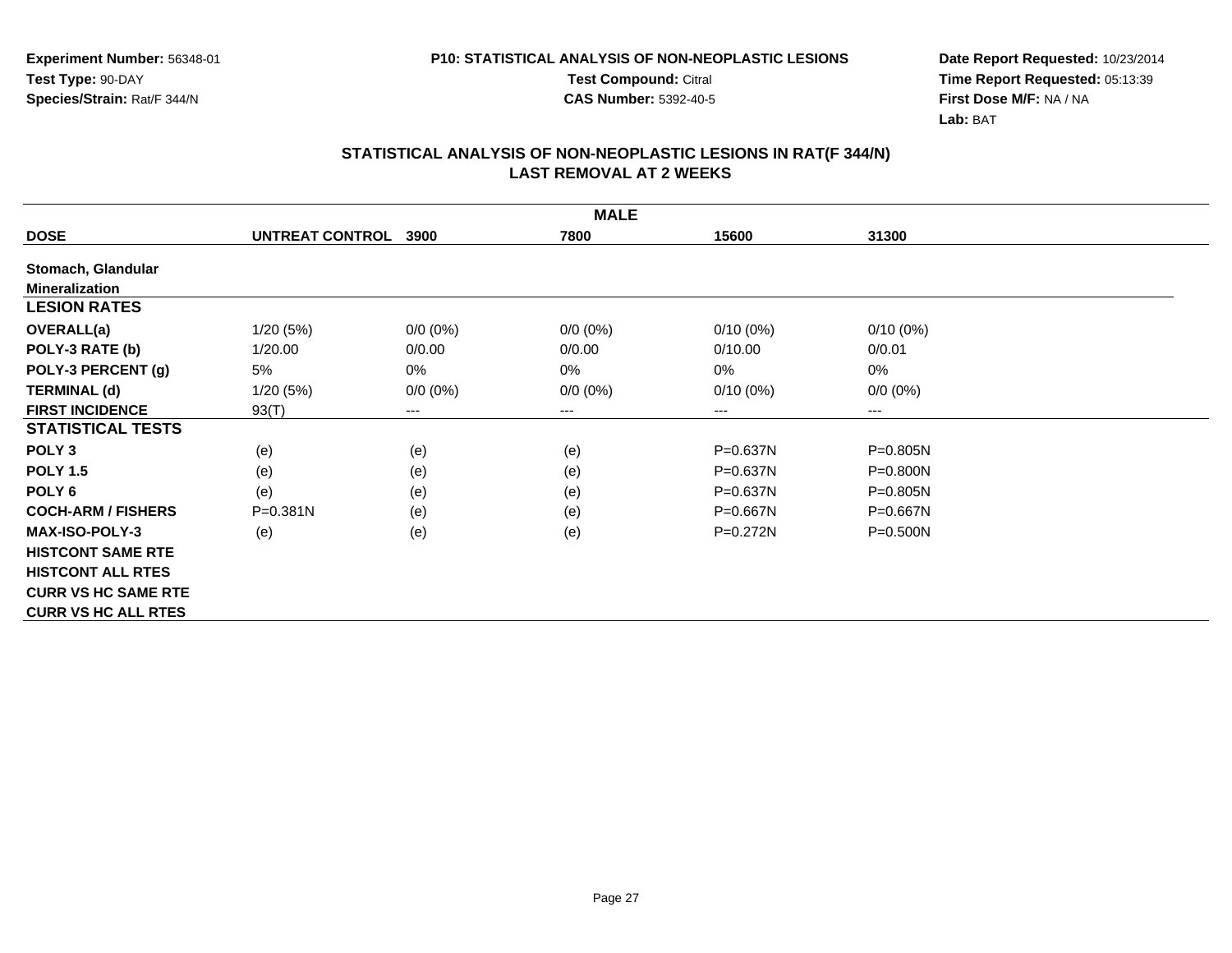**Test Compound:** Citral

**CAS Number:** 5392-40-5

**Date Report Requested:** 10/23/2014**Time Report Requested:** 05:13:39**First Dose M/F:** NA / NA**Lab:** BAT

|                            | <b>MALE</b>     |             |             |              |              |  |  |  |
|----------------------------|-----------------|-------------|-------------|--------------|--------------|--|--|--|
| <b>DOSE</b>                | UNTREAT CONTROL | 3900        | 7800        | 15600        | 31300        |  |  |  |
| Stomach, Glandular: Artery |                 |             |             |              |              |  |  |  |
| <b>Mineralization</b>      |                 |             |             |              |              |  |  |  |
| <b>LESION RATES</b>        |                 |             |             |              |              |  |  |  |
| <b>OVERALL(a)</b>          | 1/20(5%)        | $0/0(0\%)$  | $0/0 (0\%)$ | $0/10(0\%)$  | $0/10(0\%)$  |  |  |  |
| POLY-3 RATE (b)            | 1/20.00         | 0/0.00      | 0/0.00      | 0/10.00      | 0/0.01       |  |  |  |
| POLY-3 PERCENT (g)         | 5%              | 0%          | 0%          | 0%           | 0%           |  |  |  |
| <b>TERMINAL (d)</b>        | 1/20(5%)        | $0/0 (0\%)$ | $0/0 (0\%)$ | $0/10(0\%)$  | $0/0 (0\%)$  |  |  |  |
| <b>FIRST INCIDENCE</b>     | 93(T)           | $---$       | $--$        | $--$         | ---          |  |  |  |
| <b>STATISTICAL TESTS</b>   |                 |             |             |              |              |  |  |  |
| POLY <sub>3</sub>          | (e)             | (e)         | (e)         | $P = 0.637N$ | $P = 0.805N$ |  |  |  |
| <b>POLY 1.5</b>            | (e)             | (e)         | (e)         | $P = 0.637N$ | $P = 0.800N$ |  |  |  |
| POLY <sub>6</sub>          | (e)             | (e)         | (e)         | P=0.637N     | P=0.805N     |  |  |  |
| <b>COCH-ARM / FISHERS</b>  | P=0.381N        | (e)         | (e)         | P=0.667N     | P=0.667N     |  |  |  |
| <b>MAX-ISO-POLY-3</b>      | (e)             | (e)         | (e)         | $P=0.272N$   | $P = 0.500N$ |  |  |  |
| <b>HISTCONT SAME RTE</b>   |                 |             |             |              |              |  |  |  |
| <b>HISTCONT ALL RTES</b>   |                 |             |             |              |              |  |  |  |
| <b>CURR VS HC SAME RTE</b> |                 |             |             |              |              |  |  |  |
| <b>CURR VS HC ALL RTES</b> |                 |             |             |              |              |  |  |  |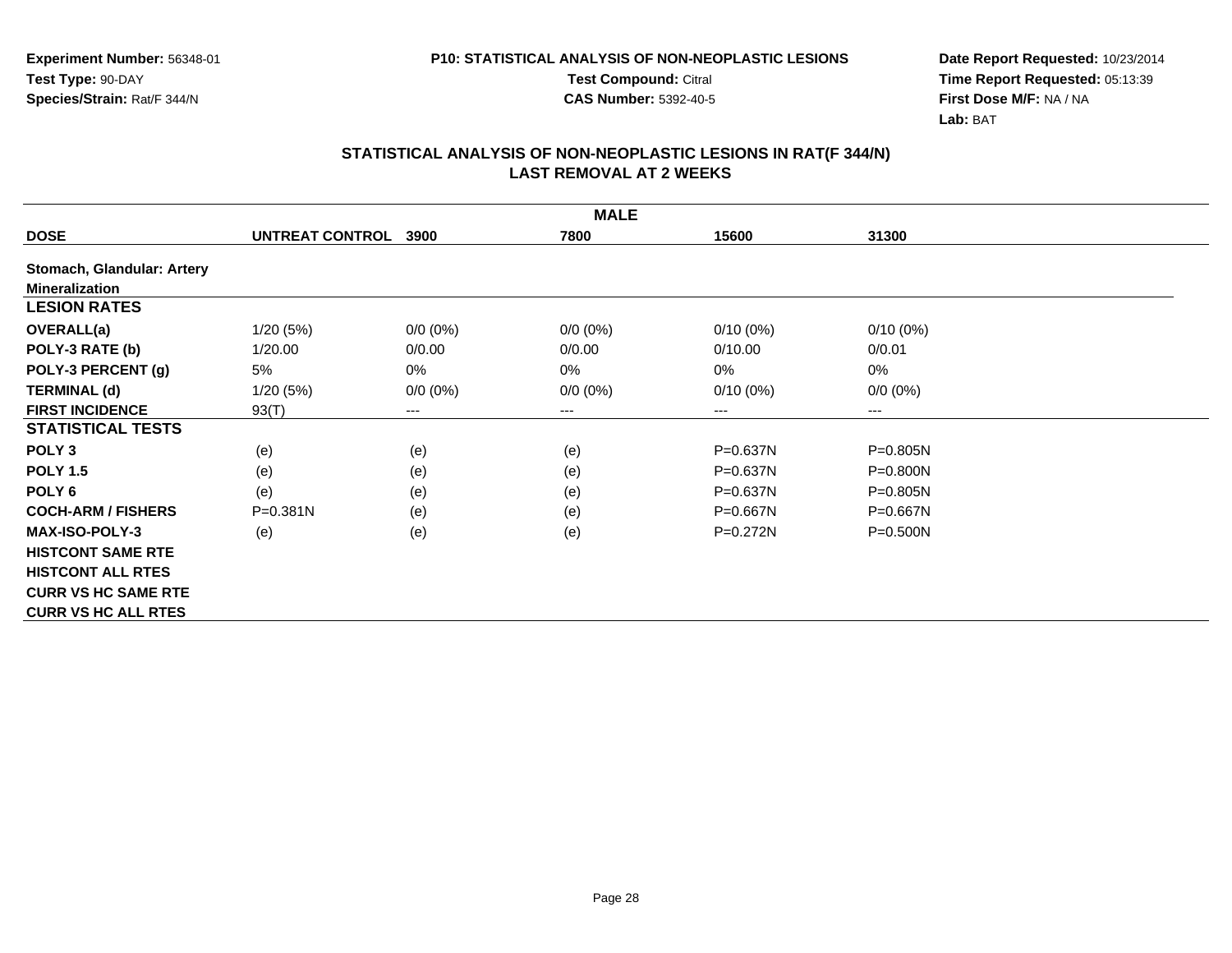**Test Compound:** Citral

**CAS Number:** 5392-40-5

**Date Report Requested:** 10/23/2014**Time Report Requested:** 05:13:39**First Dose M/F:** NA / NA**Lab:** BAT

|                            | <b>MALE</b>            |                        |             |             |              |  |  |  |
|----------------------------|------------------------|------------------------|-------------|-------------|--------------|--|--|--|
| <b>DOSE</b>                | <b>UNTREAT CONTROL</b> | 3900                   | 7800        | 15600       | 31300        |  |  |  |
| <b>Testes</b>              |                        |                        |             |             |              |  |  |  |
| Aspermia                   |                        |                        |             |             |              |  |  |  |
| <b>LESION RATES</b>        |                        |                        |             |             |              |  |  |  |
| <b>OVERALL(a)</b>          | $0/20(0\%)$            | $0/0(0\%)$             | $0/0 (0\%)$ | $0/10(0\%)$ | 10/10 (100%) |  |  |  |
| POLY-3 RATE (b)            | 0/20.00                | 0/0.00                 | 0/0.00      | 0/10.00     | 10/10.00     |  |  |  |
| POLY-3 PERCENT (g)         | 0%                     | 0%                     | 0%          | 0%          | 100%         |  |  |  |
| <b>TERMINAL (d)</b>        | 0/20(0%)               | $0/0 (0\%)$            | $0/0 (0\%)$ | $0/10(0\%)$ | $0/0 (0\%)$  |  |  |  |
| <b>FIRST INCIDENCE</b>     | ---                    | $\qquad \qquad \cdots$ | $\cdots$    | $---$       | 10           |  |  |  |
| <b>STATISTICAL TESTS</b>   |                        |                        |             |             |              |  |  |  |
| POLY <sub>3</sub>          | (e)                    | (e)                    | (e)         | (e)         | $P=NA$       |  |  |  |
| <b>POLY 1.5</b>            | (e)                    | (e)                    | (e)         | (e)         | $P = NA$     |  |  |  |
| POLY <sub>6</sub>          | (e)                    | (e)                    | (e)         | (e)         | $P=NA$       |  |  |  |
| <b>COCH-ARM / FISHERS</b>  | P=0.000**              | (e)                    | (e)         | (e)         | P=0.000**    |  |  |  |
| <b>MAX-ISO-POLY-3</b>      | (e)                    | (e)                    | (e)         | (e)         | $P=0.000**$  |  |  |  |
| <b>HISTCONT SAME RTE</b>   |                        |                        |             |             |              |  |  |  |
| <b>HISTCONT ALL RTES</b>   |                        |                        |             |             |              |  |  |  |
| <b>CURR VS HC SAME RTE</b> |                        |                        |             |             |              |  |  |  |
| <b>CURR VS HC ALL RTES</b> |                        |                        |             |             |              |  |  |  |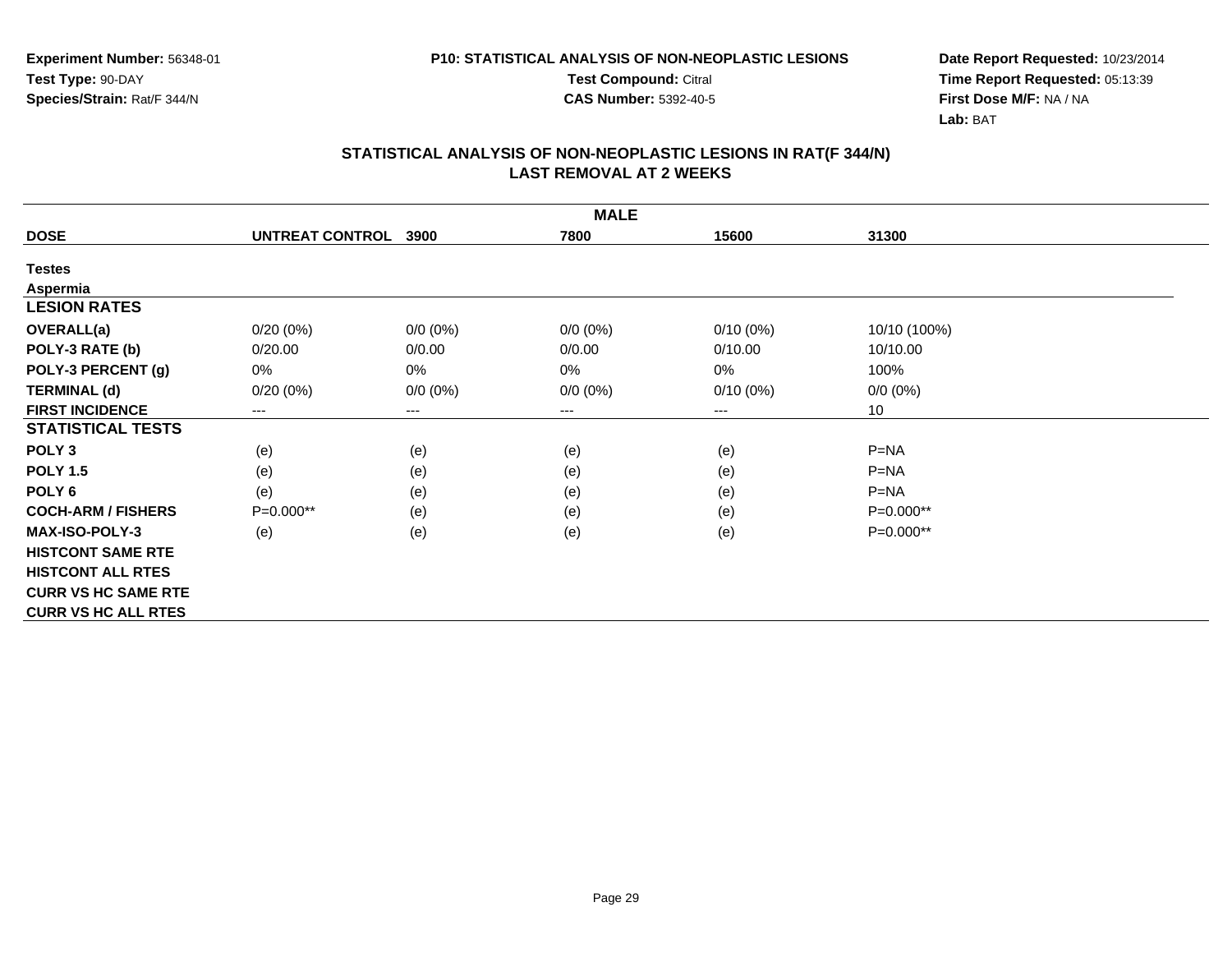**Test Compound:** Citral

**CAS Number:** 5392-40-5

**Date Report Requested:** 10/23/2014**Time Report Requested:** 05:13:39**First Dose M/F:** NA / NA**Lab:** BAT

|                            | <b>MALE</b>            |             |                        |             |             |  |  |  |
|----------------------------|------------------------|-------------|------------------------|-------------|-------------|--|--|--|
| <b>DOSE</b>                | <b>UNTREAT CONTROL</b> | 3900        | 7800                   | 15600       | 31300       |  |  |  |
| <b>Thymus</b>              |                        |             |                        |             |             |  |  |  |
| <b>Atrophy</b>             |                        |             |                        |             |             |  |  |  |
| <b>LESION RATES</b>        |                        |             |                        |             |             |  |  |  |
| <b>OVERALL(a)</b>          | 0/20(0%)               | $0/0 (0\%)$ | $0/0 (0\%)$            | 0/10(0%)    | 5/10 (50%)  |  |  |  |
| POLY-3 RATE (b)            | 0/20.00                | 0/0.00      | 0/0.00                 | 0/10.00     | 5/5.01      |  |  |  |
| POLY-3 PERCENT (g)         | 0%                     | 0%          | 0%                     | 0%          | 99.8%       |  |  |  |
| <b>TERMINAL (d)</b>        | $0/20(0\%)$            | $0/0 (0\%)$ | $0/0 (0\%)$            | $0/10(0\%)$ | $0/0 (0\%)$ |  |  |  |
| <b>FIRST INCIDENCE</b>     | $---$                  | $---$       | $\qquad \qquad \cdots$ | ---         | 10          |  |  |  |
| <b>STATISTICAL TESTS</b>   |                        |             |                        |             |             |  |  |  |
| POLY <sub>3</sub>          | (e)                    | (e)         | (e)                    | (e)         | P=0.000**   |  |  |  |
| <b>POLY 1.5</b>            | (e)                    | (e)         | (e)                    | (e)         | P=0.000**   |  |  |  |
| POLY <sub>6</sub>          | (e)                    | (e)         | (e)                    | (e)         | $P=0.000**$ |  |  |  |
| <b>COCH-ARM / FISHERS</b>  | P=0.000**              | (e)         | (e)                    | (e)         | P=0.002**   |  |  |  |
| <b>MAX-ISO-POLY-3</b>      | (e)                    | (e)         | (e)                    | (e)         | P=0.000**   |  |  |  |
| <b>HISTCONT SAME RTE</b>   |                        |             |                        |             |             |  |  |  |
| <b>HISTCONT ALL RTES</b>   |                        |             |                        |             |             |  |  |  |
| <b>CURR VS HC SAME RTE</b> |                        |             |                        |             |             |  |  |  |
| <b>CURR VS HC ALL RTES</b> |                        |             |                        |             |             |  |  |  |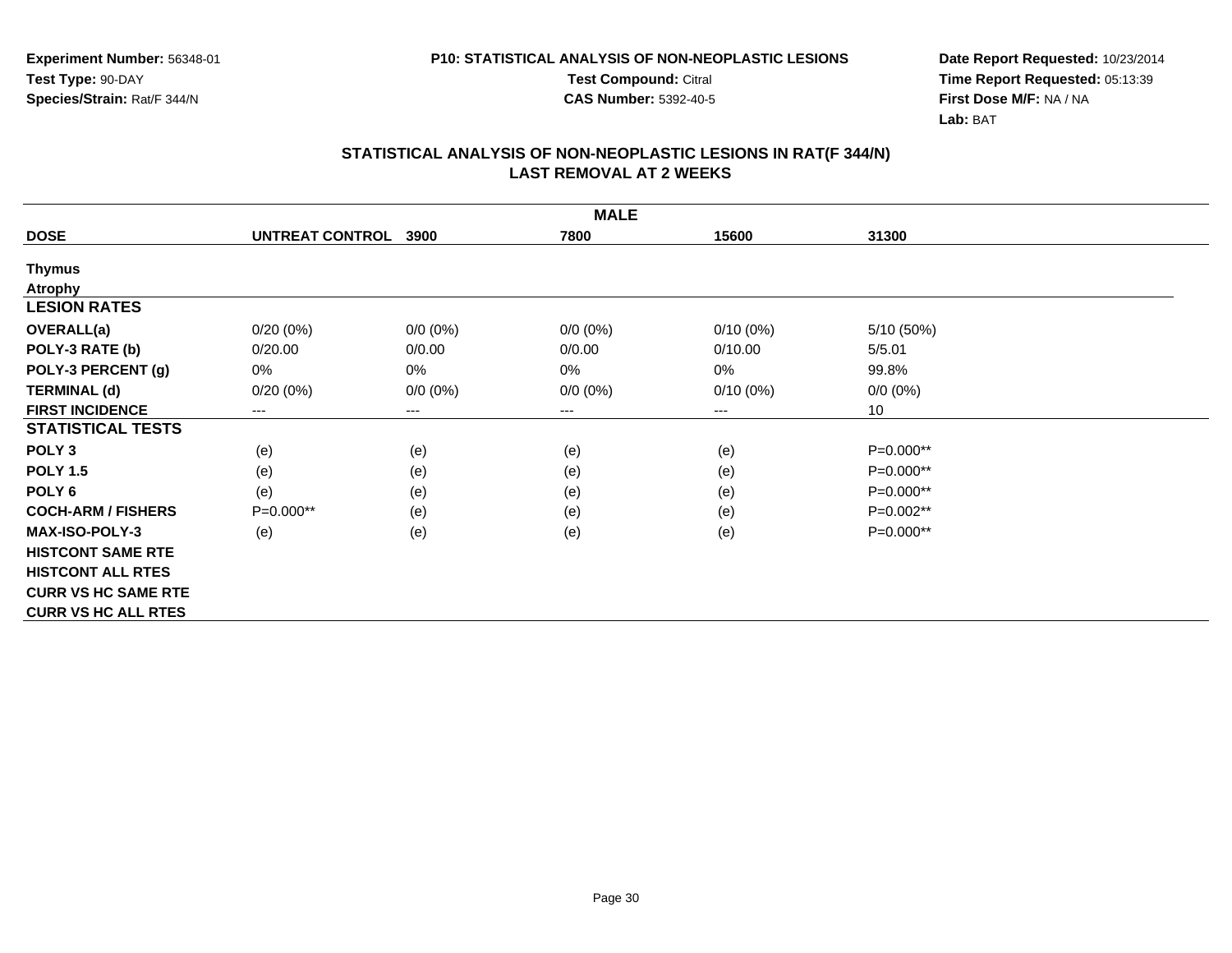**Test Compound:** Citral

**CAS Number:** 5392-40-5

**Date Report Requested:** 10/23/2014**Time Report Requested:** 05:13:39**First Dose M/F:** NA / NA**Lab:** BAT

|                            | <b>MALE</b>     |             |             |              |             |  |  |  |
|----------------------------|-----------------|-------------|-------------|--------------|-------------|--|--|--|
| <b>DOSE</b>                | UNTREAT CONTROL | 3900        | 7800        | 15600        | 31300       |  |  |  |
| <b>Trachea</b>             |                 |             |             |              |             |  |  |  |
| Inflammation               |                 |             |             |              |             |  |  |  |
| <b>LESION RATES</b>        |                 |             |             |              |             |  |  |  |
| <b>OVERALL(a)</b>          | 5/20 (25%)      | $0/0 (0\%)$ | $0/0 (0\%)$ | $0/10(0\%)$  | 1/10 (10%)  |  |  |  |
| POLY-3 RATE (b)            | 5/20.00         | 0/0.00      | 0/0.00      | 0/10.00      | 1/1.01      |  |  |  |
| POLY-3 PERCENT (g)         | 25%             | 0%          | 0%          | 0%           | 99%         |  |  |  |
| <b>TERMINAL (d)</b>        | 5/20 (25%)      | $0/0 (0\%)$ | $0/0 (0\%)$ | $0/10(0\%)$  | $0/0 (0\%)$ |  |  |  |
| <b>FIRST INCIDENCE</b>     | 93(T)           | ---         | $---$       | ---          | 10          |  |  |  |
| <b>STATISTICAL TESTS</b>   |                 |             |             |              |             |  |  |  |
| POLY <sub>3</sub>          | (e)             | (e)         | (e)         | P=0.108N     | $P=0.428$   |  |  |  |
| <b>POLY 1.5</b>            | (e)             | (e)         | (e)         | P=0.108N     | $P = 0.456$ |  |  |  |
| POLY 6                     | (e)             | (e)         | (e)         | P=0.108N     | $P=0.427$   |  |  |  |
| <b>COCH-ARM / FISHERS</b>  | $P = 0.143N$    | (e)         | (e)         | P=0.109N     | P=0.326N    |  |  |  |
| <b>MAX-ISO-POLY-3</b>      | (e)             | (e)         | (e)         | $P = 0.063N$ | $P = 0.333$ |  |  |  |
| <b>HISTCONT SAME RTE</b>   |                 |             |             |              |             |  |  |  |
| <b>HISTCONT ALL RTES</b>   |                 |             |             |              |             |  |  |  |
| <b>CURR VS HC SAME RTE</b> |                 |             |             |              |             |  |  |  |
| <b>CURR VS HC ALL RTES</b> |                 |             |             |              |             |  |  |  |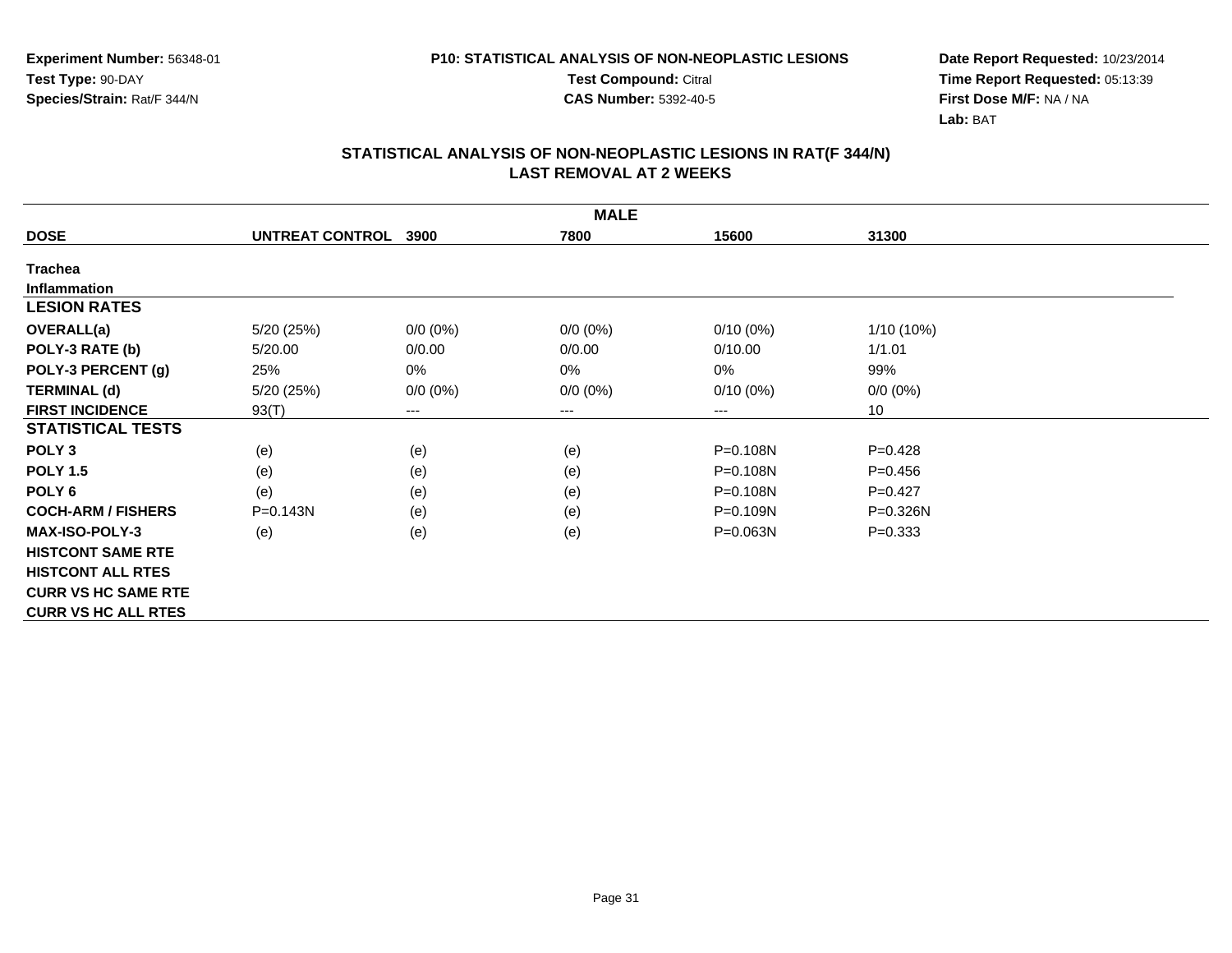**Test Compound:** Citral

**CAS Number:** 5392-40-5

**Date Report Requested:** 10/23/2014**Time Report Requested:** 05:13:39**First Dose M/F:** NA / NA**Lab:** BAT

|                            | <b>MALE</b>     |             |             |              |              |  |  |  |
|----------------------------|-----------------|-------------|-------------|--------------|--------------|--|--|--|
| <b>DOSE</b>                | UNTREAT CONTROL | 3900        | 7800        | 15600        | 31300        |  |  |  |
| <b>Urinary Bladder</b>     |                 |             |             |              |              |  |  |  |
| <b>Inflammation</b>        |                 |             |             |              |              |  |  |  |
| <b>LESION RATES</b>        |                 |             |             |              |              |  |  |  |
| <b>OVERALL(a)</b>          | 1/20(5%)        | $0/0 (0\%)$ | $0/0 (0\%)$ | $0/10(0\%)$  | $0/10(0\%)$  |  |  |  |
| POLY-3 RATE (b)            | 1/20.00         | 0/0.00      | 0/0.00      | 0/10.00      | 0/0.01       |  |  |  |
| POLY-3 PERCENT (g)         | 5%              | 0%          | 0%          | 0%           | 0%           |  |  |  |
| <b>TERMINAL (d)</b>        | 1/20(5%)        | $0/0 (0\%)$ | $0/0 (0\%)$ | $0/10(0\%)$  | $0/0 (0\%)$  |  |  |  |
| <b>FIRST INCIDENCE</b>     | 93(T)           | ---         | $---$       | $---$        | ---          |  |  |  |
| <b>STATISTICAL TESTS</b>   |                 |             |             |              |              |  |  |  |
| POLY <sub>3</sub>          | (e)             | (e)         | (e)         | $P = 0.637N$ | P=0.805N     |  |  |  |
| <b>POLY 1.5</b>            | (e)             | (e)         | (e)         | $P = 0.637N$ | P=0.800N     |  |  |  |
| POLY 6                     | (e)             | (e)         | (e)         | $P = 0.637N$ | P=0.805N     |  |  |  |
| <b>COCH-ARM / FISHERS</b>  | P=0.381N        | (e)         | (e)         | P=0.667N     | P=0.667N     |  |  |  |
| <b>MAX-ISO-POLY-3</b>      | (e)             | (e)         | (e)         | $P = 0.272N$ | $P = 0.500N$ |  |  |  |
| <b>HISTCONT SAME RTE</b>   |                 |             |             |              |              |  |  |  |
| <b>HISTCONT ALL RTES</b>   |                 |             |             |              |              |  |  |  |
| <b>CURR VS HC SAME RTE</b> |                 |             |             |              |              |  |  |  |
| <b>CURR VS HC ALL RTES</b> |                 |             |             |              |              |  |  |  |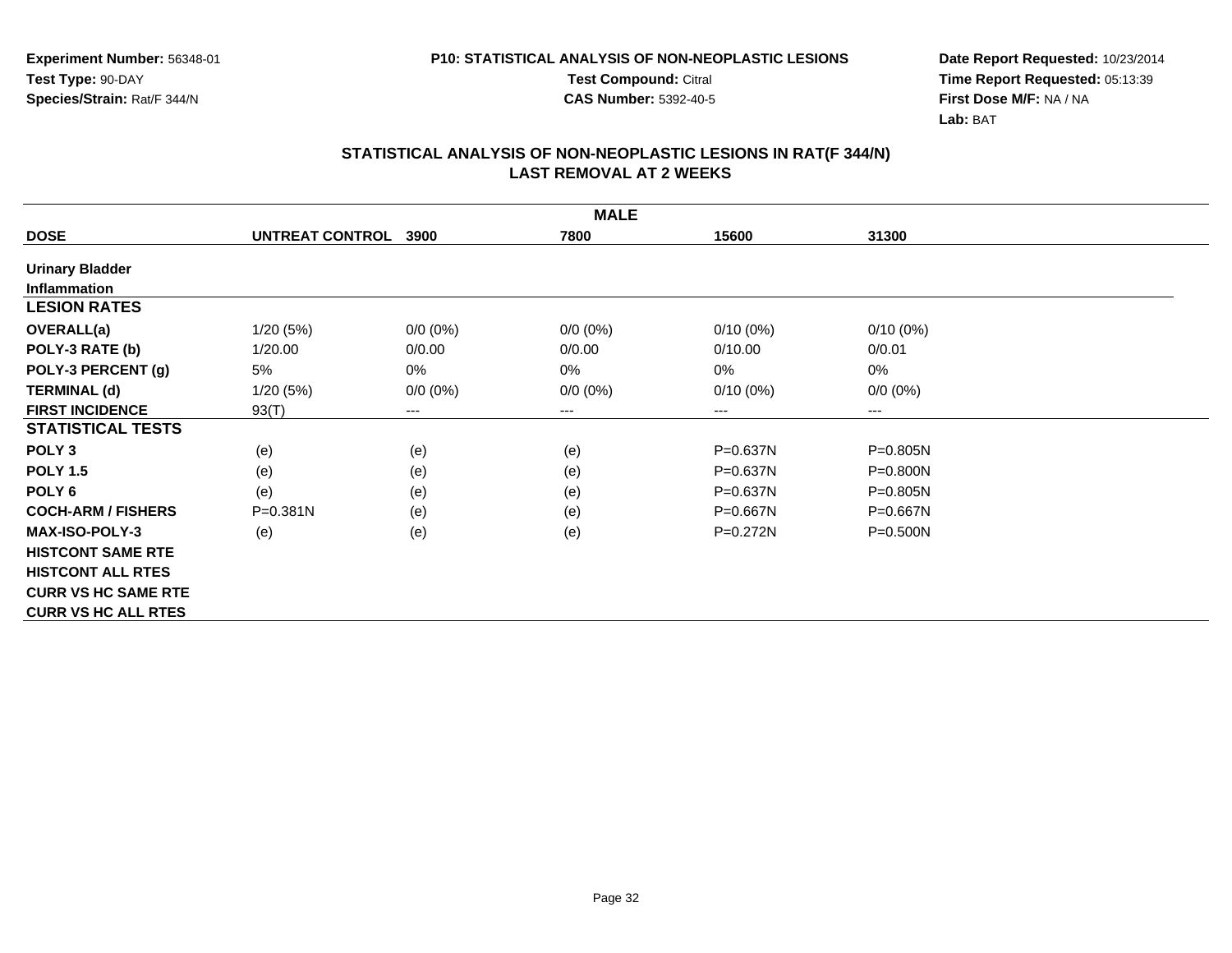**Test Compound:** Citral

**CAS Number:** 5392-40-5

**Date Report Requested:** 10/23/2014**Time Report Requested:** 05:13:39**First Dose M/F:** NA / NA**Lab:** BAT

|                            | <b>FEMALE</b>          |             |             |             |             |  |  |  |
|----------------------------|------------------------|-------------|-------------|-------------|-------------|--|--|--|
| <b>DOSE</b>                | <b>VEHICLE CONTROL</b> | 3900        | 7800        | 15600       | 31300       |  |  |  |
| <b>Bone Marrow</b>         |                        |             |             |             |             |  |  |  |
| <b>Atrophy</b>             |                        |             |             |             |             |  |  |  |
| <b>LESION RATES</b>        |                        |             |             |             |             |  |  |  |
| OVERALL(a)                 | $0/20(0\%)$            | $0/0 (0\%)$ | $0/10(0\%)$ | 8/10 (80%)  | 4/10 (40%)  |  |  |  |
| POLY-3 RATE (b)            | 0/20.00                | 0/0.00      | 0/10.00     | 8/10.00     | 4/4.01      |  |  |  |
| POLY-3 PERCENT (g)         | 0%                     | 0%          | 0%          | 80%         | 99.8%       |  |  |  |
| <b>TERMINAL (d)</b>        | $0/20(0\%)$            | $0/0 (0\%)$ | $0/10(0\%)$ | 8/10 (80%)  | $0/0 (0\%)$ |  |  |  |
| <b>FIRST INCIDENCE</b>     | ---                    | ---         | $---$       | 93(T)       | 9           |  |  |  |
| <b>STATISTICAL TESTS</b>   |                        |             |             |             |             |  |  |  |
| POLY <sub>3</sub>          | (e)                    | (e)         | (e)         | P=0.000**   | P=0.000**   |  |  |  |
| <b>POLY 1.5</b>            | (e)                    | (e)         | (e)         | P=0.000**   | P=0.000**   |  |  |  |
| POLY 6                     | (e)                    | (e)         | (e)         | $P=0.000**$ | P=0.000**   |  |  |  |
| <b>COCH-ARM / FISHERS</b>  | P<0.001**              | (e)         | (e)         | $P=0.000**$ | P=0.008**   |  |  |  |
| <b>MAX-ISO-POLY-3</b>      | (e)                    | (e)         | (e)         | P=0.000**   | P=0.000**   |  |  |  |
| <b>HISTCONT SAME RTE</b>   |                        |             |             |             |             |  |  |  |
| <b>HISTCONT ALL RTES</b>   |                        |             |             |             |             |  |  |  |
| <b>CURR VS HC SAME RTE</b> |                        |             |             |             |             |  |  |  |
| <b>CURR VS HC ALL RTES</b> |                        |             |             |             |             |  |  |  |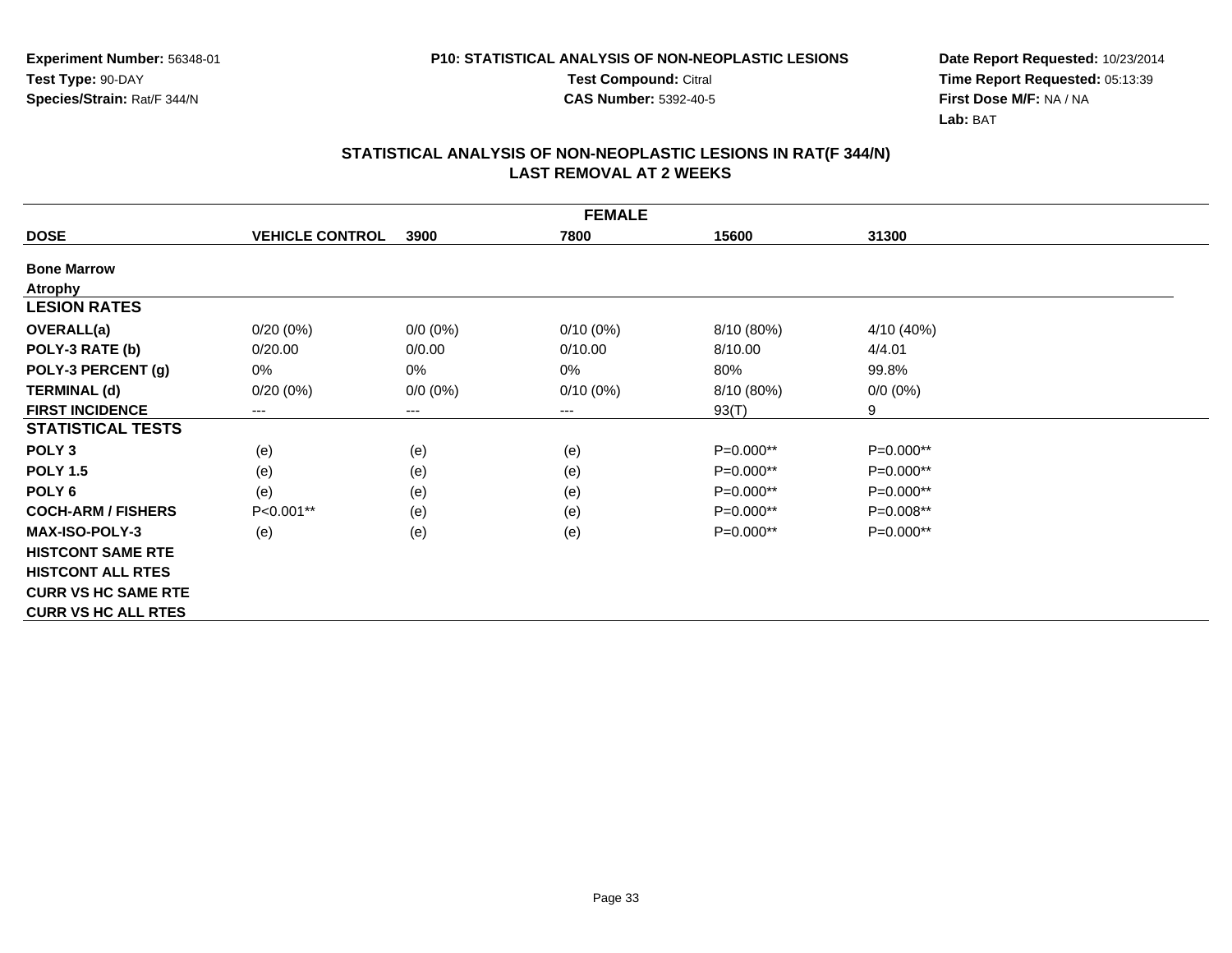**Test Compound:** Citral

**CAS Number:** 5392-40-5

**Date Report Requested:** 10/23/2014**Time Report Requested:** 05:13:39**First Dose M/F:** NA / NA**Lab:** BAT

|                            | <b>FEMALE</b>          |             |             |             |             |  |  |  |
|----------------------------|------------------------|-------------|-------------|-------------|-------------|--|--|--|
| <b>DOSE</b>                | <b>VEHICLE CONTROL</b> | 3900        | 7800        | 15600       | 31300       |  |  |  |
| <b>Bone Marrow</b>         |                        |             |             |             |             |  |  |  |
| Hemorrhage                 |                        |             |             |             |             |  |  |  |
| <b>LESION RATES</b>        |                        |             |             |             |             |  |  |  |
| <b>OVERALL(a)</b>          | $0/20(0\%)$            | $0/0 (0\%)$ | $0/10(0\%)$ | $0/10(0\%)$ | 9/10 (90%)  |  |  |  |
| POLY-3 RATE (b)            | 0/20.00                | 0/0.00      | 0/10.00     | 0/10.00     | 9/9.00      |  |  |  |
| POLY-3 PERCENT (g)         | 0%                     | 0%          | 0%          | 0%          | 100%        |  |  |  |
| <b>TERMINAL (d)</b>        | $0/20(0\%)$            | $0/0 (0\%)$ | $0/10(0\%)$ | $0/10(0\%)$ | $0/0 (0\%)$ |  |  |  |
| <b>FIRST INCIDENCE</b>     | $\qquad \qquad \cdots$ | ---         | $---$       | $---$       | 9           |  |  |  |
| <b>STATISTICAL TESTS</b>   |                        |             |             |             |             |  |  |  |
| POLY <sub>3</sub>          | (e)                    | (e)         | (e)         | (e)         | P=0.000**   |  |  |  |
| <b>POLY 1.5</b>            | (e)                    | (e)         | (e)         | (e)         | $P=0.000**$ |  |  |  |
| POLY 6                     | (e)                    | (e)         | (e)         | (e)         | P=0.000**   |  |  |  |
| <b>COCH-ARM / FISHERS</b>  | $P=0.000**$            | (e)         | (e)         | (e)         | $P=0.000**$ |  |  |  |
| <b>MAX-ISO-POLY-3</b>      | (e)                    | (e)         | (e)         | (e)         | P=0.000**   |  |  |  |
| <b>HISTCONT SAME RTE</b>   |                        |             |             |             |             |  |  |  |
| <b>HISTCONT ALL RTES</b>   |                        |             |             |             |             |  |  |  |
| <b>CURR VS HC SAME RTE</b> |                        |             |             |             |             |  |  |  |
| <b>CURR VS HC ALL RTES</b> |                        |             |             |             |             |  |  |  |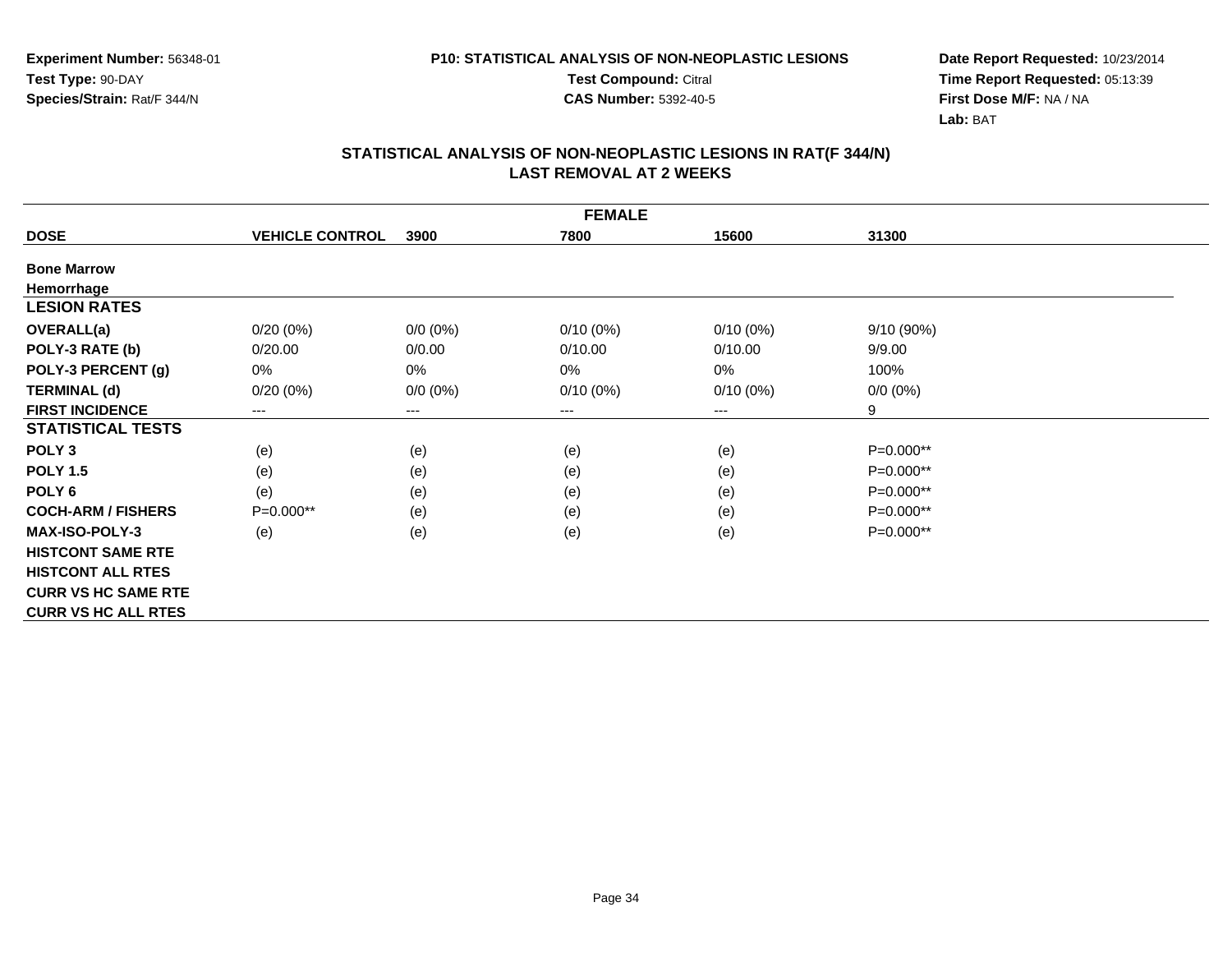**Test Compound:** Citral

**CAS Number:** 5392-40-5

**Date Report Requested:** 10/23/2014**Time Report Requested:** 05:13:39**First Dose M/F:** NA / NA**Lab:** BAT

|                            | <b>FEMALE</b>          |                        |             |            |              |  |  |  |
|----------------------------|------------------------|------------------------|-------------|------------|--------------|--|--|--|
| <b>DOSE</b>                | <b>VEHICLE CONTROL</b> | 3900                   | 7800        | 15600      | 31300        |  |  |  |
| <b>Clitoral Gland</b>      |                        |                        |             |            |              |  |  |  |
| <b>Inflammation</b>        |                        |                        |             |            |              |  |  |  |
| <b>LESION RATES</b>        |                        |                        |             |            |              |  |  |  |
| <b>OVERALL(a)</b>          | 7/20 (35%)             | $0/0 (0\%)$            | $0/0 (0\%)$ | 7/10 (70%) | $0/10(0\%)$  |  |  |  |
| POLY-3 RATE (b)            | 7/20.00                | 0/0.00                 | 0/0.00      | 7/10.00    | 0/0.01       |  |  |  |
| POLY-3 PERCENT (g)         | 35%                    | 0%                     | 0%          | 70%        | 0%           |  |  |  |
| <b>TERMINAL (d)</b>        | 7/20 (35%)             | $0/0 (0\%)$            | $0/0 (0\%)$ | 7/10 (70%) | $0/0 (0\%)$  |  |  |  |
| <b>FIRST INCIDENCE</b>     | 93(T)                  | $\qquad \qquad \cdots$ | $---$       | 93(T)      | $--$         |  |  |  |
| <b>STATISTICAL TESTS</b>   |                        |                        |             |            |              |  |  |  |
| POLY <sub>3</sub>          | (e)                    | (e)                    | (e)         | $P=0.073$  | $P = 0.652N$ |  |  |  |
| <b>POLY 1.5</b>            | (e)                    | (e)                    | (e)         | $P=0.073$  | P=0.624N     |  |  |  |
| POLY <sub>6</sub>          | (e)                    | (e)                    | (e)         | $P=0.073$  | $P = 0.653N$ |  |  |  |
| <b>COCH-ARM / FISHERS</b>  | $P = 0.114N$           | (e)                    | (e)         | $P=0.077$  | P=0.038N*    |  |  |  |
| <b>MAX-ISO-POLY-3</b>      | (e)                    | (e)                    | (e)         | $P=0.054$  | $P = 0.500N$ |  |  |  |
| <b>HISTCONT SAME RTE</b>   |                        |                        |             |            |              |  |  |  |
| <b>HISTCONT ALL RTES</b>   |                        |                        |             |            |              |  |  |  |
| <b>CURR VS HC SAME RTE</b> |                        |                        |             |            |              |  |  |  |
| <b>CURR VS HC ALL RTES</b> |                        |                        |             |            |              |  |  |  |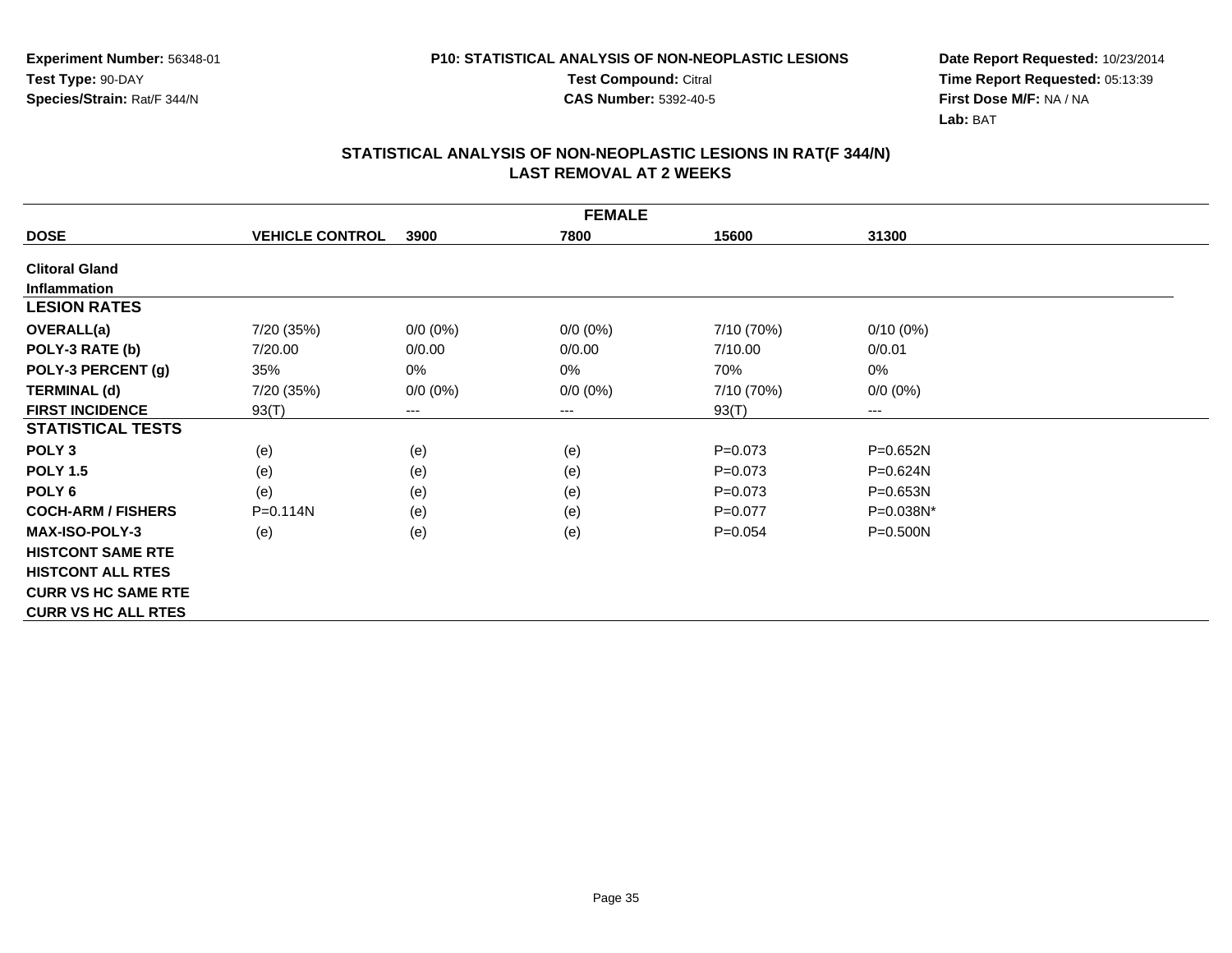**Test Compound:** Citral

**CAS Number:** 5392-40-5

**Date Report Requested:** 10/23/2014**Time Report Requested:** 05:13:39**First Dose M/F:** NA / NA**Lab:** BAT

|                            | <b>FEMALE</b>          |             |             |            |              |  |  |  |
|----------------------------|------------------------|-------------|-------------|------------|--------------|--|--|--|
| <b>DOSE</b>                | <b>VEHICLE CONTROL</b> | 3900        | 7800        | 15600      | 31300        |  |  |  |
| Heart                      |                        |             |             |            |              |  |  |  |
| Cardiomyopathy             |                        |             |             |            |              |  |  |  |
| <b>LESION RATES</b>        |                        |             |             |            |              |  |  |  |
| OVERALL(a)                 | 6/20 (30%)             | $0/0 (0\%)$ | $0/0 (0\%)$ | 4/10 (40%) | $0/10(0\%)$  |  |  |  |
| POLY-3 RATE (b)            | 6/20.00                | 0/0.00      | 0/0.00      | 4/10.00    | 0/0.01       |  |  |  |
| POLY-3 PERCENT (g)         | 30%                    | 0%          | 0%          | 40%        | 0%           |  |  |  |
| <b>TERMINAL (d)</b>        | 6/20(30%)              | $0/0 (0\%)$ | $0/0 (0\%)$ | 4/10 (40%) | $0/0 (0\%)$  |  |  |  |
| <b>FIRST INCIDENCE</b>     | 93(T)                  | $---$       | $--$        | 93(T)      | ---          |  |  |  |
| <b>STATISTICAL TESTS</b>   |                        |             |             |            |              |  |  |  |
| POLY <sub>3</sub>          | (e)                    | (e)         | (e)         | $P=0.447$  | P=0.658N     |  |  |  |
| <b>POLY 1.5</b>            | (e)                    | (e)         | (e)         | $P=0.447$  | P=0.633N     |  |  |  |
| POLY <sub>6</sub>          | (e)                    | (e)         | (e)         | $P=0.447$  | P=0.658N     |  |  |  |
| <b>COCH-ARM / FISHERS</b>  | P=0.093N               | (e)         | (e)         | $P=0.440$  | $P = 0.065N$ |  |  |  |
| <b>MAX-ISO-POLY-3</b>      | (e)                    | (e)         | (e)         | $P=0.322$  | P=0.500N     |  |  |  |
| <b>HISTCONT SAME RTE</b>   |                        |             |             |            |              |  |  |  |
| <b>HISTCONT ALL RTES</b>   |                        |             |             |            |              |  |  |  |
| <b>CURR VS HC SAME RTE</b> |                        |             |             |            |              |  |  |  |
| <b>CURR VS HC ALL RTES</b> |                        |             |             |            |              |  |  |  |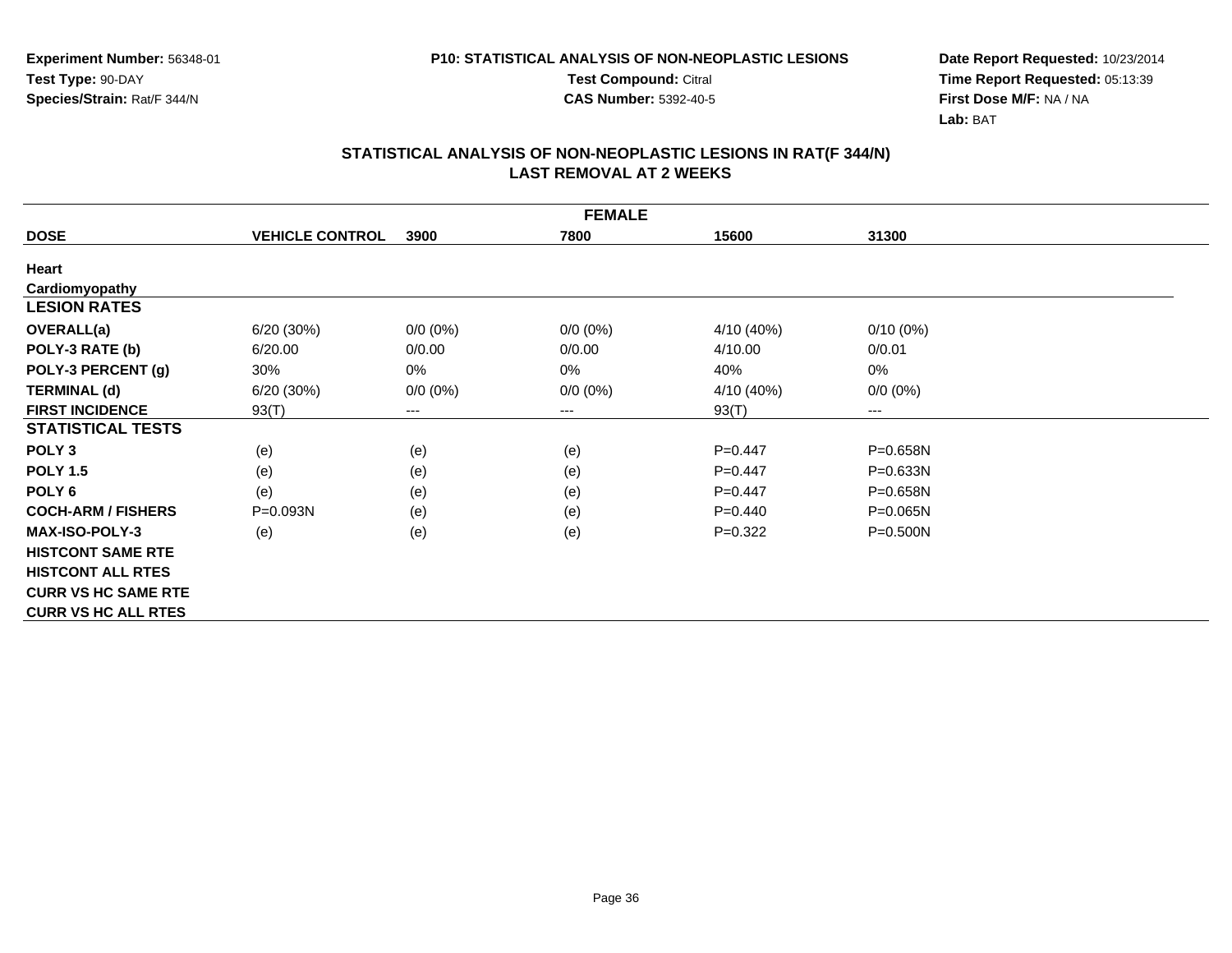**Test Compound:** Citral

**CAS Number:** 5392-40-5

**Date Report Requested:** 10/23/2014**Time Report Requested:** 05:13:39**First Dose M/F:** NA / NA**Lab:** BAT

|                               | <b>FEMALE</b>          |             |                        |             |             |  |  |  |  |
|-------------------------------|------------------------|-------------|------------------------|-------------|-------------|--|--|--|--|
| <b>DOSE</b>                   | <b>VEHICLE CONTROL</b> | 3900        | 7800                   | 15600       | 31300       |  |  |  |  |
| <b>Intestine Large, Colon</b> |                        |             |                        |             |             |  |  |  |  |
| <b>Parasite Metazoan</b>      |                        |             |                        |             |             |  |  |  |  |
| <b>LESION RATES</b>           |                        |             |                        |             |             |  |  |  |  |
| <b>OVERALL(a)</b>             | $0/20(0\%)$            | $0/0 (0\%)$ | $0/1$ (0%)             | $0/10(0\%)$ | $0/10(0\%)$ |  |  |  |  |
| POLY-3 RATE (b)               | 0/20.00                | 0/0.00      | 0/1.00                 | 0/10.00     | 0/0.01      |  |  |  |  |
| POLY-3 PERCENT (g)            | 0%                     | $0\%$       | $0\%$                  | 0%          | 0%          |  |  |  |  |
| <b>TERMINAL (d)</b>           | 0/20(0%)               | $0/0 (0\%)$ | $0/1$ $(0%)$           | $0/10(0\%)$ | $0/0 (0\%)$ |  |  |  |  |
| <b>FIRST INCIDENCE</b>        | ---                    | ---         | $\qquad \qquad \cdots$ | $---$       | $---$       |  |  |  |  |
| <b>STATISTICAL TESTS</b>      |                        |             |                        |             |             |  |  |  |  |
| POLY <sub>3</sub>             | (n)                    | (n)         | (n)                    | (n)         | (n)         |  |  |  |  |
| <b>POLY 1.5</b>               | (n)                    | (n)         | (n)                    | (n)         | (n)         |  |  |  |  |
| POLY 6                        | (n)                    | (n)         | (n)                    | (n)         | (n)         |  |  |  |  |
| <b>COCH-ARM / FISHERS</b>     | (n)                    | (n)         | (n)                    | (n)         | (n)         |  |  |  |  |
| <b>MAX-ISO-POLY-3</b>         | (n)                    | (n)         | (n)                    | (n)         | (n)         |  |  |  |  |
| <b>HISTCONT SAME RTE</b>      |                        |             |                        |             |             |  |  |  |  |
| <b>HISTCONT ALL RTES</b>      |                        |             |                        |             |             |  |  |  |  |
| <b>CURR VS HC SAME RTE</b>    |                        |             |                        |             |             |  |  |  |  |
| <b>CURR VS HC ALL RTES</b>    |                        |             |                        |             |             |  |  |  |  |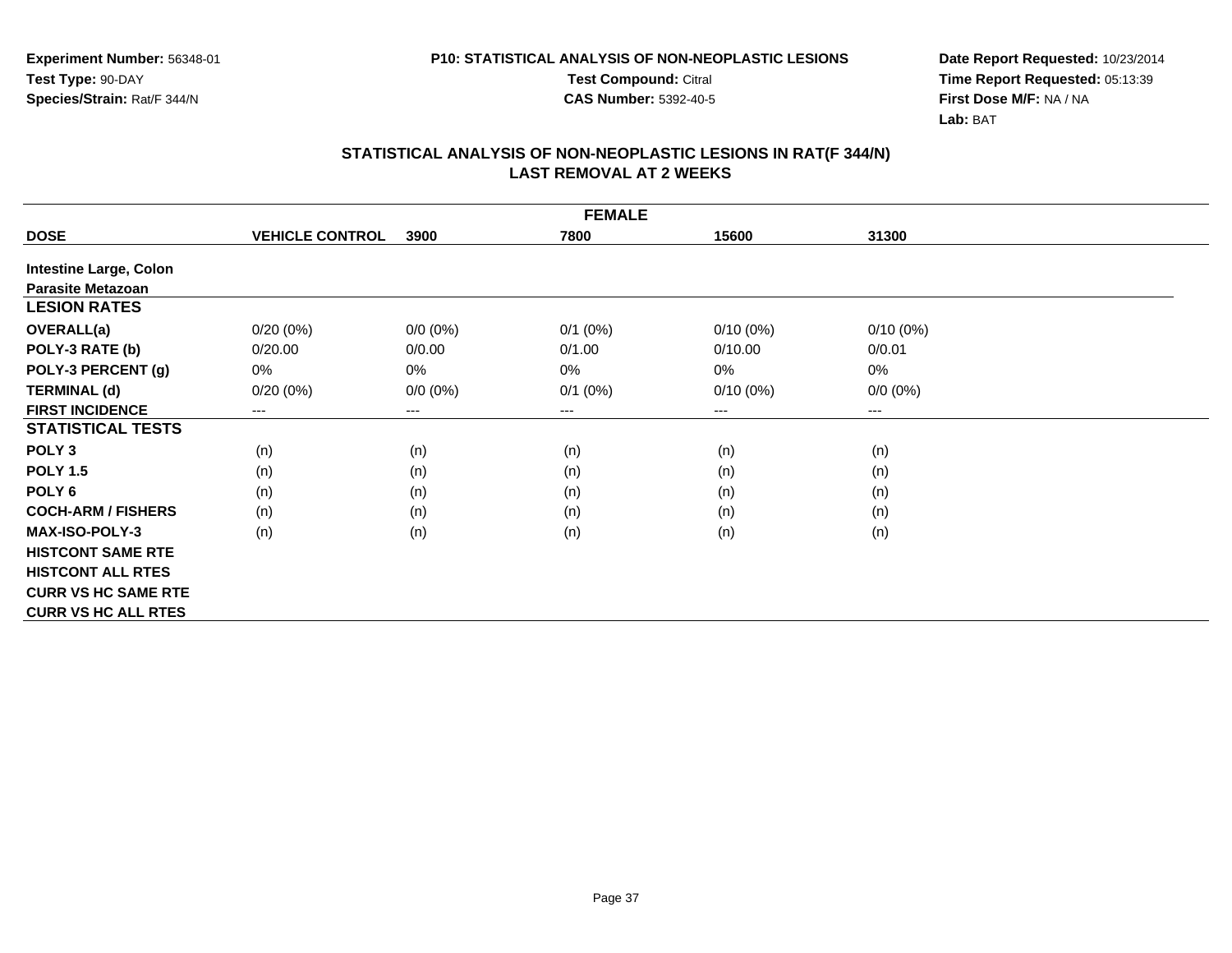**Test Compound:** Citral

**CAS Number:** 5392-40-5

**Date Report Requested:** 10/23/2014**Time Report Requested:** 05:13:39**First Dose M/F:** NA / NA**Lab:** BAT

|                                | <b>FEMALE</b>          |             |             |              |             |  |  |  |  |
|--------------------------------|------------------------|-------------|-------------|--------------|-------------|--|--|--|--|
| <b>DOSE</b>                    | <b>VEHICLE CONTROL</b> | 3900        | 7800        | 15600        | 31300       |  |  |  |  |
| <b>Intestine Large, Rectum</b> |                        |             |             |              |             |  |  |  |  |
| <b>Parasite Metazoan</b>       |                        |             |             |              |             |  |  |  |  |
| <b>LESION RATES</b>            |                        |             |             |              |             |  |  |  |  |
| <b>OVERALL(a)</b>              | $0/20(0\%)$            | $0/0 (0\%)$ | $0/0 (0\%)$ | $3/10(30\%)$ | $0/10(0\%)$ |  |  |  |  |
| POLY-3 RATE (b)                | 0/20.00                | 0/0.00      | 0/0.00      | 3/10.00      | 0/0.01      |  |  |  |  |
| POLY-3 PERCENT (g)             | 0%                     | 0%          | 0%          | 30%          | 0%          |  |  |  |  |
| <b>TERMINAL (d)</b>            | $0/20(0\%)$            | $0/0 (0\%)$ | $0/0 (0\%)$ | $3/10(30\%)$ | $0/0 (0\%)$ |  |  |  |  |
| <b>FIRST INCIDENCE</b>         | $---$                  | ---         | $---$       | 93(T)        | ---         |  |  |  |  |
| <b>STATISTICAL TESTS</b>       |                        |             |             |              |             |  |  |  |  |
| POLY <sub>3</sub>              | (e)                    | (e)         | (e)         | $P=0.017*$   | (e)         |  |  |  |  |
| <b>POLY 1.5</b>                | (e)                    | (e)         | (e)         | $P=0.017*$   | (e)         |  |  |  |  |
| POLY 6                         | (e)                    | (e)         | (e)         | $P=0.017*$   | (e)         |  |  |  |  |
| <b>COCH-ARM / FISHERS</b>      | $P = 0.431$            | (e)         | (e)         | $P=0.030*$   | (e)         |  |  |  |  |
| <b>MAX-ISO-POLY-3</b>          | (e)                    | (e)         | (e)         | P=0.007**    | (e)         |  |  |  |  |
| <b>HISTCONT SAME RTE</b>       |                        |             |             |              |             |  |  |  |  |
| <b>HISTCONT ALL RTES</b>       |                        |             |             |              |             |  |  |  |  |
| <b>CURR VS HC SAME RTE</b>     |                        |             |             |              |             |  |  |  |  |
| <b>CURR VS HC ALL RTES</b>     |                        |             |             |              |             |  |  |  |  |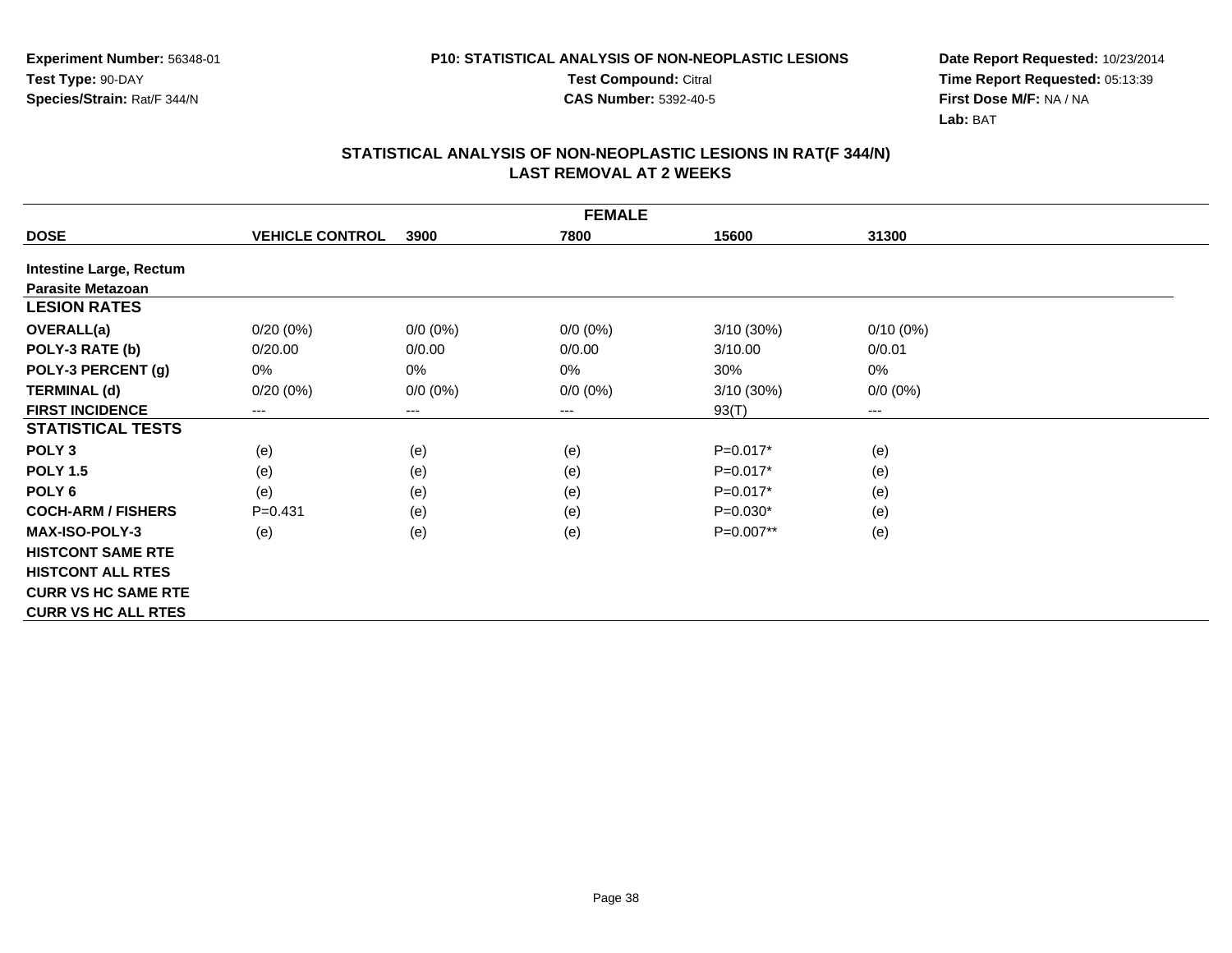**Test Compound:** Citral

**CAS Number:** 5392-40-5

**Date Report Requested:** 10/23/2014**Time Report Requested:** 05:13:39**First Dose M/F:** NA / NA**Lab:** BAT

|                                   |                        |                        | <b>FEMALE</b> |             |             |  |
|-----------------------------------|------------------------|------------------------|---------------|-------------|-------------|--|
| <b>DOSE</b>                       | <b>VEHICLE CONTROL</b> | 3900                   | 7800          | 15600       | 31300       |  |
| <b>Kidney</b>                     |                        |                        |               |             |             |  |
| <b>Developmental Malformation</b> |                        |                        |               |             |             |  |
| <b>LESION RATES</b>               |                        |                        |               |             |             |  |
| <b>OVERALL(a)</b>                 | $0/20(0\%)$            | $0/0 (0\%)$            | $0/0 (0\%)$   | $0/10(0\%)$ | $0/10(0\%)$ |  |
| POLY-3 RATE (b)                   | 0/20.00                | 0/0.00                 | 0/0.00        | 0/10.00     | 0/0.01      |  |
| POLY-3 PERCENT (g)                | 0%                     | $0\%$                  | 0%            | $0\%$       | 0%          |  |
| <b>TERMINAL (d)</b>               | $0/20(0\%)$            | $0/0 (0\%)$            | $0/0 (0\%)$   | $0/10(0\%)$ | $0/0 (0\%)$ |  |
| <b>FIRST INCIDENCE</b>            | $---$                  | $\qquad \qquad \cdots$ | ---           | ---         | ---         |  |
| <b>STATISTICAL TESTS</b>          |                        |                        |               |             |             |  |
| POLY <sub>3</sub>                 | (n)                    | (n)                    | (n)           | (n)         | (n)         |  |
| <b>POLY 1.5</b>                   | (n)                    | (n)                    | (n)           | (n)         | (n)         |  |
| POLY <sub>6</sub>                 | (n)                    | (n)                    | (n)           | (n)         | (n)         |  |
| <b>COCH-ARM / FISHERS</b>         | (n)                    | (n)                    | (n)           | (n)         | (n)         |  |
| <b>MAX-ISO-POLY-3</b>             | (n)                    | (n)                    | (n)           | (n)         | (n)         |  |
| <b>HISTCONT SAME RTE</b>          |                        |                        |               |             |             |  |
| <b>HISTCONT ALL RTES</b>          |                        |                        |               |             |             |  |
| <b>CURR VS HC SAME RTE</b>        |                        |                        |               |             |             |  |
| <b>CURR VS HC ALL RTES</b>        |                        |                        |               |             |             |  |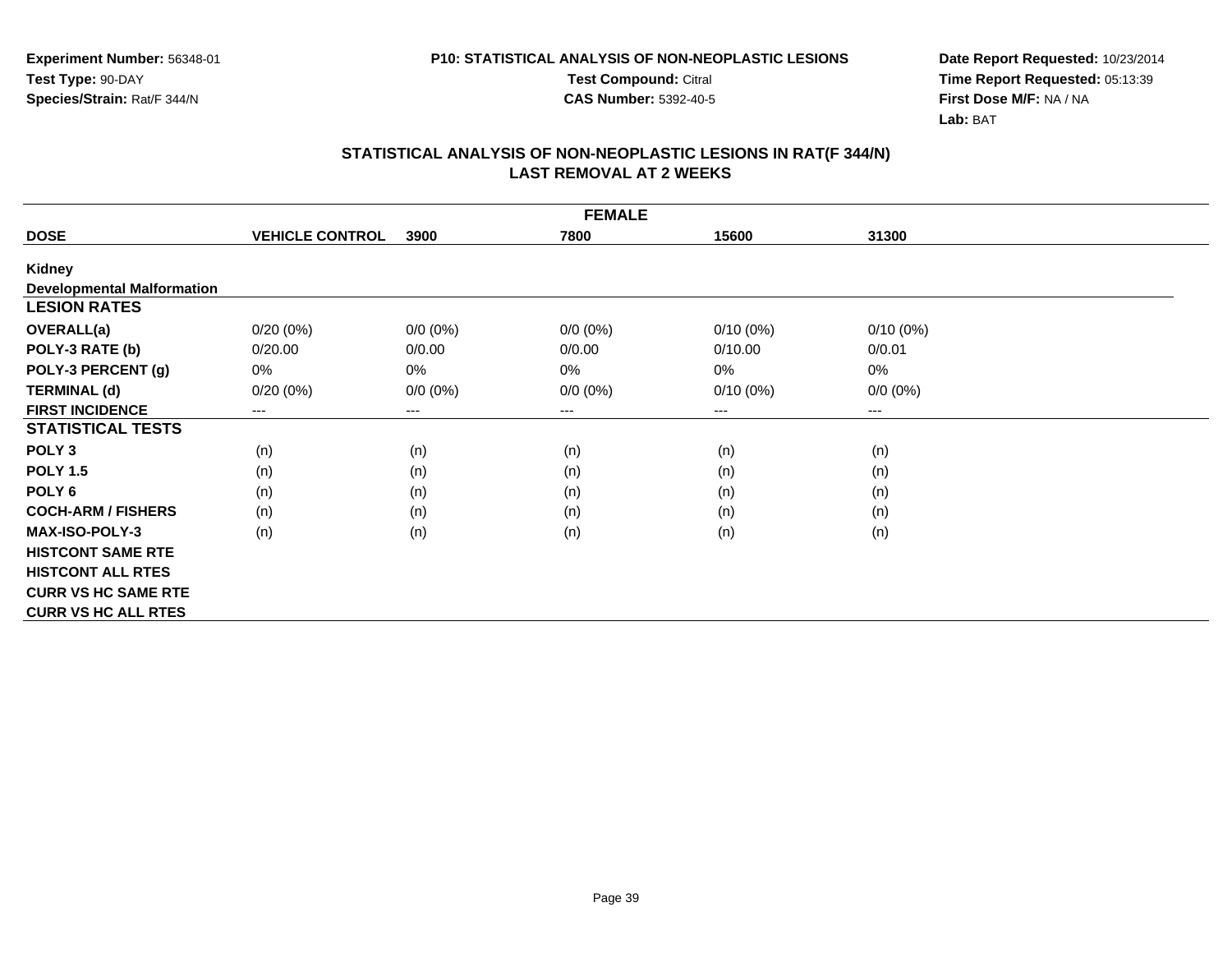**Test Compound:** Citral

**CAS Number:** 5392-40-5

**Date Report Requested:** 10/23/2014**Time Report Requested:** 05:13:39**First Dose M/F:** NA / NA**Lab:** BAT

|                            | <b>FEMALE</b>          |             |             |              |              |  |  |  |  |
|----------------------------|------------------------|-------------|-------------|--------------|--------------|--|--|--|--|
| <b>DOSE</b>                | <b>VEHICLE CONTROL</b> | 3900        | 7800        | 15600        | 31300        |  |  |  |  |
| Kidney                     |                        |             |             |              |              |  |  |  |  |
| <b>Mineralization</b>      |                        |             |             |              |              |  |  |  |  |
| <b>LESION RATES</b>        |                        |             |             |              |              |  |  |  |  |
| OVERALL(a)                 | 14/20 (70%)            | $0/0 (0\%)$ | $0/0 (0\%)$ | 4/10 (40%)   | 4/10 (40%)   |  |  |  |  |
| POLY-3 RATE (b)            | 14/20.00               | 0/0.00      | 0/0.00      | 4/10.00      | 4/4.01       |  |  |  |  |
| POLY-3 PERCENT (g)         | 70%                    | 0%          | 0%          | 40%          | 99.8%        |  |  |  |  |
| <b>TERMINAL (d)</b>        | 14/20 (70%)            | $0/0 (0\%)$ | $0/0 (0\%)$ | 4/10 (40%)   | $0/0 (0\%)$  |  |  |  |  |
| <b>FIRST INCIDENCE</b>     | 93(T)                  | ---         | $\cdots$    | 93(T)        | 9            |  |  |  |  |
| <b>STATISTICAL TESTS</b>   |                        |             |             |              |              |  |  |  |  |
| POLY <sub>3</sub>          | (e)                    | (e)         | (e)         | P=0.116N     | $P=0.323$    |  |  |  |  |
| <b>POLY 1.5</b>            | (e)                    | (e)         | (e)         | P=0.116N     | $P = 0.360$  |  |  |  |  |
| POLY <sub>6</sub>          | (e)                    | (e)         | (e)         | $P = 0.116N$ | $P=0.322$    |  |  |  |  |
| <b>COCH-ARM / FISHERS</b>  | $P = 0.063N$           | (e)         | (e)         | P=0.118N     | $P = 0.118N$ |  |  |  |  |
| <b>MAX-ISO-POLY-3</b>      | (e)                    | (e)         | (e)         | P=0.084N     | $P=0.249$    |  |  |  |  |
| <b>HISTCONT SAME RTE</b>   |                        |             |             |              |              |  |  |  |  |
| <b>HISTCONT ALL RTES</b>   |                        |             |             |              |              |  |  |  |  |
| <b>CURR VS HC SAME RTE</b> |                        |             |             |              |              |  |  |  |  |
| <b>CURR VS HC ALL RTES</b> |                        |             |             |              |              |  |  |  |  |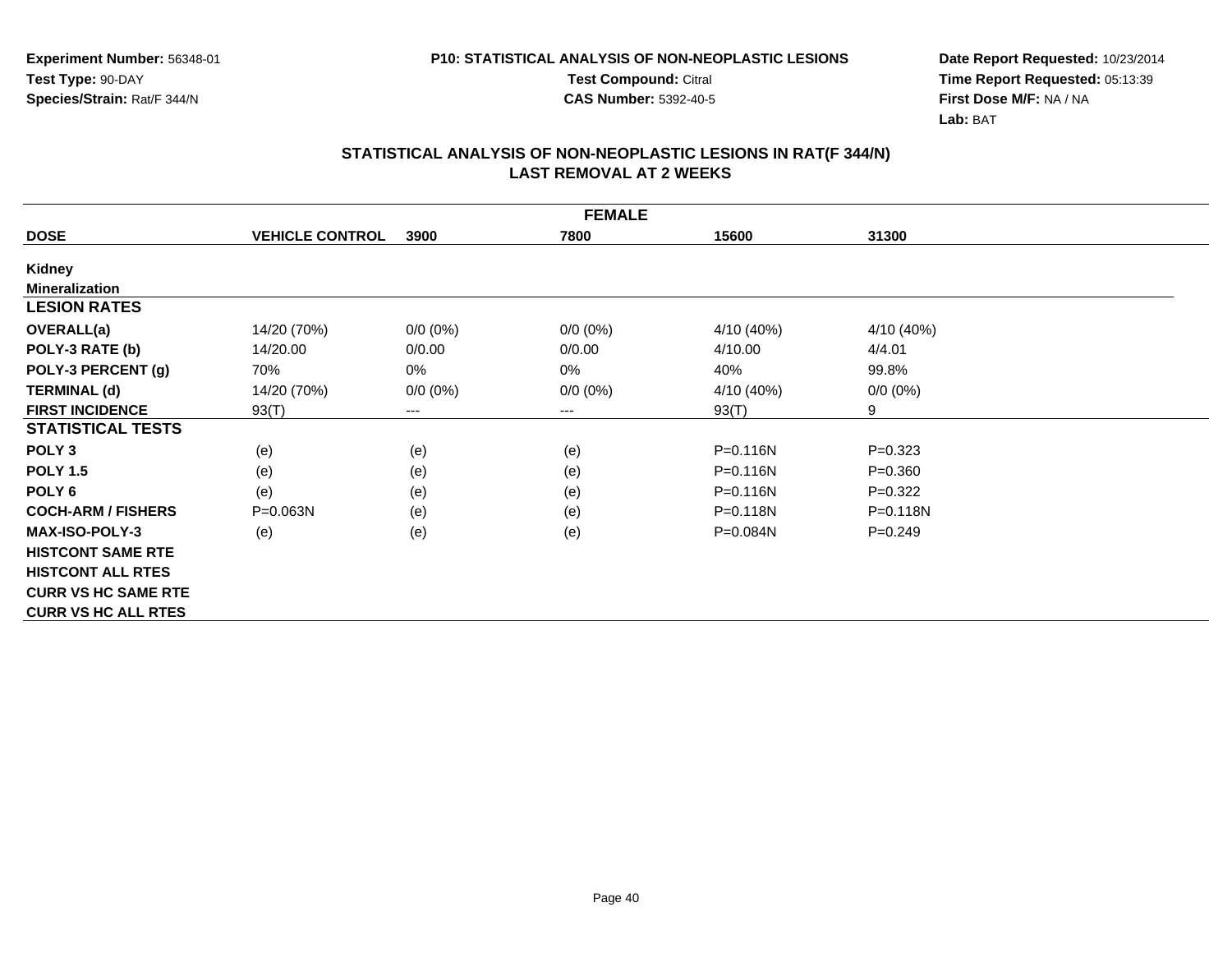**Test Compound:** Citral

**CAS Number:** 5392-40-5

**Date Report Requested:** 10/23/2014**Time Report Requested:** 05:13:39**First Dose M/F:** NA / NA**Lab:** BAT

|                            | <b>FEMALE</b>          |                        |                        |             |             |  |  |  |  |
|----------------------------|------------------------|------------------------|------------------------|-------------|-------------|--|--|--|--|
| <b>DOSE</b>                | <b>VEHICLE CONTROL</b> | 3900                   | 7800                   | 15600       | 31300       |  |  |  |  |
| Kidney                     |                        |                        |                        |             |             |  |  |  |  |
| <b>Nephropathy</b>         |                        |                        |                        |             |             |  |  |  |  |
| <b>LESION RATES</b>        |                        |                        |                        |             |             |  |  |  |  |
| OVERALL(a)                 | $0/20(0\%)$            | $0/0 (0\%)$            | $0/0 (0\%)$            | $0/10(0\%)$ | $0/10(0\%)$ |  |  |  |  |
| POLY-3 RATE (b)            | 0/20.00                | 0/0.00                 | 0/0.00                 | 0/10.00     | 0/0.01      |  |  |  |  |
| POLY-3 PERCENT (g)         | 0%                     | 0%                     | 0%                     | 0%          | 0%          |  |  |  |  |
| <b>TERMINAL (d)</b>        | 0/20(0%)               | $0/0 (0\%)$            | $0/0 (0\%)$            | $0/10(0\%)$ | $0/0 (0\%)$ |  |  |  |  |
| <b>FIRST INCIDENCE</b>     | $---$                  | $\qquad \qquad \cdots$ | $\qquad \qquad \cdots$ | $---$       | ---         |  |  |  |  |
| <b>STATISTICAL TESTS</b>   |                        |                        |                        |             |             |  |  |  |  |
| POLY <sub>3</sub>          | (n)                    | (n)                    | (n)                    | (n)         | (n)         |  |  |  |  |
| <b>POLY 1.5</b>            | (n)                    | (n)                    | (n)                    | (n)         | (n)         |  |  |  |  |
| POLY 6                     | (n)                    | (n)                    | (n)                    | (n)         | (n)         |  |  |  |  |
| <b>COCH-ARM / FISHERS</b>  | (n)                    | (n)                    | (n)                    | (n)         | (n)         |  |  |  |  |
| <b>MAX-ISO-POLY-3</b>      | (n)                    | (n)                    | (n)                    | (n)         | (n)         |  |  |  |  |
| <b>HISTCONT SAME RTE</b>   |                        |                        |                        |             |             |  |  |  |  |
| <b>HISTCONT ALL RTES</b>   |                        |                        |                        |             |             |  |  |  |  |
| <b>CURR VS HC SAME RTE</b> |                        |                        |                        |             |             |  |  |  |  |
| <b>CURR VS HC ALL RTES</b> |                        |                        |                        |             |             |  |  |  |  |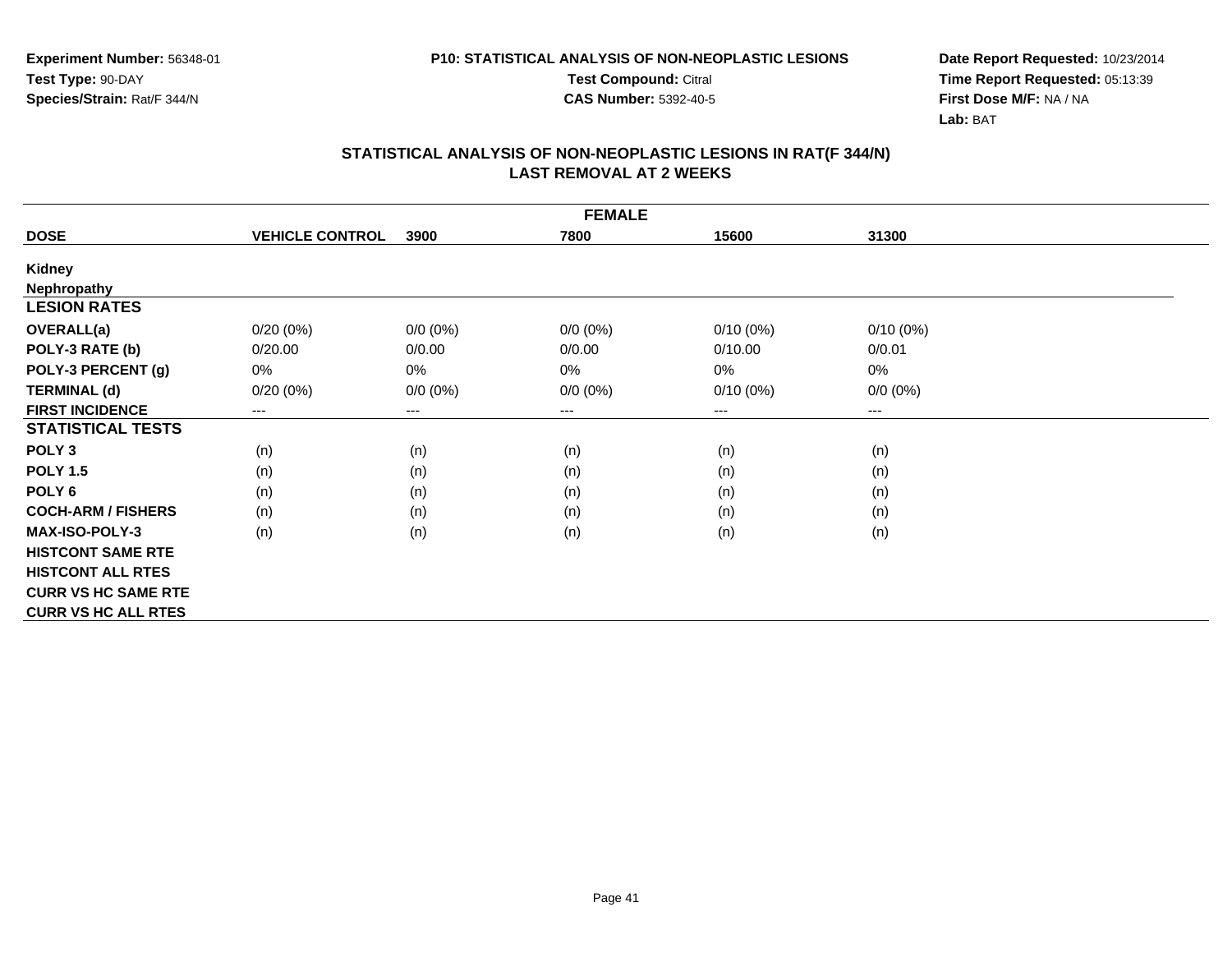**Test Compound:** Citral

**CAS Number:** 5392-40-5

**Date Report Requested:** 10/23/2014**Time Report Requested:** 05:13:39**First Dose M/F:** NA / NA**Lab:** BAT

|                             | <b>FEMALE</b>          |                        |             |             |             |  |  |  |  |  |
|-----------------------------|------------------------|------------------------|-------------|-------------|-------------|--|--|--|--|--|
| <b>DOSE</b>                 | <b>VEHICLE CONTROL</b> | 3900                   | 7800        | 15600       | 31300       |  |  |  |  |  |
| <b>Kidney: Renal Tubule</b> |                        |                        |             |             |             |  |  |  |  |  |
| <b>Casts Granular</b>       |                        |                        |             |             |             |  |  |  |  |  |
| <b>LESION RATES</b>         |                        |                        |             |             |             |  |  |  |  |  |
| <b>OVERALL(a)</b>           | $0/20(0\%)$            | $0/0(0\%)$             | $0/0 (0\%)$ | $0/10(0\%)$ | $0/10(0\%)$ |  |  |  |  |  |
| POLY-3 RATE (b)             | 0/20.00                | 0/0.00                 | 0/0.00      | 0/10.00     | 0/0.01      |  |  |  |  |  |
| POLY-3 PERCENT (g)          | 0%                     | $0\%$                  | 0%          | 0%          | 0%          |  |  |  |  |  |
| <b>TERMINAL (d)</b>         | $0/20(0\%)$            | $0/0 (0\%)$            | $0/0 (0\%)$ | $0/10(0\%)$ | $0/0 (0\%)$ |  |  |  |  |  |
| <b>FIRST INCIDENCE</b>      | ---                    | $\qquad \qquad \cdots$ | ---         | $---$       | $---$       |  |  |  |  |  |
| <b>STATISTICAL TESTS</b>    |                        |                        |             |             |             |  |  |  |  |  |
| POLY <sub>3</sub>           | (n)                    | (n)                    | (n)         | (n)         | (n)         |  |  |  |  |  |
| <b>POLY 1.5</b>             | (n)                    | (n)                    | (n)         | (n)         | (n)         |  |  |  |  |  |
| POLY <sub>6</sub>           | (n)                    | (n)                    | (n)         | (n)         | (n)         |  |  |  |  |  |
| <b>COCH-ARM / FISHERS</b>   | (n)                    | (n)                    | (n)         | (n)         | (n)         |  |  |  |  |  |
| <b>MAX-ISO-POLY-3</b>       | (n)                    | (n)                    | (n)         | (n)         | (n)         |  |  |  |  |  |
| <b>HISTCONT SAME RTE</b>    |                        |                        |             |             |             |  |  |  |  |  |
| <b>HISTCONT ALL RTES</b>    |                        |                        |             |             |             |  |  |  |  |  |
| <b>CURR VS HC SAME RTE</b>  |                        |                        |             |             |             |  |  |  |  |  |
| <b>CURR VS HC ALL RTES</b>  |                        |                        |             |             |             |  |  |  |  |  |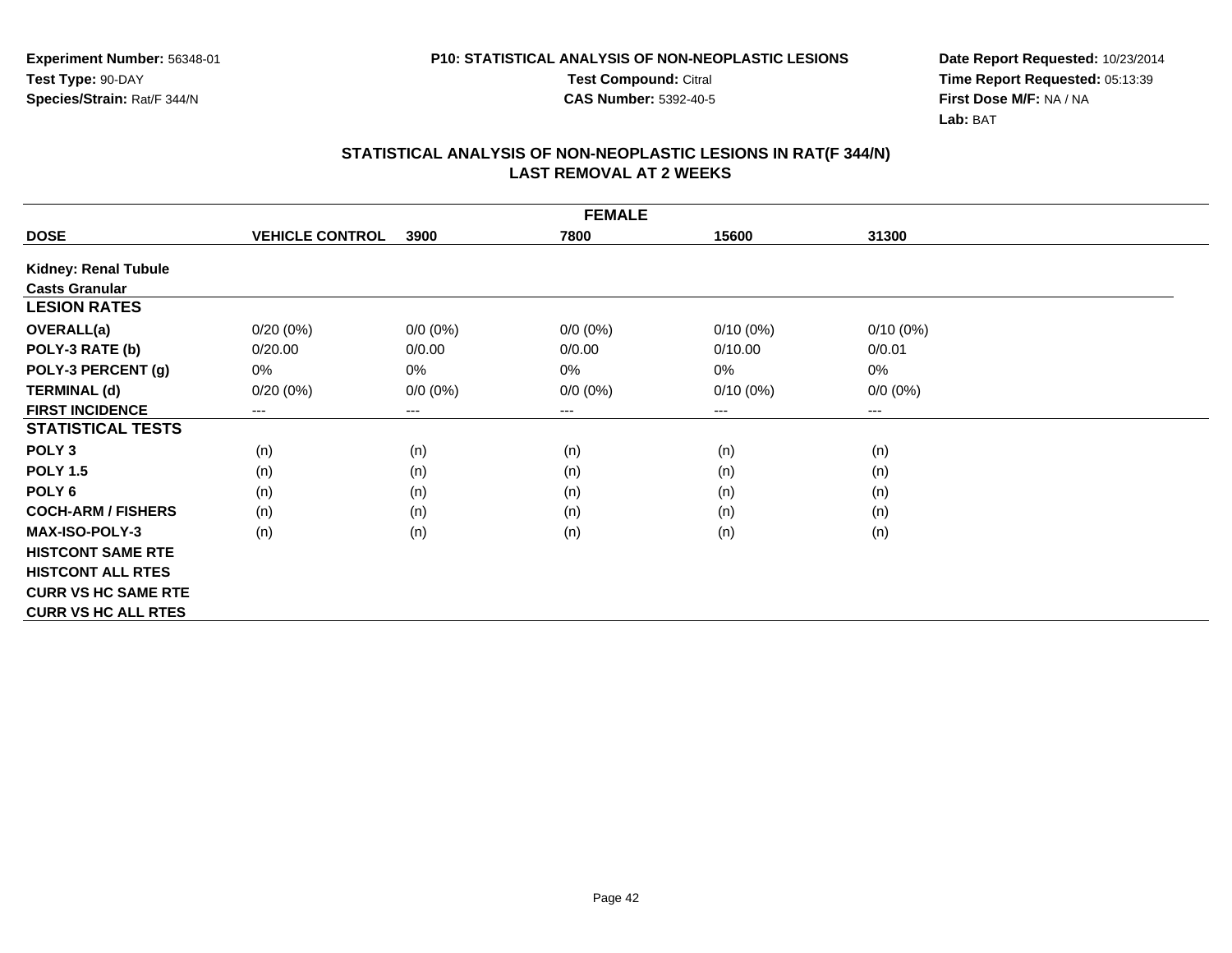**Test Compound:** Citral

**CAS Number:** 5392-40-5

**Date Report Requested:** 10/23/2014**Time Report Requested:** 05:13:39**First Dose M/F:** NA / NA**Lab:** BAT

| <b>FEMALE</b>               |                        |             |                        |              |              |  |  |  |
|-----------------------------|------------------------|-------------|------------------------|--------------|--------------|--|--|--|
| <b>DOSE</b>                 | <b>VEHICLE CONTROL</b> | 3900        | 7800                   | 15600        | 31300        |  |  |  |
| <b>Kidney: Renal Tubule</b> |                        |             |                        |              |              |  |  |  |
| Regeneration                |                        |             |                        |              |              |  |  |  |
| <b>LESION RATES</b>         |                        |             |                        |              |              |  |  |  |
| <b>OVERALL(a)</b>           | 5/20 (25%)             | $0/0 (0\%)$ | $0/0 (0\%)$            | 1/10 (10%)   | $0/10(0\%)$  |  |  |  |
| POLY-3 RATE (b)             | 5/20.00                | 0/0.00      | 0/0.00                 | 1/10.00      | 0/0.01       |  |  |  |
| POLY-3 PERCENT (g)          | 25%                    | 0%          | 0%                     | 10%          | 0%           |  |  |  |
| <b>TERMINAL (d)</b>         | 5/20 (25%)             | $0/0 (0\%)$ | $0/0 (0\%)$            | 1/10 (10%)   | $0/0 (0\%)$  |  |  |  |
| <b>FIRST INCIDENCE</b>      | 93(T)                  | ---         | $\qquad \qquad \cdots$ | 93(T)        | ---          |  |  |  |
| <b>STATISTICAL TESTS</b>    |                        |             |                        |              |              |  |  |  |
| POLY <sub>3</sub>           | (e)                    | (e)         | (e)                    | $P = 0.317N$ | P=0.667N     |  |  |  |
| <b>POLY 1.5</b>             | (e)                    | (e)         | (e)                    | $P = 0.317N$ | P=0.646N     |  |  |  |
| POLY <sub>6</sub>           | (e)                    | (e)         | (e)                    | $P = 0.317N$ | P=0.667N     |  |  |  |
| <b>COCH-ARM / FISHERS</b>   | $P = 0.055N$           | (e)         | (e)                    | $P = 0.326N$ | P=0.109N     |  |  |  |
| <b>MAX-ISO-POLY-3</b>       | (e)                    | (e)         | (e)                    | $P = 0.206N$ | $P = 0.500N$ |  |  |  |
| <b>HISTCONT SAME RTE</b>    |                        |             |                        |              |              |  |  |  |
| <b>HISTCONT ALL RTES</b>    |                        |             |                        |              |              |  |  |  |
| <b>CURR VS HC SAME RTE</b>  |                        |             |                        |              |              |  |  |  |
| <b>CURR VS HC ALL RTES</b>  |                        |             |                        |              |              |  |  |  |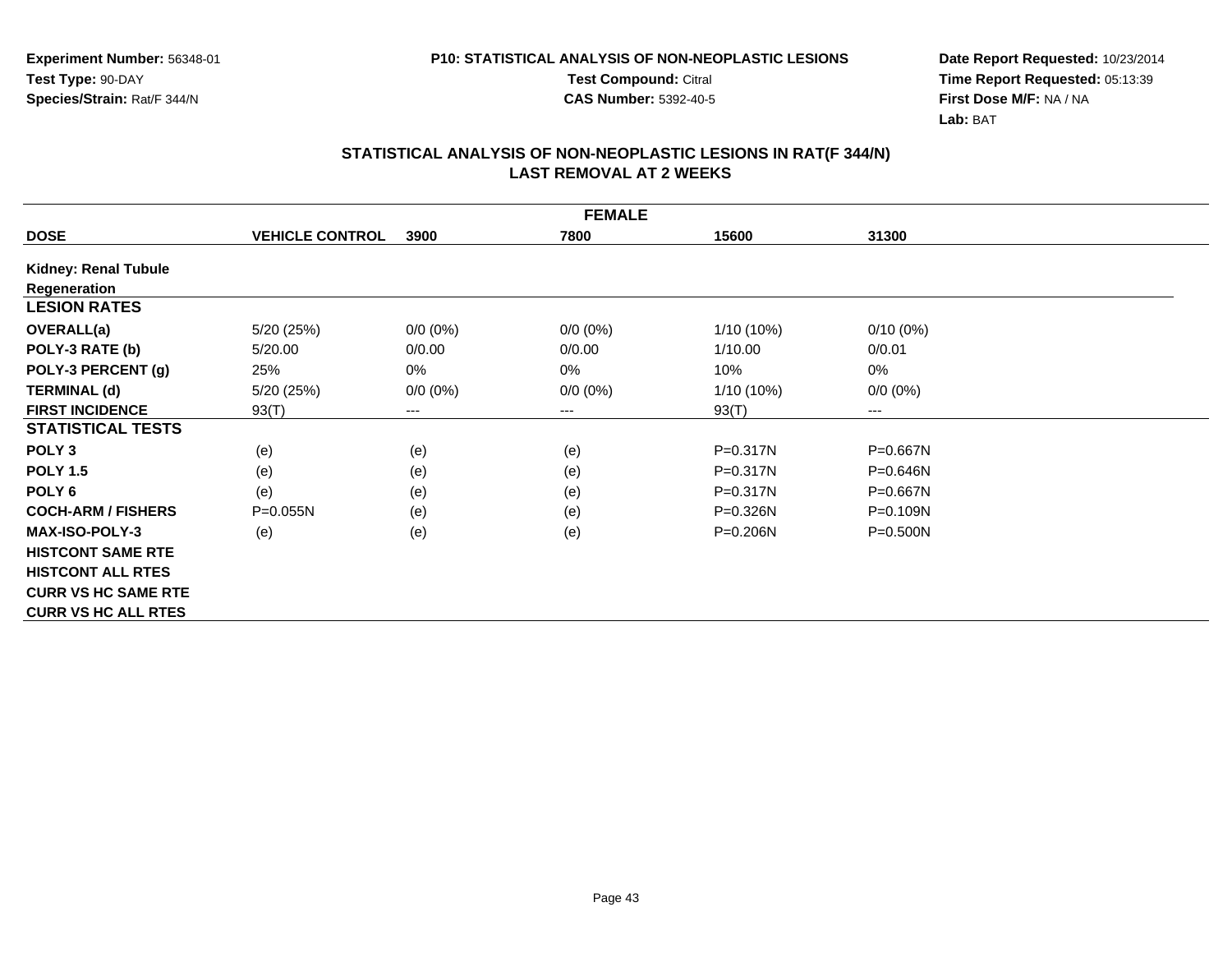**Test Compound:** Citral

**CAS Number:** 5392-40-5

**Date Report Requested:** 10/23/2014**Time Report Requested:** 05:13:39**First Dose M/F:** NA / NA**Lab:** BAT

|                            | <b>FEMALE</b>          |              |             |              |              |  |  |  |  |
|----------------------------|------------------------|--------------|-------------|--------------|--------------|--|--|--|--|
| <b>DOSE</b>                | <b>VEHICLE CONTROL</b> | 3900         | 7800        | 15600        | 31300        |  |  |  |  |
| Liver                      |                        |              |             |              |              |  |  |  |  |
| Hepatodiaphragmatic Nodule |                        |              |             |              |              |  |  |  |  |
| <b>LESION RATES</b>        |                        |              |             |              |              |  |  |  |  |
| <b>OVERALL(a)</b>          | 1/20(5%)               | $0/1$ $(0%)$ | $0/0 (0\%)$ | $0/10(0\%)$  | $1/10(10\%)$ |  |  |  |  |
| POLY-3 RATE (b)            | 1/20.00                | 0/1.00       | 0/0.00      | 0/10.00      | 1/1.01       |  |  |  |  |
| POLY-3 PERCENT (g)         | 5%                     | 0%           | $0\%$       | 0%           | 99%          |  |  |  |  |
| <b>TERMINAL (d)</b>        | 1/20(5%)               | $0/1$ (0%)   | $0/0 (0\%)$ | $0/10(0\%)$  | $0/0 (0\%)$  |  |  |  |  |
| <b>FIRST INCIDENCE</b>     | 93(T)                  | $\cdots$     | $\cdots$    | ---          | 9            |  |  |  |  |
| <b>STATISTICAL TESTS</b>   |                        |              |             |              |              |  |  |  |  |
| POLY <sub>3</sub>          | (e)                    | $P = 0.981N$ | (e)         | P=0.637N     | $P=0.293$    |  |  |  |  |
| <b>POLY 1.5</b>            | (e)                    | P=0.981N     | (e)         | P=0.637N     | $P=0.302$    |  |  |  |  |
| POLY <sub>6</sub>          | (e)                    | $P = 0.981N$ | (e)         | P=0.637N     | $P=0.292$    |  |  |  |  |
| <b>COCH-ARM / FISHERS</b>  | $P = 0.491$            | $P = 0.952N$ | (e)         | $P = 0.667N$ | $P = 0.563$  |  |  |  |  |
| <b>MAX-ISO-POLY-3</b>      | (e)                    | $P = 0.437N$ | (e)         | $P=0.272N$   | $P=0.194$    |  |  |  |  |
| <b>HISTCONT SAME RTE</b>   |                        |              |             |              |              |  |  |  |  |
| <b>HISTCONT ALL RTES</b>   |                        |              |             |              |              |  |  |  |  |
| <b>CURR VS HC SAME RTE</b> |                        |              |             |              |              |  |  |  |  |
| <b>CURR VS HC ALL RTES</b> |                        |              |             |              |              |  |  |  |  |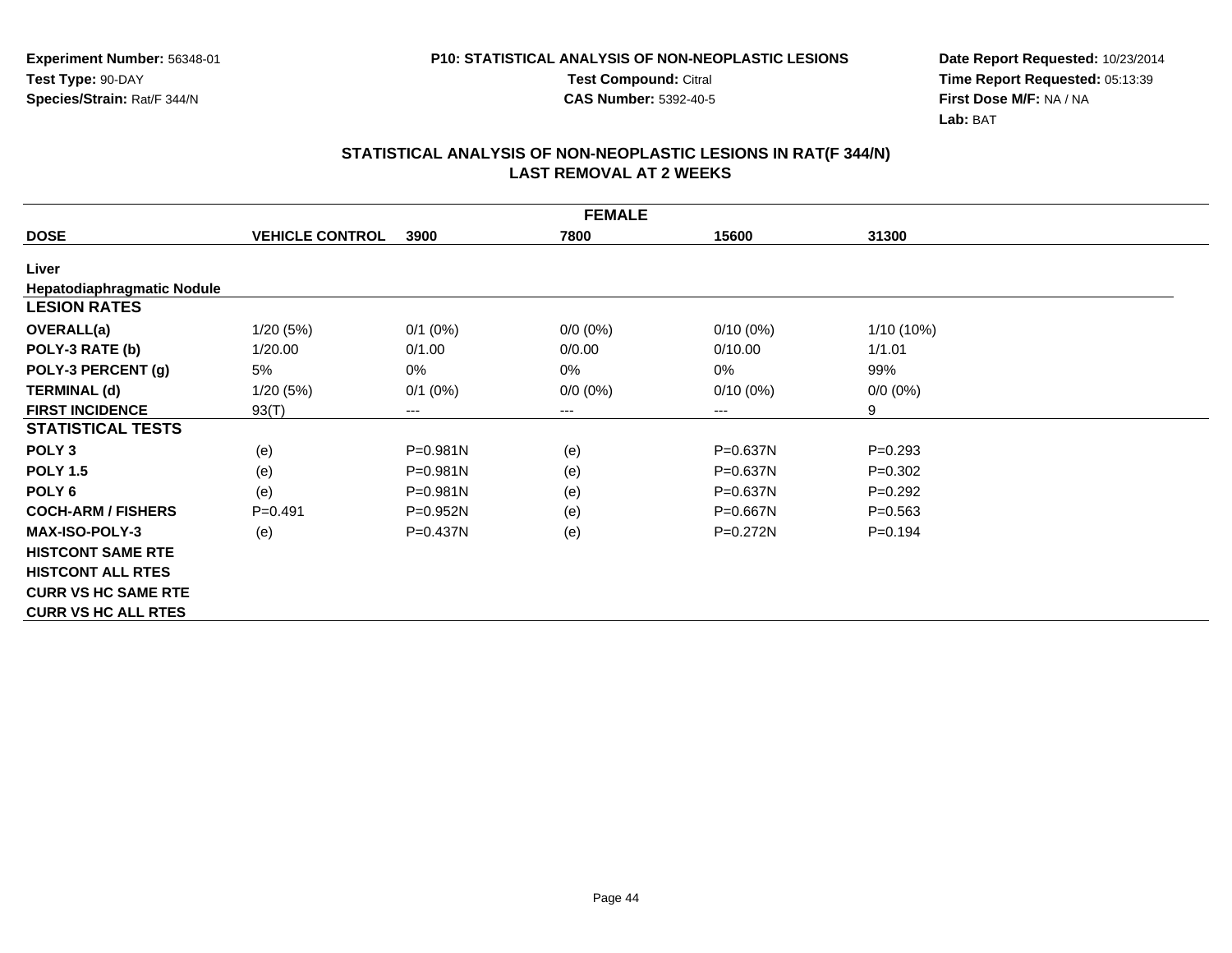**Test Compound:** Citral

**CAS Number:** 5392-40-5

**Date Report Requested:** 10/23/2014**Time Report Requested:** 05:13:39**First Dose M/F:** NA / NA**Lab:** BAT

|                             | <b>FEMALE</b>          |                        |             |                |              |  |  |  |  |
|-----------------------------|------------------------|------------------------|-------------|----------------|--------------|--|--|--|--|
| <b>DOSE</b>                 | <b>VEHICLE CONTROL</b> | 3900                   | 7800        | 15600          | 31300        |  |  |  |  |
| Liver                       |                        |                        |             |                |              |  |  |  |  |
| <b>Inflammation Chronic</b> |                        |                        |             |                |              |  |  |  |  |
| <b>LESION RATES</b>         |                        |                        |             |                |              |  |  |  |  |
| OVERALL(a)                  | 18/20 (90%)            | $0/1$ (0%)             | $0/0(0\%)$  | 5/10 (50%)     | 2/10 (20%)   |  |  |  |  |
| POLY-3 RATE (b)             | 18/20.00               | 0/1.00                 | 0/0.00      | 5/10.00        | 2/2.01       |  |  |  |  |
| POLY-3 PERCENT (g)          | 90%                    | 0%                     | 0%          | 50%            | 99.5%        |  |  |  |  |
| <b>TERMINAL (d)</b>         | 18/20 (90%)            | $0/1$ (0%)             | $0/0 (0\%)$ | 5/10 (50%)     | $0/0 (0\%)$  |  |  |  |  |
| <b>FIRST INCIDENCE</b>      | 93(T)                  | $\qquad \qquad \cdots$ | $--$        | 93(T)          | 9            |  |  |  |  |
| <b>STATISTICAL TESTS</b>    |                        |                        |             |                |              |  |  |  |  |
| POLY <sub>3</sub>           | (e)                    | P=0.117N               | (e)         | P=0.016N*      | $P = 0.670$  |  |  |  |  |
| <b>POLY 1.5</b>             | (e)                    | P=0.117N               | (e)         | $P=0.016N^*$   | $P = 0.745N$ |  |  |  |  |
| POLY <sub>6</sub>           | (e)                    | $P = 0.117N$           | (e)         | $P = 0.016N^*$ | $P=0.667$    |  |  |  |  |
| <b>COCH-ARM / FISHERS</b>   | P=0.000N**             | $P = 0.143N$           | (e)         | P=0.026N*      | P=0.000N**   |  |  |  |  |
| <b>MAX-ISO-POLY-3</b>       | (e)                    | $P=0.020N^*$           | (e)         | $P=0.011N^*$   | $P=0.432$    |  |  |  |  |
| <b>HISTCONT SAME RTE</b>    |                        |                        |             |                |              |  |  |  |  |
| <b>HISTCONT ALL RTES</b>    |                        |                        |             |                |              |  |  |  |  |
| <b>CURR VS HC SAME RTE</b>  |                        |                        |             |                |              |  |  |  |  |
| <b>CURR VS HC ALL RTES</b>  |                        |                        |             |                |              |  |  |  |  |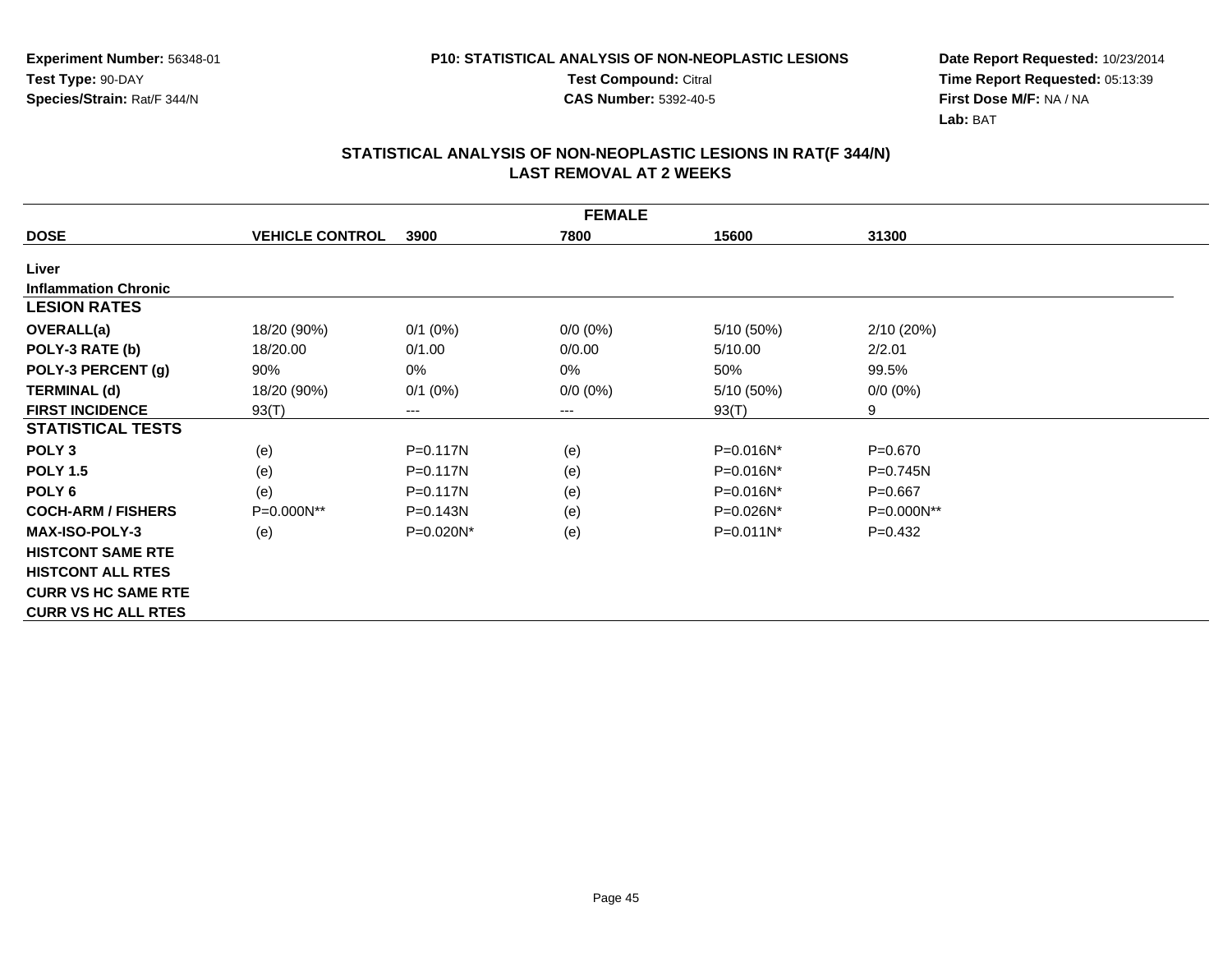**Test Compound:** Citral

**CAS Number:** 5392-40-5

**Date Report Requested:** 10/23/2014**Time Report Requested:** 05:13:39**First Dose M/F:** NA / NA**Lab:** BAT

|                             | <b>FEMALE</b>          |             |             |              |              |  |  |  |  |
|-----------------------------|------------------------|-------------|-------------|--------------|--------------|--|--|--|--|
| <b>DOSE</b>                 | <b>VEHICLE CONTROL</b> | 3900        | 7800        | 15600        | 31300        |  |  |  |  |
| Lung                        |                        |             |             |              |              |  |  |  |  |
| <b>Inflammation Chronic</b> |                        |             |             |              |              |  |  |  |  |
| <b>LESION RATES</b>         |                        |             |             |              |              |  |  |  |  |
| <b>OVERALL(a)</b>           | 6/20 (30%)             | $0/0 (0\%)$ | $0/0(0\%)$  | $1/10(10\%)$ | $0/10(0\%)$  |  |  |  |  |
| POLY-3 RATE (b)             | 6/20.00                | 0/0.00      | 0/0.00      | 1/10.00      | 0/0.01       |  |  |  |  |
| POLY-3 PERCENT (g)          | 30%                    | 0%          | 0%          | 10%          | 0%           |  |  |  |  |
| <b>TERMINAL (d)</b>         | 6/20(30%)              | $0/0 (0\%)$ | $0/0 (0\%)$ | 1/10 (10%)   | $0/0 (0\%)$  |  |  |  |  |
| <b>FIRST INCIDENCE</b>      | 93(T)                  | $---$       | $---$       | 93(T)        | ---          |  |  |  |  |
| <b>STATISTICAL TESTS</b>    |                        |             |             |              |              |  |  |  |  |
| POLY <sub>3</sub>           | (e)                    | (e)         | (e)         | P=0.225N     | P=0.658N     |  |  |  |  |
| <b>POLY 1.5</b>             | (e)                    | (e)         | (e)         | P=0.225N     | P=0.633N     |  |  |  |  |
| POLY <sub>6</sub>           | (e)                    | (e)         | (e)         | P=0.225N     | P=0.658N     |  |  |  |  |
| <b>COCH-ARM / FISHERS</b>   | P=0.030N*              | (e)         | (e)         | P=0.228N     | $P = 0.065N$ |  |  |  |  |
| <b>MAX-ISO-POLY-3</b>       | (e)                    | (e)         | (e)         | P=0.148N     | P=0.500N     |  |  |  |  |
| <b>HISTCONT SAME RTE</b>    |                        |             |             |              |              |  |  |  |  |
| <b>HISTCONT ALL RTES</b>    |                        |             |             |              |              |  |  |  |  |
| <b>CURR VS HC SAME RTE</b>  |                        |             |             |              |              |  |  |  |  |
| <b>CURR VS HC ALL RTES</b>  |                        |             |             |              |              |  |  |  |  |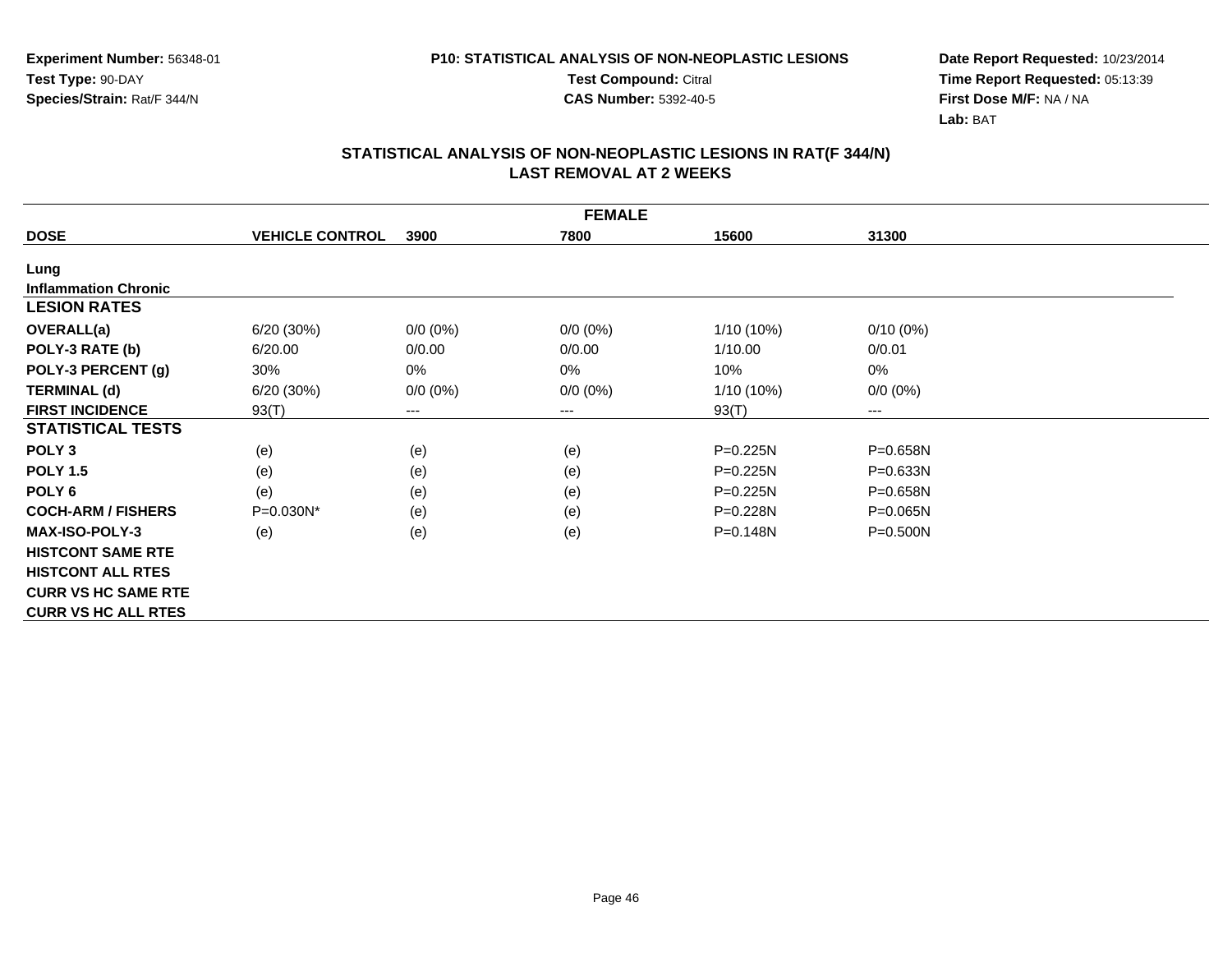**Test Compound:** Citral

**CAS Number:** 5392-40-5

**Date Report Requested:** 10/23/2014**Time Report Requested:** 05:13:39**First Dose M/F:** NA / NA**Lab:** BAT

|                                         | <b>FEMALE</b>          |             |             |              |              |  |  |  |  |
|-----------------------------------------|------------------------|-------------|-------------|--------------|--------------|--|--|--|--|
| <b>DOSE</b>                             | <b>VEHICLE CONTROL</b> | 3900        | 7800        | 15600        | 31300        |  |  |  |  |
| <b>Lung: Alveolus</b>                   |                        |             |             |              |              |  |  |  |  |
| <b>Infiltration Cellular Histiocyte</b> |                        |             |             |              |              |  |  |  |  |
| <b>LESION RATES</b>                     |                        |             |             |              |              |  |  |  |  |
| OVERALL(a)                              | 2/20 (10%)             | $0/0 (0\%)$ | $0/0 (0\%)$ | $0/10(0\%)$  | $0/10(0\%)$  |  |  |  |  |
| POLY-3 RATE (b)                         | 2/20.00                | 0/0.00      | 0/0.00      | 0/10.00      | 0/0.01       |  |  |  |  |
| POLY-3 PERCENT (g)                      | 10%                    | 0%          | 0%          | $0\%$        | 0%           |  |  |  |  |
| <b>TERMINAL (d)</b>                     | 2/20 (10%)             | $0/0 (0\%)$ | $0/0 (0\%)$ | $0/10(0\%)$  | $0/0 (0\%)$  |  |  |  |  |
| <b>FIRST INCIDENCE</b>                  | 93(T)                  | $---$       | $---$       | $---$        | $---$        |  |  |  |  |
| <b>STATISTICAL TESTS</b>                |                        |             |             |              |              |  |  |  |  |
| POLY <sub>3</sub>                       | (e)                    | (e)         | (e)         | P=0.400N     | $P=0.733N$   |  |  |  |  |
| <b>POLY 1.5</b>                         | (e)                    | (e)         | (e)         | $P = 0.400N$ | $P=0.724N$   |  |  |  |  |
| POLY <sub>6</sub>                       | (e)                    | (e)         | (e)         | P=0.400N     | P=0.734N     |  |  |  |  |
| <b>COCH-ARM / FISHERS</b>               | $P = 0.191N$           | (e)         | (e)         | $P = 0.437N$ | $P = 0.437N$ |  |  |  |  |
| <b>MAX-ISO-POLY-3</b>                   | (e)                    | (e)         | (e)         | $P = 0.189N$ | $P = 0.500N$ |  |  |  |  |
| <b>HISTCONT SAME RTE</b>                |                        |             |             |              |              |  |  |  |  |
| <b>HISTCONT ALL RTES</b>                |                        |             |             |              |              |  |  |  |  |
| <b>CURR VS HC SAME RTE</b>              |                        |             |             |              |              |  |  |  |  |
| <b>CURR VS HC ALL RTES</b>              |                        |             |             |              |              |  |  |  |  |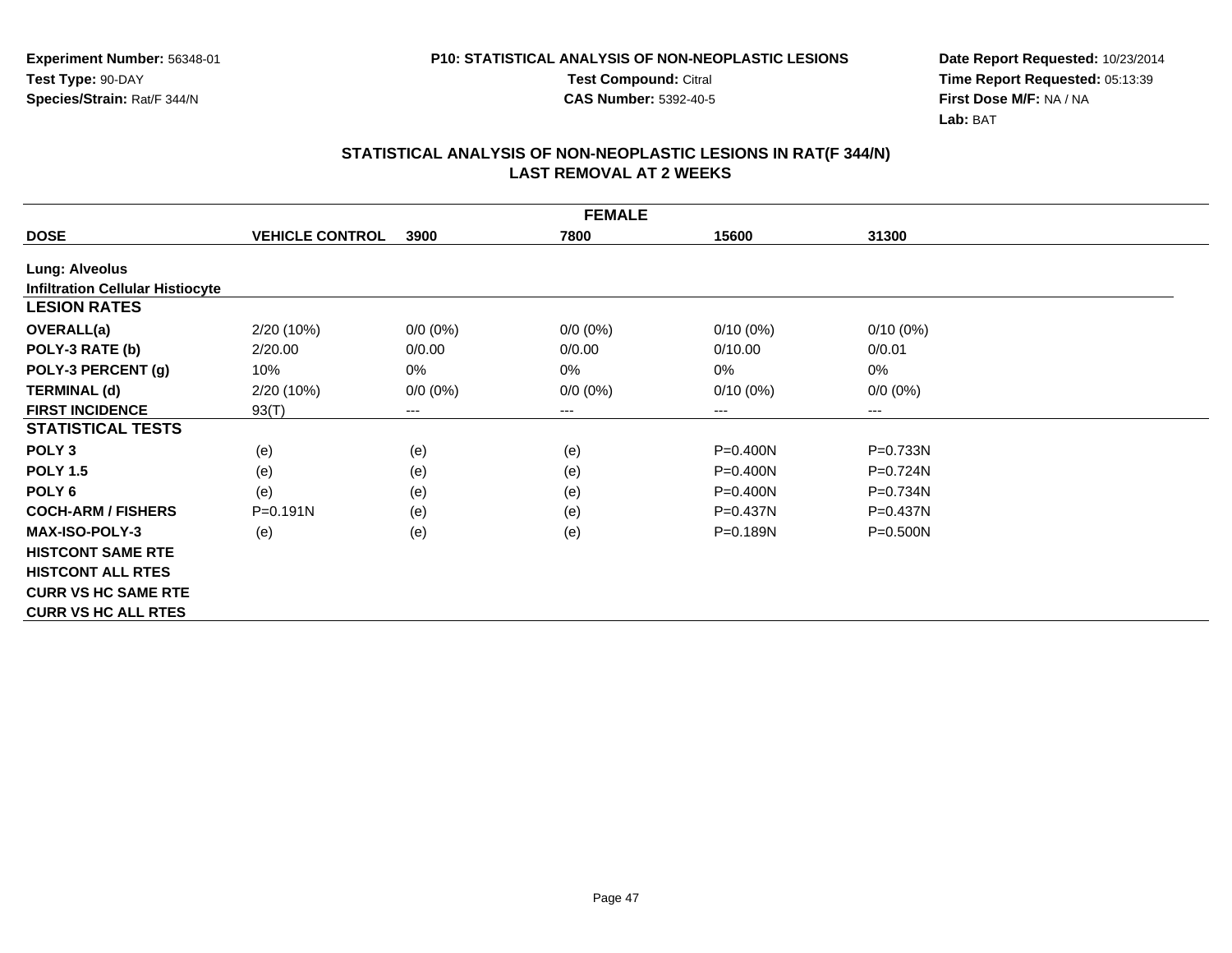**Test Compound:** Citral

**CAS Number:** 5392-40-5

**Date Report Requested:** 10/23/2014**Time Report Requested:** 05:13:39**First Dose M/F:** NA / NA**Lab:** BAT

|                            | <b>FEMALE</b>          |                            |             |              |              |  |  |  |  |
|----------------------------|------------------------|----------------------------|-------------|--------------|--------------|--|--|--|--|
| <b>DOSE</b>                | <b>VEHICLE CONTROL</b> | 3900                       | 7800        | 15600        | 31300        |  |  |  |  |
| <b>Nose</b>                |                        |                            |             |              |              |  |  |  |  |
| <b>Inflammation</b>        |                        |                            |             |              |              |  |  |  |  |
| <b>LESION RATES</b>        |                        |                            |             |              |              |  |  |  |  |
| OVERALL(a)                 | 7/20 (35%)             | $0/0 (0\%)$                | $0/0(0\%)$  | 2/10 (20%)   | 1/10 (10%)   |  |  |  |  |
| POLY-3 RATE (b)            | 7/20.00                | 0/0.00                     | 0/0.00      | 2/10.00      | 1/1.01       |  |  |  |  |
| POLY-3 PERCENT (g)         | 35%                    | 0%                         | 0%          | 20%          | 99%          |  |  |  |  |
| <b>TERMINAL (d)</b>        | 7/20 (35%)             | $0/0 (0\%)$                | $0/0 (0\%)$ | 2/10 (20%)   | $0/0 (0\%)$  |  |  |  |  |
| <b>FIRST INCIDENCE</b>     | 93(T)                  | $\qquad \qquad - \qquad -$ | $---$       | 93(T)        | 9            |  |  |  |  |
| <b>STATISTICAL TESTS</b>   |                        |                            |             |              |              |  |  |  |  |
| POLY <sub>3</sub>          | (e)                    | (e)                        | (e)         | P=0.340N     | $P = 0.463$  |  |  |  |  |
| <b>POLY 1.5</b>            | (e)                    | (e)                        | (e)         | P=0.340N     | $P=0.493$    |  |  |  |  |
| POLY <sub>6</sub>          | (e)                    | (e)                        | (e)         | $P = 0.340N$ | $P=0.462$    |  |  |  |  |
| <b>COCH-ARM / FISHERS</b>  | P=0.093N               | (e)                        | (e)         | $P = 0.344N$ | $P = 0.154N$ |  |  |  |  |
| <b>MAX-ISO-POLY-3</b>      | (e)                    | (e)                        | (e)         | P=0.237N     | $P = 0.365$  |  |  |  |  |
| <b>HISTCONT SAME RTE</b>   |                        |                            |             |              |              |  |  |  |  |
| <b>HISTCONT ALL RTES</b>   |                        |                            |             |              |              |  |  |  |  |
| <b>CURR VS HC SAME RTE</b> |                        |                            |             |              |              |  |  |  |  |
| <b>CURR VS HC ALL RTES</b> |                        |                            |             |              |              |  |  |  |  |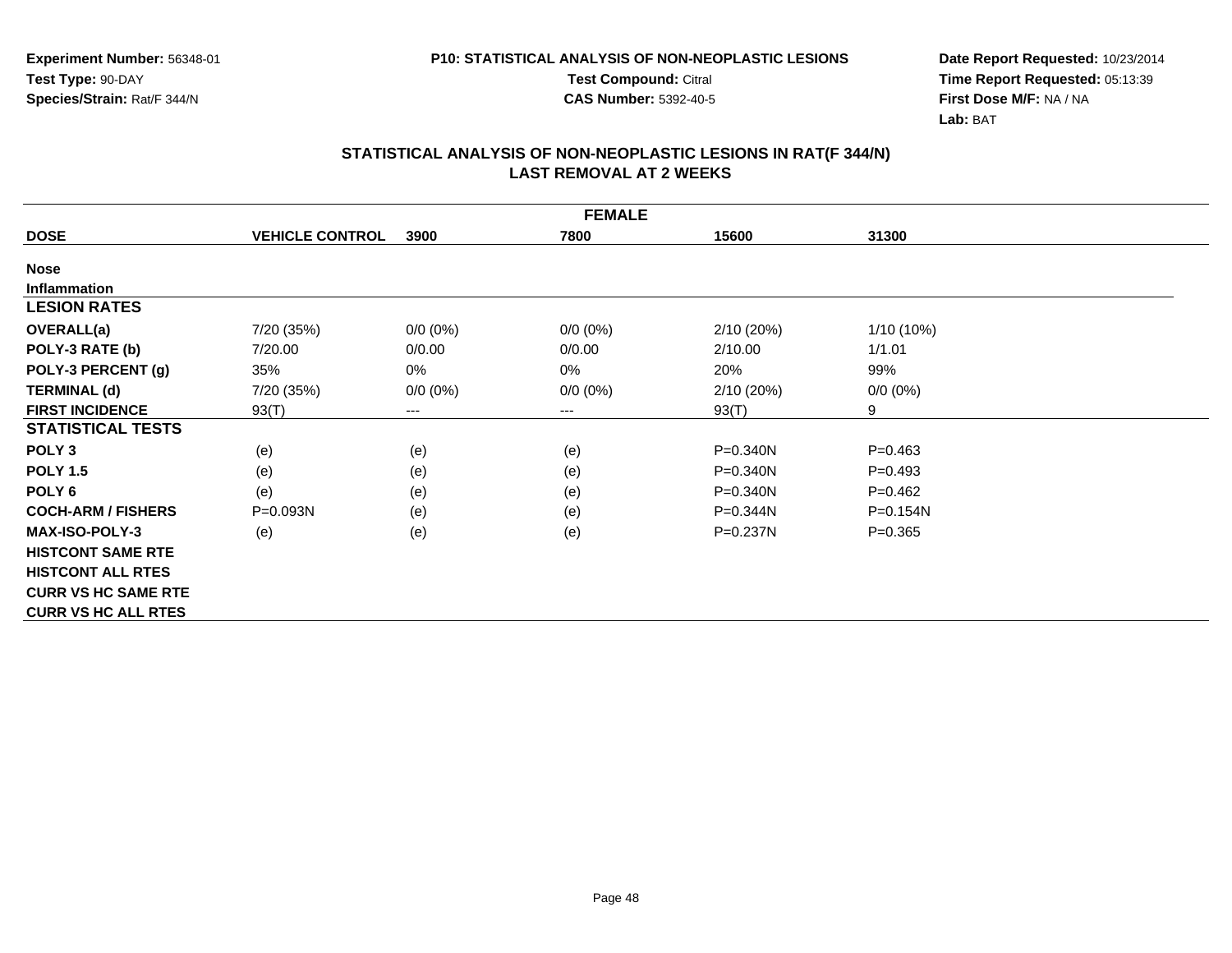**Test Compound:** Citral

**CAS Number:** 5392-40-5

**Date Report Requested:** 10/23/2014**Time Report Requested:** 05:13:39**First Dose M/F:** NA / NA**Lab:** BAT

|                            | <b>FEMALE</b>          |             |             |              |              |  |  |
|----------------------------|------------------------|-------------|-------------|--------------|--------------|--|--|
| <b>DOSE</b>                | <b>VEHICLE CONTROL</b> | 3900        | 7800        | 15600        | 31300        |  |  |
| Ovary                      |                        |             |             |              |              |  |  |
| Cyst                       |                        |             |             |              |              |  |  |
| <b>LESION RATES</b>        |                        |             |             |              |              |  |  |
| <b>OVERALL(a)</b>          | 2/20 (10%)             | $0/0 (0\%)$ | $0/0 (0\%)$ | $0/10(0\%)$  | $0/10(0\%)$  |  |  |
| POLY-3 RATE (b)            | 2/20.00                | 0/0.00      | 0/0.00      | 0/10.00      | 0/0.01       |  |  |
| POLY-3 PERCENT (g)         | 10%                    | 0%          | 0%          | 0%           | 0%           |  |  |
| <b>TERMINAL (d)</b>        | $2/20(10\%)$           | $0/0 (0\%)$ | $0/0 (0\%)$ | $0/10(0\%)$  | $0/0 (0\%)$  |  |  |
| <b>FIRST INCIDENCE</b>     | 93(T)                  | ---         | $---$       | ---          | ---          |  |  |
| <b>STATISTICAL TESTS</b>   |                        |             |             |              |              |  |  |
| POLY <sub>3</sub>          | (e)                    | (e)         | (e)         | P=0.400N     | P=0.733N     |  |  |
| <b>POLY 1.5</b>            | (e)                    | (e)         | (e)         | P=0.400N     | P=0.724N     |  |  |
| POLY 6                     | (e)                    | (e)         | (e)         | P=0.400N     | P=0.734N     |  |  |
| <b>COCH-ARM / FISHERS</b>  | $P = 0.191N$           | (e)         | (e)         | $P = 0.437N$ | $P = 0.437N$ |  |  |
| <b>MAX-ISO-POLY-3</b>      | (e)                    | (e)         | (e)         | P=0.189N     | P=0.500N     |  |  |
| <b>HISTCONT SAME RTE</b>   |                        |             |             |              |              |  |  |
| <b>HISTCONT ALL RTES</b>   |                        |             |             |              |              |  |  |
| <b>CURR VS HC SAME RTE</b> |                        |             |             |              |              |  |  |
| <b>CURR VS HC ALL RTES</b> |                        |             |             |              |              |  |  |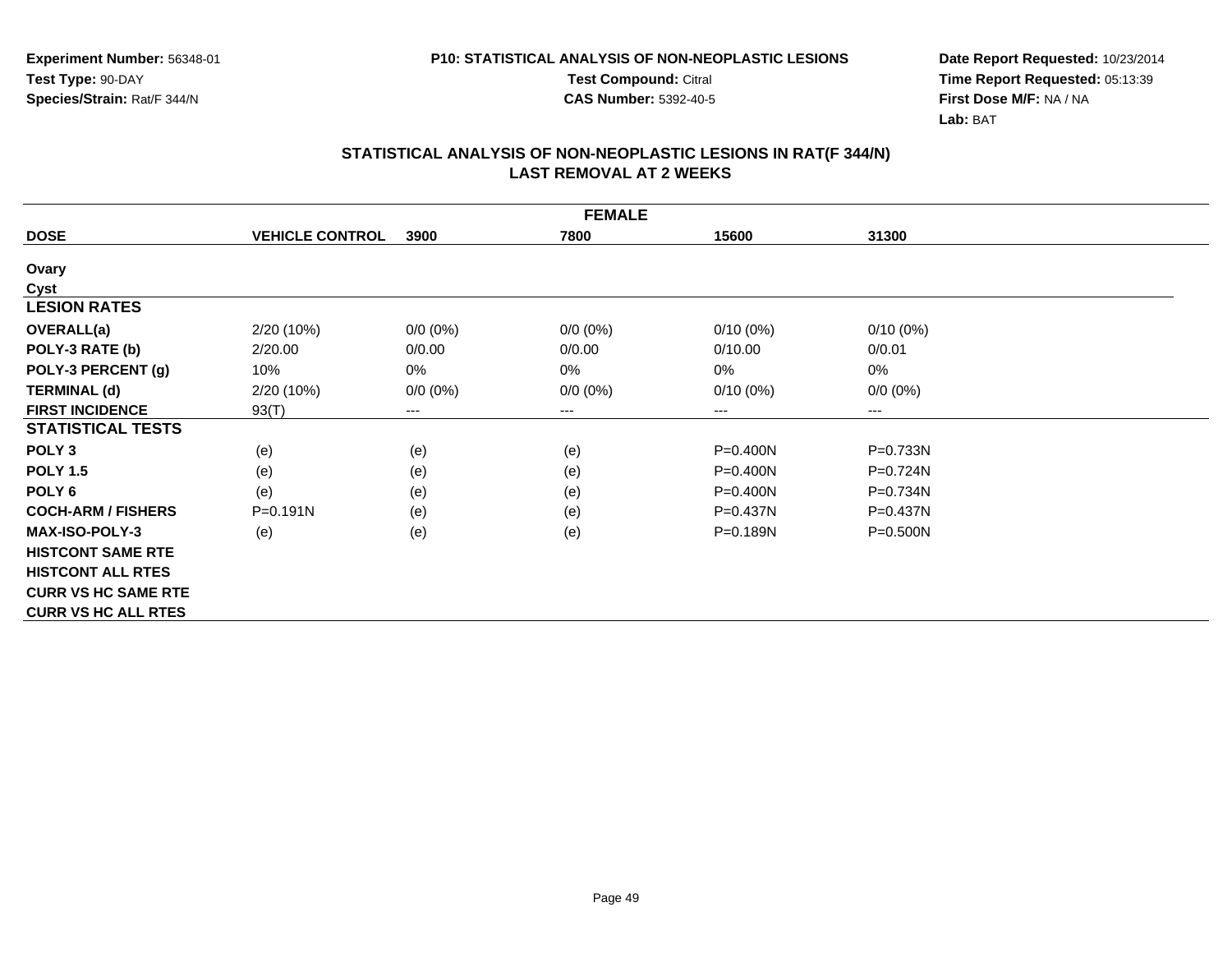**Test Compound:** Citral

**CAS Number:** 5392-40-5

**Date Report Requested:** 10/23/2014**Time Report Requested:** 05:13:39**First Dose M/F:** NA / NA**Lab:** BAT

|                            |                        |             | <b>FEMALE</b> |              |             |  |
|----------------------------|------------------------|-------------|---------------|--------------|-------------|--|
| <b>DOSE</b>                | <b>VEHICLE CONTROL</b> | 3900        | 7800          | 15600        | 31300       |  |
| <b>Pancreas</b>            |                        |             |               |              |             |  |
| <b>Atrophy</b>             |                        |             |               |              |             |  |
| <b>LESION RATES</b>        |                        |             |               |              |             |  |
| <b>OVERALL(a)</b>          | $0/20(0\%)$            | $0/0 (0\%)$ | $0/0$ $(0%)$  | $1/10(10\%)$ | $0/10(0\%)$ |  |
| POLY-3 RATE (b)            | 0/20.00                | 0/0.00      | 0/0.00        | 1/10.00      | 0/0.01      |  |
| POLY-3 PERCENT (g)         | 0%                     | 0%          | 0%            | 10%          | 0%          |  |
| <b>TERMINAL (d)</b>        | $0/20(0\%)$            | $0/0 (0\%)$ | $0/0 (0\%)$   | $1/10(10\%)$ | $0/0 (0\%)$ |  |
| <b>FIRST INCIDENCE</b>     | ---                    | ---         | ---           | 93(T)        | $---$       |  |
| <b>STATISTICAL TESTS</b>   |                        |             |               |              |             |  |
| POLY <sub>3</sub>          | (e)                    | (e)         | (e)           | $P = 0.359$  | (e)         |  |
| <b>POLY 1.5</b>            | (e)                    | (e)         | (e)           | $P = 0.359$  | (e)         |  |
| POLY 6                     | (e)                    | (e)         | (e)           | $P = 0.359$  | (e)         |  |
| <b>COCH-ARM / FISHERS</b>  | $P=0.622$              | (e)         | (e)           | $P = 0.333$  | (e)         |  |
| <b>MAX-ISO-POLY-3</b>      | (e)                    | (e)         | (e)           | $P = 0.107$  | (e)         |  |
| <b>HISTCONT SAME RTE</b>   |                        |             |               |              |             |  |
| <b>HISTCONT ALL RTES</b>   |                        |             |               |              |             |  |
| <b>CURR VS HC SAME RTE</b> |                        |             |               |              |             |  |
| <b>CURR VS HC ALL RTES</b> |                        |             |               |              |             |  |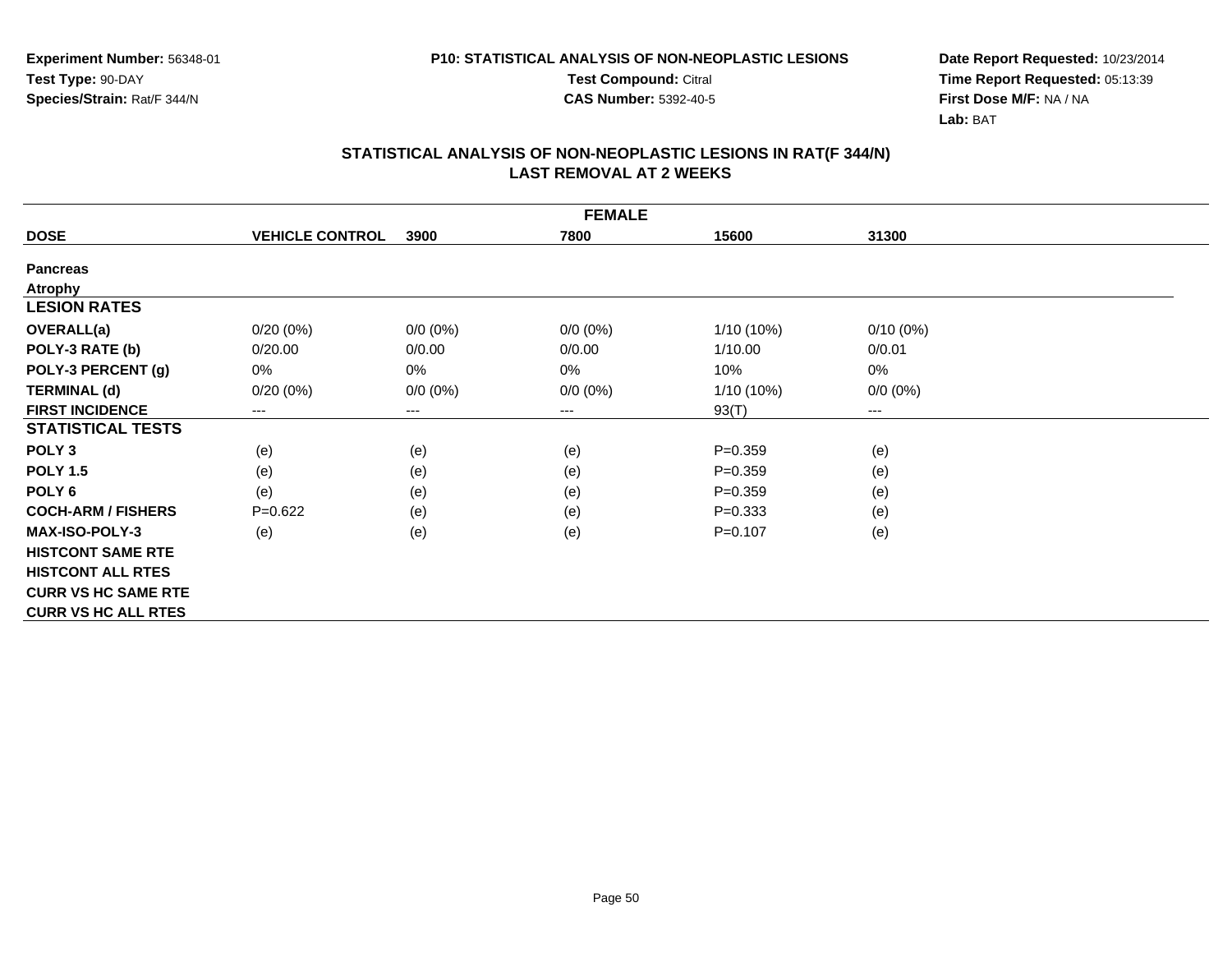**Test Compound:** Citral

**CAS Number:** 5392-40-5

**Date Report Requested:** 10/23/2014**Time Report Requested:** 05:13:39**First Dose M/F:** NA / NA**Lab:** BAT

|                            |                        |                        | <b>FEMALE</b> |             |             |  |
|----------------------------|------------------------|------------------------|---------------|-------------|-------------|--|
| <b>DOSE</b>                | <b>VEHICLE CONTROL</b> | 3900                   | 7800          | 15600       | 31300       |  |
| <b>Skin</b>                |                        |                        |               |             |             |  |
| <b>Inflammation</b>        |                        |                        |               |             |             |  |
| <b>LESION RATES</b>        |                        |                        |               |             |             |  |
| OVERALL(a)                 | $0/20(0\%)$            | $0/0(0\%)$             | $0/0 (0\%)$   | $0/10(0\%)$ | 1/10 (10%)  |  |
| POLY-3 RATE (b)            | 0/20.00                | 0/0.00                 | 0/0.00        | 0/10.00     | 1/1.01      |  |
| POLY-3 PERCENT (g)         | 0%                     | 0%                     | 0%            | 0%          | 99%         |  |
| <b>TERMINAL (d)</b>        | 0/20(0%)               | $0/0 (0\%)$            | $0/0 (0\%)$   | $0/10(0\%)$ | $0/0 (0\%)$ |  |
| <b>FIRST INCIDENCE</b>     | ---                    | $\qquad \qquad \cdots$ | $\cdots$      | $--$        | 9           |  |
| <b>STATISTICAL TESTS</b>   |                        |                        |               |             |             |  |
| POLY <sub>3</sub>          | (e)                    | (e)                    | (e)           | (e)         | $P = 0.190$ |  |
| <b>POLY 1.5</b>            | (e)                    | (e)                    | (e)           | (e)         | $P = 0.194$ |  |
| POLY <sub>6</sub>          | (e)                    | (e)                    | (e)           | (e)         | $P = 0.190$ |  |
| <b>COCH-ARM / FISHERS</b>  | $P = 0.180$            | (e)                    | (e)           | (e)         | $P = 0.333$ |  |
| <b>MAX-ISO-POLY-3</b>      | (e)                    | (e)                    | (e)           | (e)         | $P = 0.096$ |  |
| <b>HISTCONT SAME RTE</b>   |                        |                        |               |             |             |  |
| <b>HISTCONT ALL RTES</b>   |                        |                        |               |             |             |  |
| <b>CURR VS HC SAME RTE</b> |                        |                        |               |             |             |  |
| <b>CURR VS HC ALL RTES</b> |                        |                        |               |             |             |  |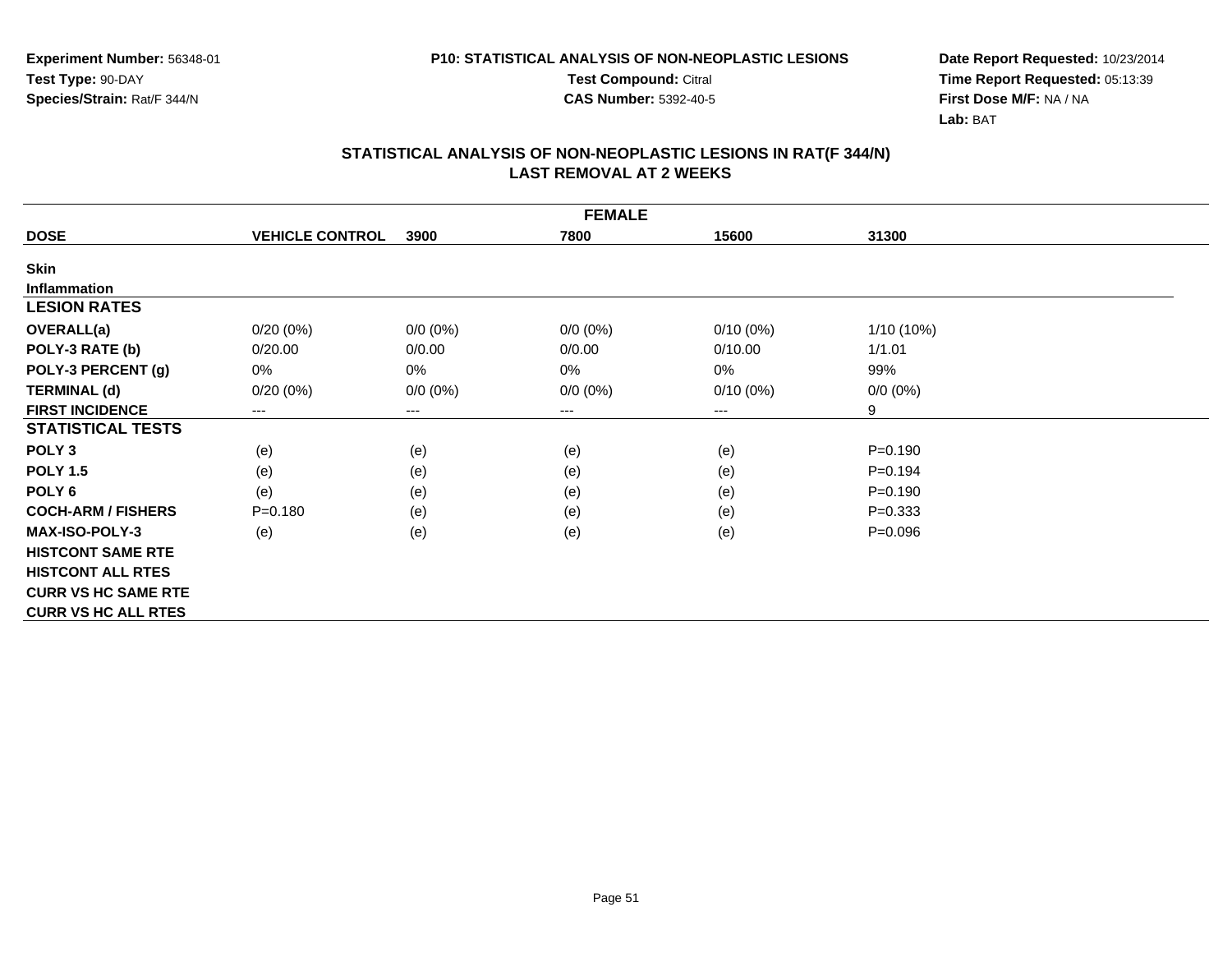**Test Compound:** Citral

**CAS Number:** 5392-40-5

**Date Report Requested:** 10/23/2014**Time Report Requested:** 05:13:39**First Dose M/F:** NA / NA**Lab:** BAT

|                            | <b>FEMALE</b>          |                            |             |             |             |  |  |
|----------------------------|------------------------|----------------------------|-------------|-------------|-------------|--|--|
| <b>DOSE</b>                | <b>VEHICLE CONTROL</b> | 3900                       | 7800        | 15600       | 31300       |  |  |
| Stomach, Forestomach       |                        |                            |             |             |             |  |  |
| <b>Hyperkeratosis</b>      |                        |                            |             |             |             |  |  |
| <b>LESION RATES</b>        |                        |                            |             |             |             |  |  |
| <b>OVERALL(a)</b>          | $0/20(0\%)$            | $0/0 (0\%)$                | $0/0 (0\%)$ | $0/10(0\%)$ | 4/10 (40%)  |  |  |
| POLY-3 RATE (b)            | 0/20.00                | 0/0.00                     | 0/0.00      | 0/10.00     | 4/4.01      |  |  |
| POLY-3 PERCENT (g)         | 0%                     | 0%                         | 0%          | 0%          | 99.8%       |  |  |
| <b>TERMINAL (d)</b>        | 0/20(0%)               | $0/0 (0\%)$                | $0/0 (0\%)$ | $0/10(0\%)$ | $0/0 (0\%)$ |  |  |
| <b>FIRST INCIDENCE</b>     | $---$                  | $\qquad \qquad - \qquad -$ | $---$       | ---         | 9           |  |  |
| <b>STATISTICAL TESTS</b>   |                        |                            |             |             |             |  |  |
| POLY <sub>3</sub>          | (e)                    | (e)                        | (e)         | (e)         | P=0.000**   |  |  |
| <b>POLY 1.5</b>            | (e)                    | (e)                        | (e)         | (e)         | P=0.000**   |  |  |
| POLY <sub>6</sub>          | (e)                    | (e)                        | (e)         | (e)         | P=0.000**   |  |  |
| <b>COCH-ARM / FISHERS</b>  | $P=0.002**$            | (e)                        | (e)         | (e)         | P=0.008**   |  |  |
| <b>MAX-ISO-POLY-3</b>      | (e)                    | (e)                        | (e)         | (e)         | $P=0.000**$ |  |  |
| <b>HISTCONT SAME RTE</b>   |                        |                            |             |             |             |  |  |
| <b>HISTCONT ALL RTES</b>   |                        |                            |             |             |             |  |  |
| <b>CURR VS HC SAME RTE</b> |                        |                            |             |             |             |  |  |
| <b>CURR VS HC ALL RTES</b> |                        |                            |             |             |             |  |  |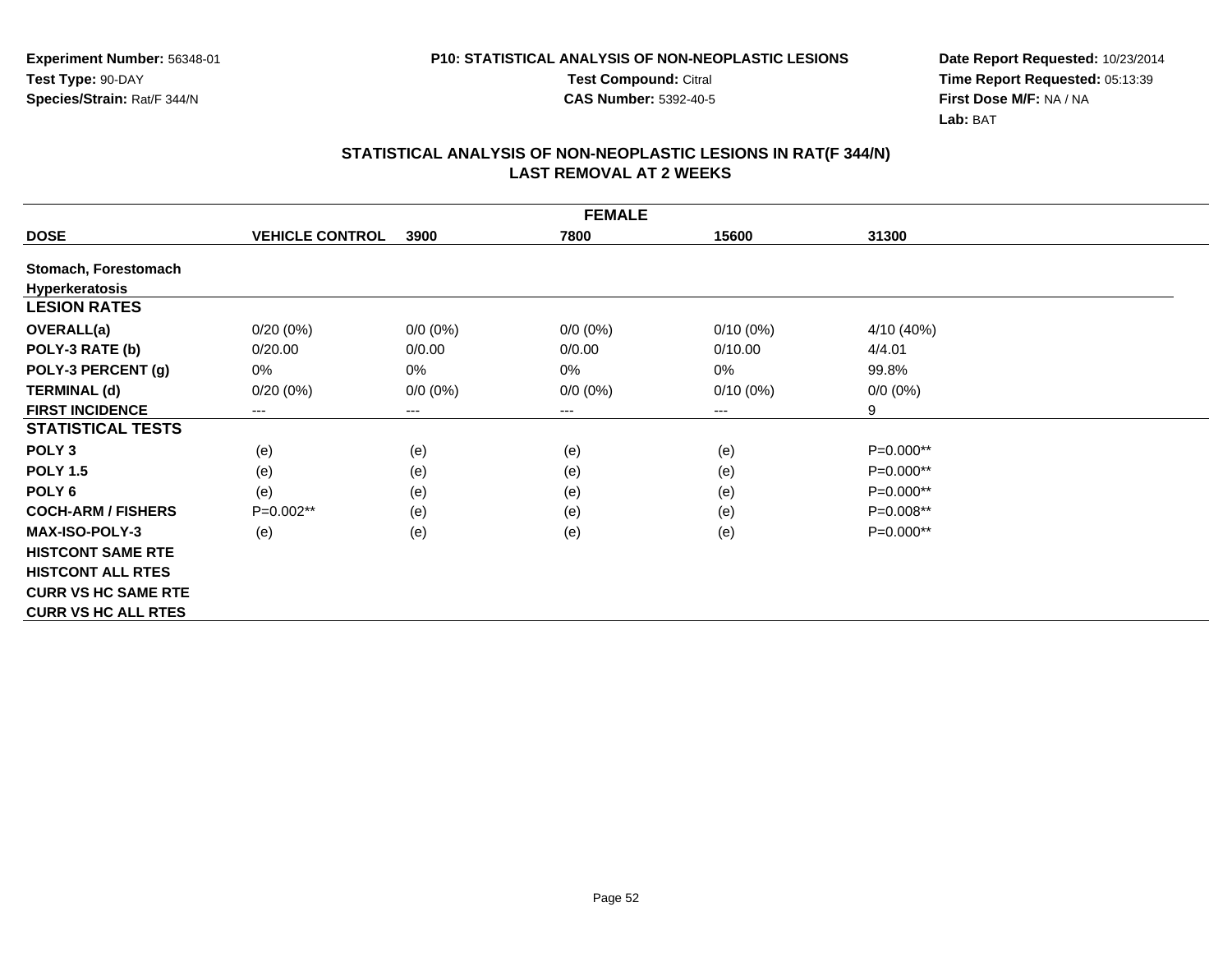**Test Compound:** Citral

**CAS Number:** 5392-40-5

**Date Report Requested:** 10/23/2014**Time Report Requested:** 05:13:39**First Dose M/F:** NA / NA**Lab:** BAT

|                             |                        |             | <b>FEMALE</b>              |             |             |  |
|-----------------------------|------------------------|-------------|----------------------------|-------------|-------------|--|
| <b>DOSE</b>                 | <b>VEHICLE CONTROL</b> | 3900        | 7800                       | 15600       | 31300       |  |
| Stomach, Forestomach        |                        |             |                            |             |             |  |
| <b>Inflammation Chronic</b> |                        |             |                            |             |             |  |
| <b>LESION RATES</b>         |                        |             |                            |             |             |  |
| OVERALL(a)                  | $0/20(0\%)$            | $0/0 (0\%)$ | $0/0 (0\%)$                | $0/10(0\%)$ | $0/10(0\%)$ |  |
| POLY-3 RATE (b)             | 0/20.00                | 0/0.00      | 0/0.00                     | 0/10.00     | 0/0.01      |  |
| POLY-3 PERCENT (g)          | 0%                     | 0%          | 0%                         | 0%          | 0%          |  |
| <b>TERMINAL (d)</b>         | $0/20(0\%)$            | $0/0 (0\%)$ | $0/0 (0\%)$                | $0/10(0\%)$ | $0/0 (0\%)$ |  |
| <b>FIRST INCIDENCE</b>      | $\qquad \qquad \cdots$ | $---$       | $\qquad \qquad - \qquad -$ | $---$       | ---         |  |
| <b>STATISTICAL TESTS</b>    |                        |             |                            |             |             |  |
| POLY <sub>3</sub>           | (n)                    | (n)         | (n)                        | (n)         | (n)         |  |
| <b>POLY 1.5</b>             | (n)                    | (n)         | (n)                        | (n)         | (n)         |  |
| POLY 6                      | (n)                    | (n)         | (n)                        | (n)         | (n)         |  |
| <b>COCH-ARM / FISHERS</b>   | (n)                    | (n)         | (n)                        | (n)         | (n)         |  |
| <b>MAX-ISO-POLY-3</b>       | (n)                    | (n)         | (n)                        | (n)         | (n)         |  |
| <b>HISTCONT SAME RTE</b>    |                        |             |                            |             |             |  |
| <b>HISTCONT ALL RTES</b>    |                        |             |                            |             |             |  |
| <b>CURR VS HC SAME RTE</b>  |                        |             |                            |             |             |  |
| <b>CURR VS HC ALL RTES</b>  |                        |             |                            |             |             |  |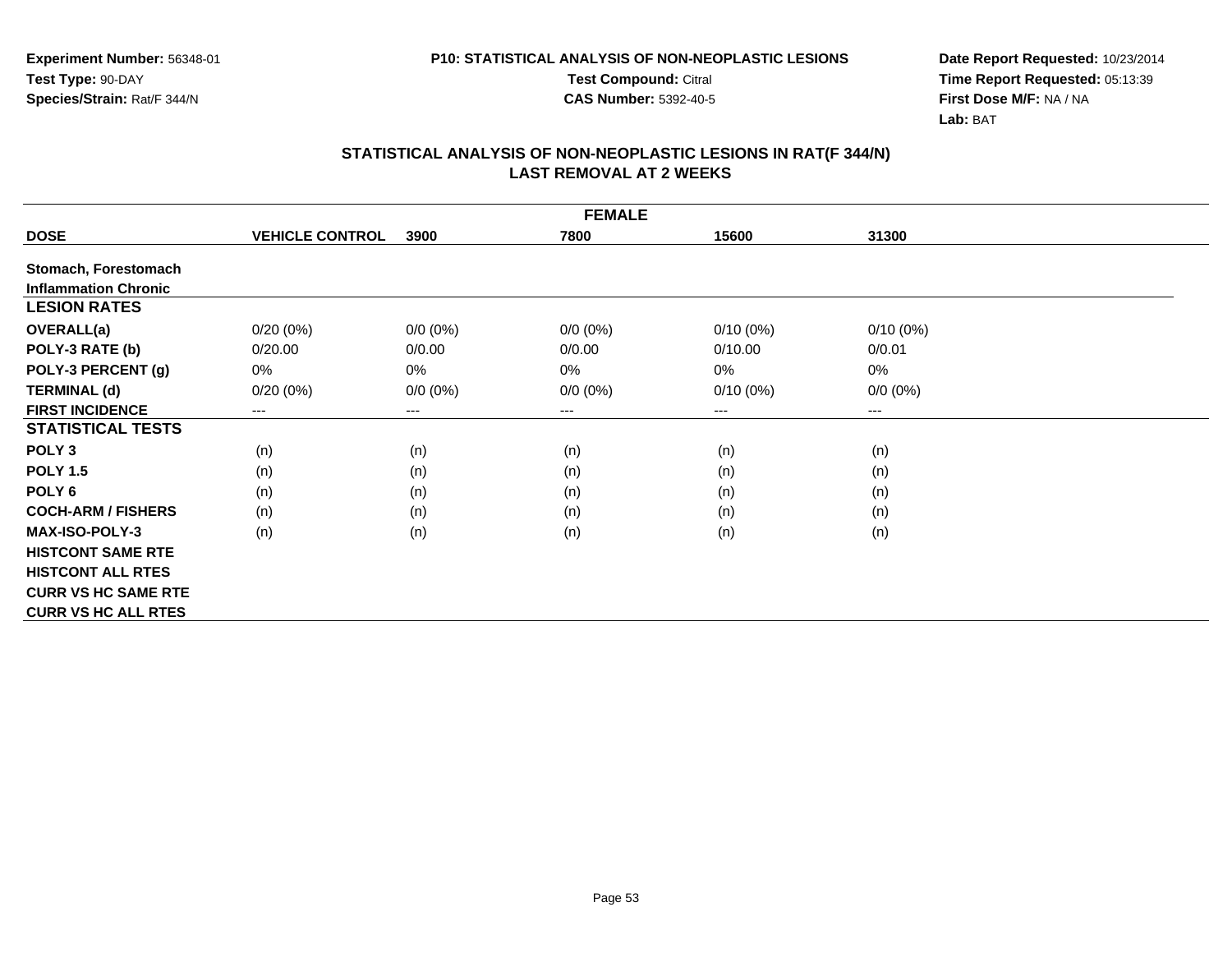**Test Compound:** Citral

**CAS Number:** 5392-40-5

**Date Report Requested:** 10/23/2014**Time Report Requested:** 05:13:39**First Dose M/F:** NA / NA**Lab:** BAT

|                                  |                        |             | <b>FEMALE</b> |             |             |  |
|----------------------------------|------------------------|-------------|---------------|-------------|-------------|--|
| <b>DOSE</b>                      | <b>VEHICLE CONTROL</b> | 3900        | 7800          | 15600       | 31300       |  |
| Stomach, Forestomach: Epithelium |                        |             |               |             |             |  |
| Hyperplasia                      |                        |             |               |             |             |  |
| <b>LESION RATES</b>              |                        |             |               |             |             |  |
| OVERALL(a)                       | $0/20(0\%)$            | $0/0 (0\%)$ | $0/0 (0\%)$   | $0/10(0\%)$ | 4/10 (40%)  |  |
| POLY-3 RATE (b)                  | 0/20.00                | 0/0.00      | 0/0.00        | 0/10.00     | 4/4.01      |  |
| POLY-3 PERCENT (g)               | $0\%$                  | 0%          | 0%            | $0\%$       | 99.8%       |  |
| <b>TERMINAL (d)</b>              | $0/20(0\%)$            | $0/0 (0\%)$ | $0/0 (0\%)$   | $0/10(0\%)$ | $0/0 (0\%)$ |  |
| <b>FIRST INCIDENCE</b>           | $\qquad \qquad \cdots$ | ---         | $---$         | $--$        | 9           |  |
| <b>STATISTICAL TESTS</b>         |                        |             |               |             |             |  |
| POLY <sub>3</sub>                | (e)                    | (e)         | (e)           | (e)         | P=0.000**   |  |
| <b>POLY 1.5</b>                  | (e)                    | (e)         | (e)           | (e)         | P=0.000**   |  |
| POLY 6                           | (e)                    | (e)         | (e)           | (e)         | P=0.000**   |  |
| <b>COCH-ARM / FISHERS</b>        | P=0.002**              | (e)         | (e)           | (e)         | P=0.008**   |  |
| <b>MAX-ISO-POLY-3</b>            | (e)                    | (e)         | (e)           | (e)         | P=0.000**   |  |
| <b>HISTCONT SAME RTE</b>         |                        |             |               |             |             |  |
| <b>HISTCONT ALL RTES</b>         |                        |             |               |             |             |  |
| <b>CURR VS HC SAME RTE</b>       |                        |             |               |             |             |  |
| <b>CURR VS HC ALL RTES</b>       |                        |             |               |             |             |  |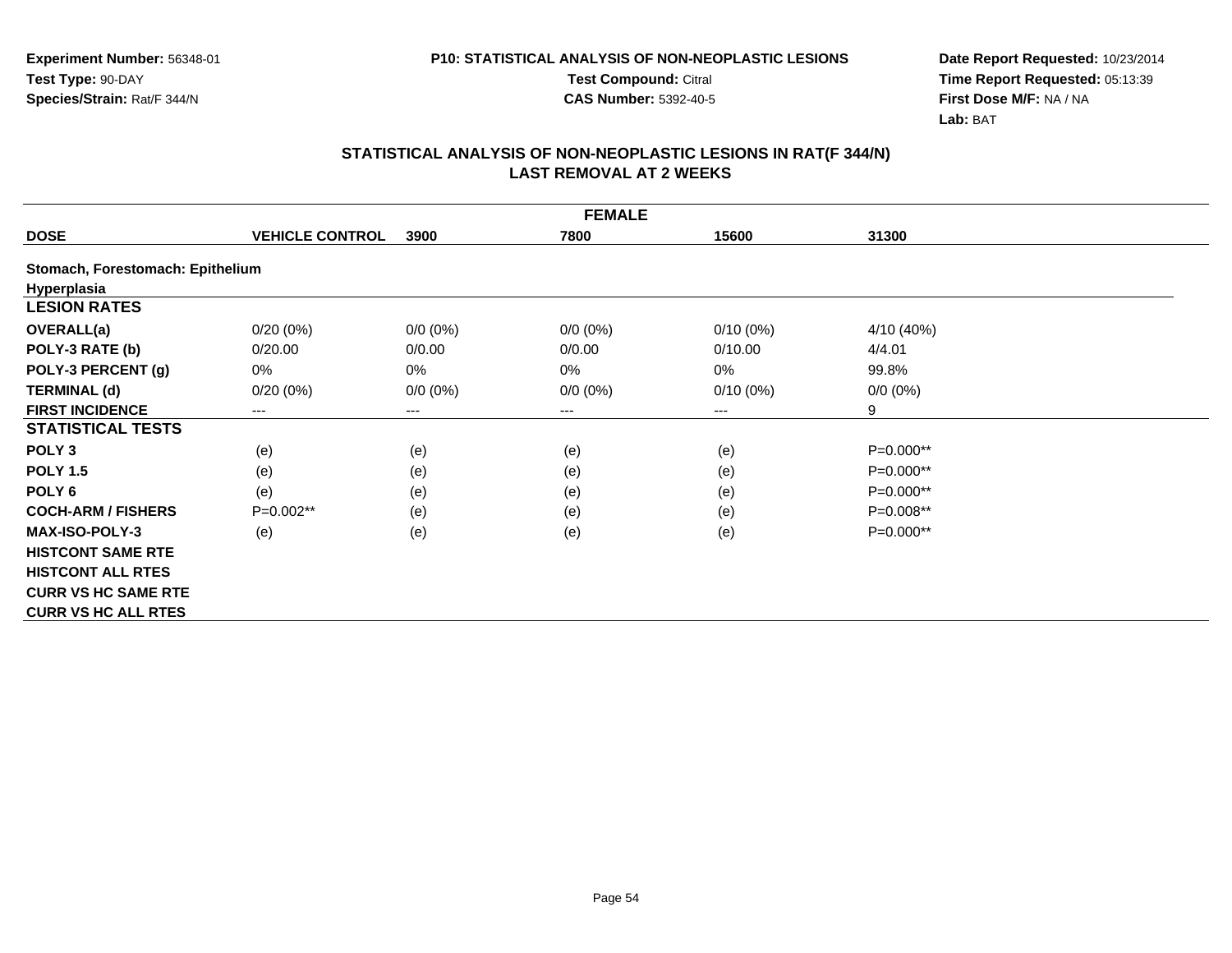**Test Compound:** Citral

**CAS Number:** 5392-40-5

**Date Report Requested:** 10/23/2014**Time Report Requested:** 05:13:39**First Dose M/F:** NA / NA**Lab:** BAT

|                            | <b>FEMALE</b>          |             |             |              |              |  |  |
|----------------------------|------------------------|-------------|-------------|--------------|--------------|--|--|
| <b>DOSE</b>                | <b>VEHICLE CONTROL</b> | 3900        | 7800        | 15600        | 31300        |  |  |
| Stomach, Glandular         |                        |             |             |              |              |  |  |
| <b>Mineralization</b>      |                        |             |             |              |              |  |  |
| <b>LESION RATES</b>        |                        |             |             |              |              |  |  |
| <b>OVERALL(a)</b>          | 1/20(5%)               | $0/0 (0\%)$ | $0/0 (0\%)$ | $0/10(0\%)$  | $0/10(0\%)$  |  |  |
| POLY-3 RATE (b)            | 1/20.00                | 0/0.00      | 0/0.00      | 0/10.00      | 0/0.01       |  |  |
| POLY-3 PERCENT (g)         | 5%                     | 0%          | 0%          | 0%           | 0%           |  |  |
| <b>TERMINAL (d)</b>        | 1/20(5%)               | $0/0 (0\%)$ | $0/0 (0\%)$ | $0/10(0\%)$  | $0/0 (0\%)$  |  |  |
| <b>FIRST INCIDENCE</b>     | 93(T)                  | ---         | $--$        | ---          | ---          |  |  |
| <b>STATISTICAL TESTS</b>   |                        |             |             |              |              |  |  |
| POLY <sub>3</sub>          | (e)                    | (e)         | (e)         | $P = 0.637N$ | P=0.805N     |  |  |
| <b>POLY 1.5</b>            | (e)                    | (e)         | (e)         | P=0.637N     | $P = 0.801N$ |  |  |
| POLY <sub>6</sub>          | (e)                    | (e)         | (e)         | $P = 0.637N$ | P=0.805N     |  |  |
| <b>COCH-ARM / FISHERS</b>  | P=0.381N               | (e)         | (e)         | $P = 0.667N$ | $P = 0.667N$ |  |  |
| <b>MAX-ISO-POLY-3</b>      | (e)                    | (e)         | (e)         | $P = 0.272N$ | P=0.500N     |  |  |
| <b>HISTCONT SAME RTE</b>   |                        |             |             |              |              |  |  |
| <b>HISTCONT ALL RTES</b>   |                        |             |             |              |              |  |  |
| <b>CURR VS HC SAME RTE</b> |                        |             |             |              |              |  |  |
| <b>CURR VS HC ALL RTES</b> |                        |             |             |              |              |  |  |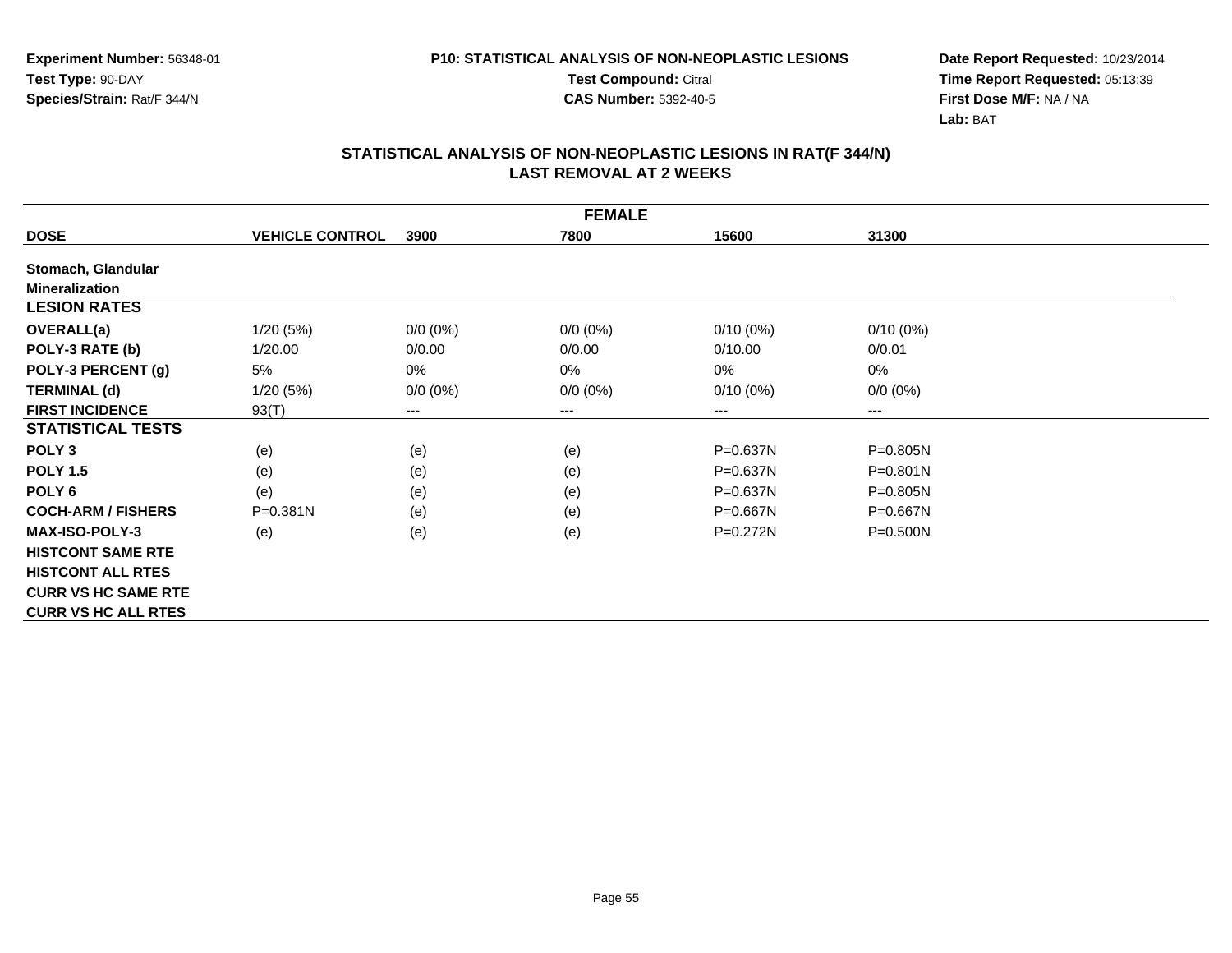**Test Compound:** Citral

**CAS Number:** 5392-40-5

**Date Report Requested:** 10/23/2014**Time Report Requested:** 05:13:39**First Dose M/F:** NA / NA**Lab:** BAT

|                            |                        |             | <b>FEMALE</b>              |             |             |  |
|----------------------------|------------------------|-------------|----------------------------|-------------|-------------|--|
| <b>DOSE</b>                | <b>VEHICLE CONTROL</b> | 3900        | 7800                       | 15600       | 31300       |  |
| Stomach, Glandular: Artery |                        |             |                            |             |             |  |
| <b>Mineralization</b>      |                        |             |                            |             |             |  |
| <b>LESION RATES</b>        |                        |             |                            |             |             |  |
| <b>OVERALL(a)</b>          | 0/20(0%)               | $0/0 (0\%)$ | $0/0 (0\%)$                | $0/10(0\%)$ | $0/10(0\%)$ |  |
| POLY-3 RATE (b)            | 0/20.00                | 0/0.00      | 0/0.00                     | 0/10.00     | 0/0.01      |  |
| POLY-3 PERCENT (g)         | 0%                     | 0%          | 0%                         | 0%          | 0%          |  |
| <b>TERMINAL (d)</b>        | 0/20(0%)               | $0/0 (0\%)$ | $0/0 (0\%)$                | $0/10(0\%)$ | $0/0 (0\%)$ |  |
| <b>FIRST INCIDENCE</b>     | $---$                  | $---$       | $\qquad \qquad - \qquad -$ | ---         | $--$        |  |
| <b>STATISTICAL TESTS</b>   |                        |             |                            |             |             |  |
| POLY <sub>3</sub>          | (n)                    | (n)         | (n)                        | (n)         | (n)         |  |
| <b>POLY 1.5</b>            | (n)                    | (n)         | (n)                        | (n)         | (n)         |  |
| POLY <sub>6</sub>          | (n)                    | (n)         | (n)                        | (n)         | (n)         |  |
| <b>COCH-ARM / FISHERS</b>  | (n)                    | (n)         | (n)                        | (n)         | (n)         |  |
| <b>MAX-ISO-POLY-3</b>      | (n)                    | (n)         | (n)                        | (n)         | (n)         |  |
| <b>HISTCONT SAME RTE</b>   |                        |             |                            |             |             |  |
| <b>HISTCONT ALL RTES</b>   |                        |             |                            |             |             |  |
| <b>CURR VS HC SAME RTE</b> |                        |             |                            |             |             |  |
| <b>CURR VS HC ALL RTES</b> |                        |             |                            |             |             |  |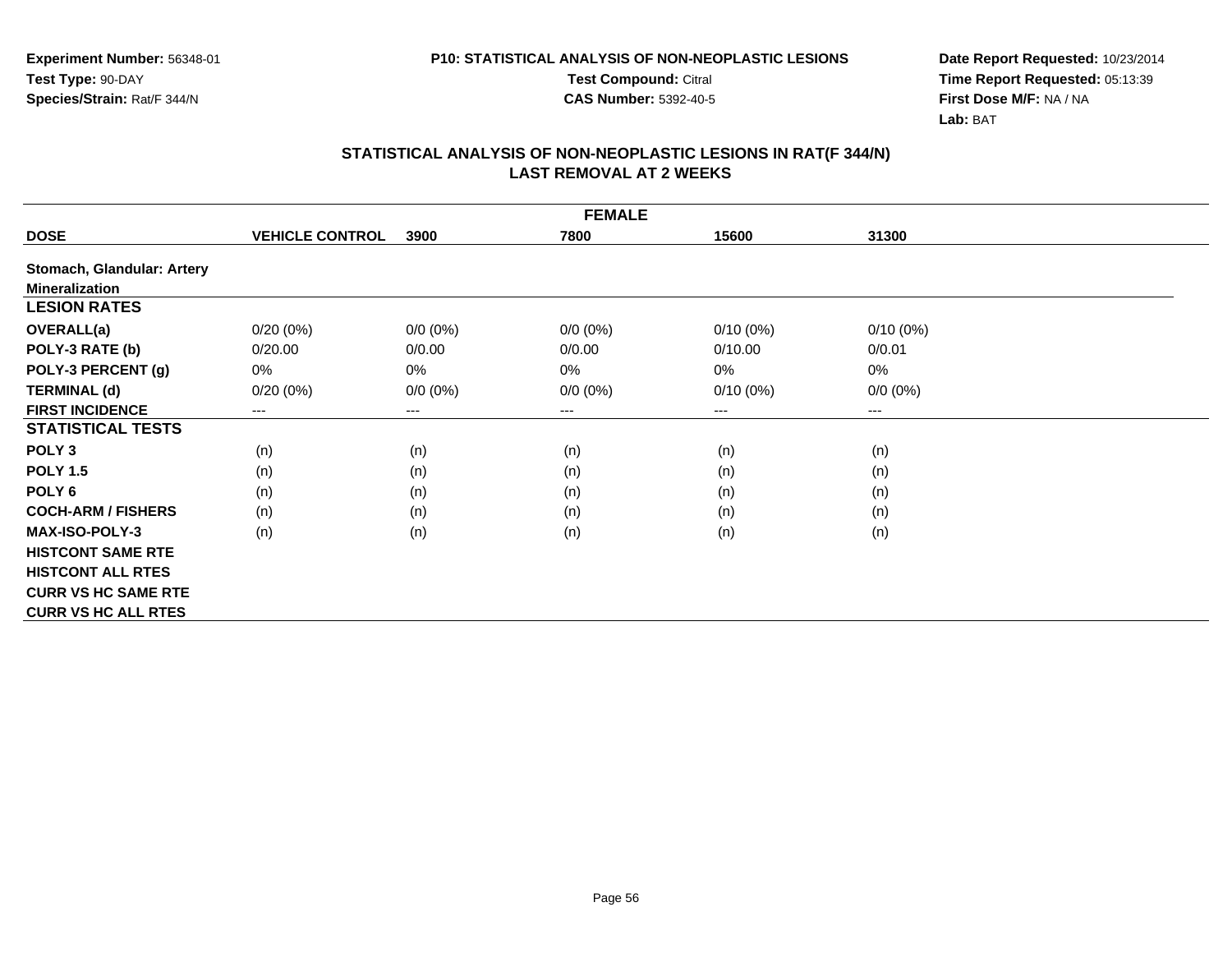**Test Compound:** Citral

**CAS Number:** 5392-40-5

**Date Report Requested:** 10/23/2014**Time Report Requested:** 05:13:39**First Dose M/F:** NA / NA**Lab:** BAT

|                            |                            |             | <b>FEMALE</b> |             |             |  |
|----------------------------|----------------------------|-------------|---------------|-------------|-------------|--|
| <b>DOSE</b>                | <b>VEHICLE CONTROL</b>     | 3900        | 7800          | 15600       | 31300       |  |
| <b>Thymus</b>              |                            |             |               |             |             |  |
| <b>Atrophy</b>             |                            |             |               |             |             |  |
| <b>LESION RATES</b>        |                            |             |               |             |             |  |
| <b>OVERALL(a)</b>          | $0/20(0\%)$                | $0/0 (0\%)$ | $0/0 (0\%)$   | $0/10(0\%)$ | 4/10 (40%)  |  |
| POLY-3 RATE (b)            | 0/20.00                    | 0/0.00      | 0/0.00        | 0/10.00     | 4/4.01      |  |
| POLY-3 PERCENT (g)         | 0%                         | 0%          | 0%            | 0%          | 99.8%       |  |
| <b>TERMINAL (d)</b>        | $0/20(0\%)$                | $0/0 (0\%)$ | $0/0 (0\%)$   | $0/10(0\%)$ | $0/0 (0\%)$ |  |
| <b>FIRST INCIDENCE</b>     | $\qquad \qquad - \qquad -$ | ---         | $--$          | $---$       | 9           |  |
| <b>STATISTICAL TESTS</b>   |                            |             |               |             |             |  |
| POLY <sub>3</sub>          | (e)                        | (e)         | (e)           | (e)         | P=0.000**   |  |
| <b>POLY 1.5</b>            | (e)                        | (e)         | (e)           | (e)         | $P=0.000**$ |  |
| POLY 6                     | (e)                        | (e)         | (e)           | (e)         | P=0.000**   |  |
| <b>COCH-ARM / FISHERS</b>  | $P=0.002**$                | (e)         | (e)           | (e)         | $P=0.008**$ |  |
| <b>MAX-ISO-POLY-3</b>      | (e)                        | (e)         | (e)           | (e)         | P=0.000**   |  |
| <b>HISTCONT SAME RTE</b>   |                            |             |               |             |             |  |
| <b>HISTCONT ALL RTES</b>   |                            |             |               |             |             |  |
| <b>CURR VS HC SAME RTE</b> |                            |             |               |             |             |  |
| <b>CURR VS HC ALL RTES</b> |                            |             |               |             |             |  |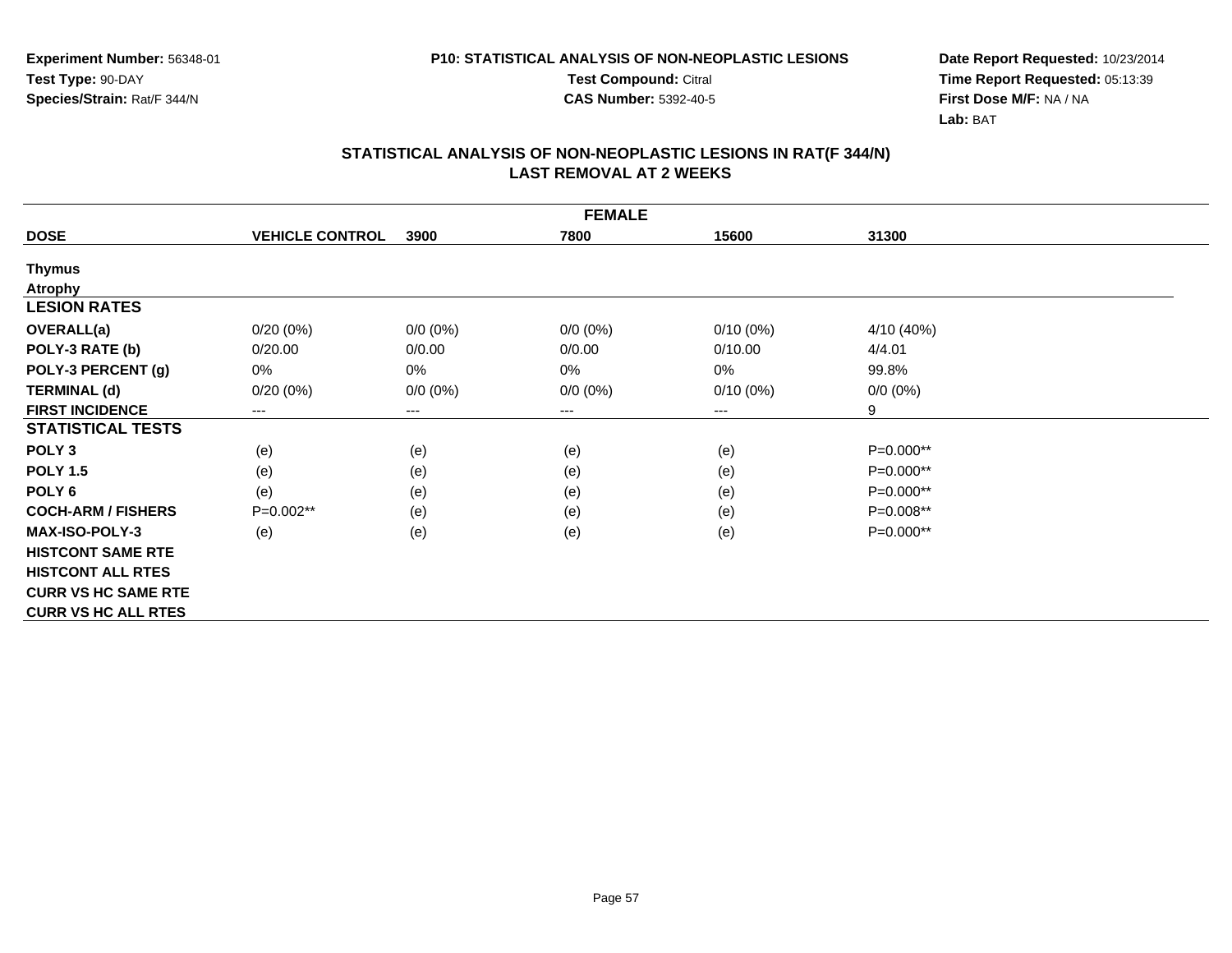**Test Compound:** Citral

**CAS Number:** 5392-40-5

**Date Report Requested:** 10/23/2014**Time Report Requested:** 05:13:39**First Dose M/F:** NA / NA**Lab:** BAT

|                            |                        |                        | <b>FEMALE</b> |              |              |  |
|----------------------------|------------------------|------------------------|---------------|--------------|--------------|--|
| <b>DOSE</b>                | <b>VEHICLE CONTROL</b> | 3900                   | 7800          | 15600        | 31300        |  |
| <b>Trachea</b>             |                        |                        |               |              |              |  |
| <b>Inflammation</b>        |                        |                        |               |              |              |  |
| <b>LESION RATES</b>        |                        |                        |               |              |              |  |
| <b>OVERALL(a)</b>          | 8/20 (40%)             | $0/0 (0\%)$            | $0/0(0\%)$    | $3/10(30\%)$ | $0/10(0\%)$  |  |
| POLY-3 RATE (b)            | 8/20.00                | 0/0.00                 | 0/0.00        | 3/10.00      | 0/0.01       |  |
| POLY-3 PERCENT (g)         | 40%                    | 0%                     | 0%            | 30%          | 0%           |  |
| <b>TERMINAL (d)</b>        | 8/20 (40%)             | $0/0 (0\%)$            | $0/0 (0\%)$   | $3/10(30\%)$ | $0/0 (0\%)$  |  |
| <b>FIRST INCIDENCE</b>     | 93(T)                  | $\qquad \qquad \cdots$ | $---$         | 93(T)        | $--$         |  |
| <b>STATISTICAL TESTS</b>   |                        |                        |               |              |              |  |
| POLY <sub>3</sub>          | (e)                    | (e)                    | (e)           | $P = 0.448N$ | P=0.648N     |  |
| <b>POLY 1.5</b>            | (e)                    | (e)                    | (e)           | $P = 0.448N$ | P=0.616N     |  |
| POLY <sub>6</sub>          | (e)                    | (e)                    | (e)           | P=0.448N     | P=0.649N     |  |
| <b>COCH-ARM / FISHERS</b>  | P=0.021N*              | (e)                    | (e)           | $P=0.452N$   | P=0.022N*    |  |
| <b>MAX-ISO-POLY-3</b>      | (e)                    | (e)                    | (e)           | P=0.326N     | $P = 0.500N$ |  |
| <b>HISTCONT SAME RTE</b>   |                        |                        |               |              |              |  |
| <b>HISTCONT ALL RTES</b>   |                        |                        |               |              |              |  |
| <b>CURR VS HC SAME RTE</b> |                        |                        |               |              |              |  |
| <b>CURR VS HC ALL RTES</b> |                        |                        |               |              |              |  |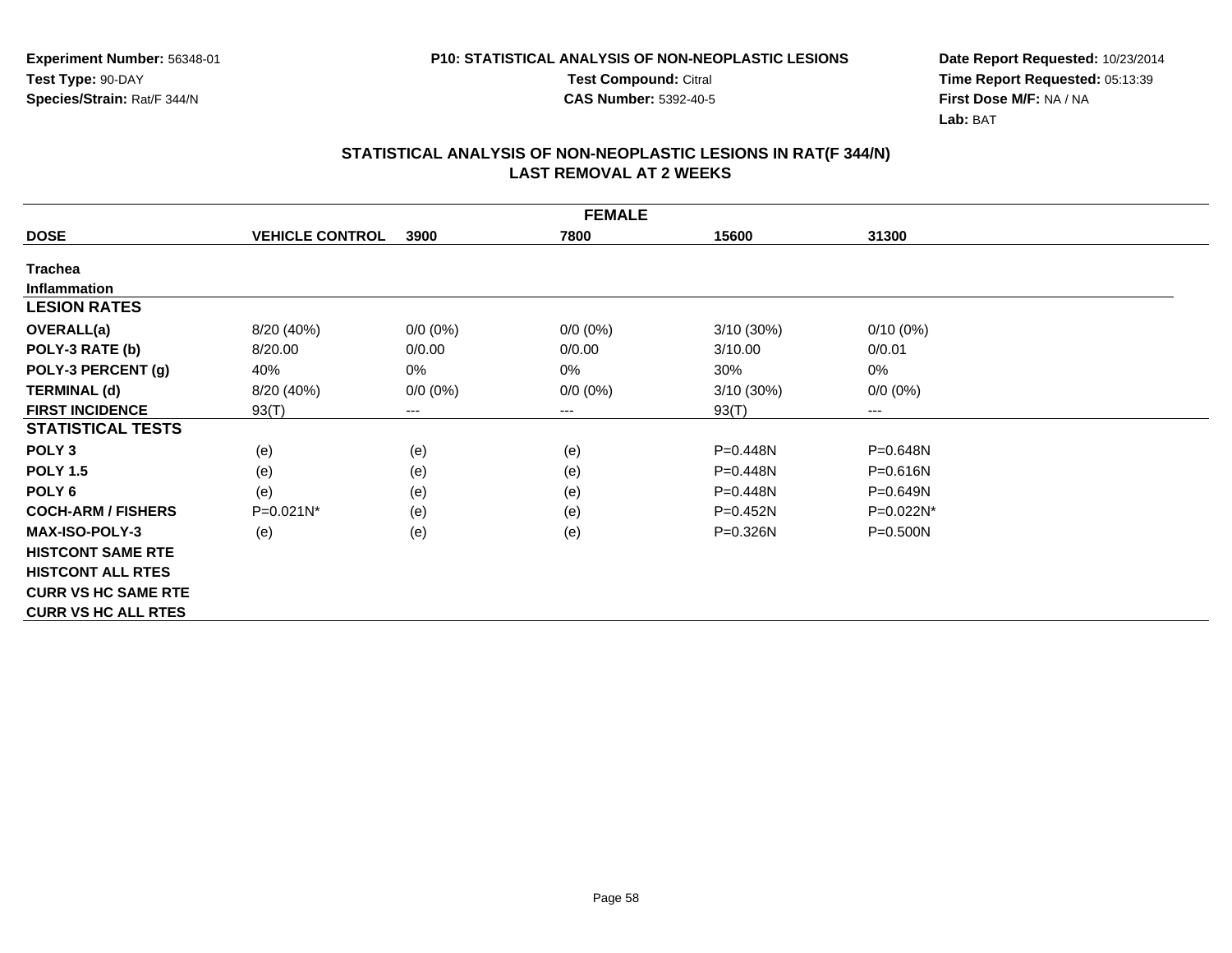**Test Compound:** Citral

**CAS Number:** 5392-40-5

**Date Report Requested:** 10/23/2014**Time Report Requested:** 05:13:39**First Dose M/F:** NA / NA**Lab:** BAT

|                            | <b>FEMALE</b>          |             |             |              |              |  |  |
|----------------------------|------------------------|-------------|-------------|--------------|--------------|--|--|
| <b>DOSE</b>                | <b>VEHICLE CONTROL</b> | 3900        | 7800        | 15600        | 31300        |  |  |
| <b>Urinary Bladder</b>     |                        |             |             |              |              |  |  |
| <b>Inflammation</b>        |                        |             |             |              |              |  |  |
| <b>LESION RATES</b>        |                        |             |             |              |              |  |  |
| <b>OVERALL(a)</b>          | 1/20(5%)               | $0/0 (0\%)$ | $0/0 (0\%)$ | $1/10(10\%)$ | $0/10(0\%)$  |  |  |
| POLY-3 RATE (b)            | 1/20.00                | 0/0.00      | 0/0.00      | 1/10.00      | 0/0.01       |  |  |
| POLY-3 PERCENT (g)         | 5%                     | 0%          | 0%          | 10%          | 0%           |  |  |
| <b>TERMINAL (d)</b>        | 1/20(5%)               | $0/0 (0\%)$ | $0/0 (0\%)$ | 1/10 (10%)   | $0/0 (0\%)$  |  |  |
| <b>FIRST INCIDENCE</b>     | 93(T)                  | ---         | $---$       | 93(T)        | ---          |  |  |
| <b>STATISTICAL TESTS</b>   |                        |             |             |              |              |  |  |
| POLY <sub>3</sub>          | (e)                    | (e)         | (e)         | $P=0.599$    | P=0.805N     |  |  |
| <b>POLY 1.5</b>            | (e)                    | (e)         | (e)         | $P = 0.599$  | $P = 0.801N$ |  |  |
| POLY 6                     | (e)                    | (e)         | (e)         | $P=0.599$    | P=0.805N     |  |  |
| <b>COCH-ARM / FISHERS</b>  | P=1.000N               | (e)         | (e)         | $P = 0.563$  | $P = 0.667N$ |  |  |
| <b>MAX-ISO-POLY-3</b>      | (e)                    | (e)         | (e)         | $P = 0.332$  | P=0.500N     |  |  |
| <b>HISTCONT SAME RTE</b>   |                        |             |             |              |              |  |  |
| <b>HISTCONT ALL RTES</b>   |                        |             |             |              |              |  |  |
| <b>CURR VS HC SAME RTE</b> |                        |             |             |              |              |  |  |
| <b>CURR VS HC ALL RTES</b> |                        |             |             |              |              |  |  |